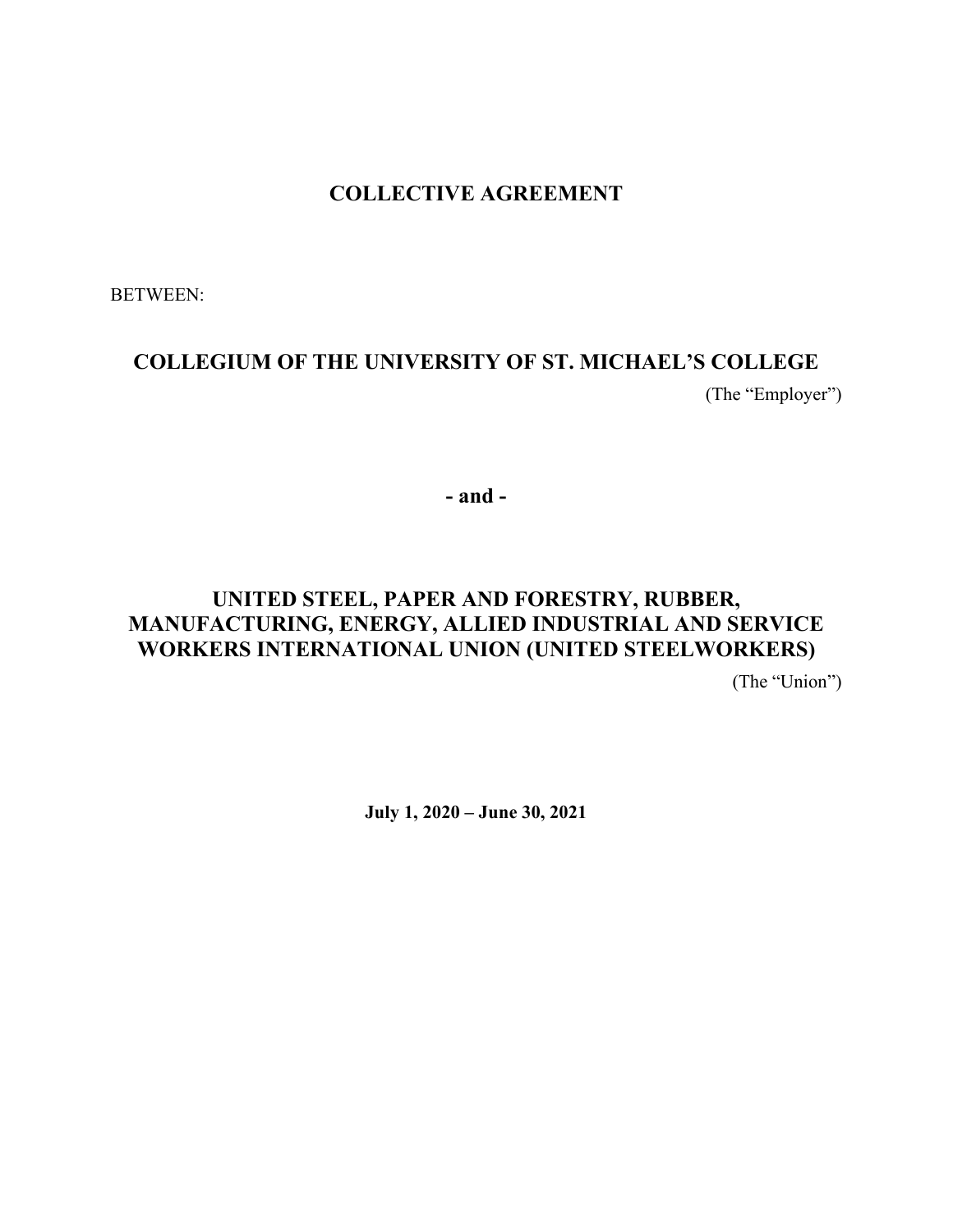## **TABLE OF CONTENTS**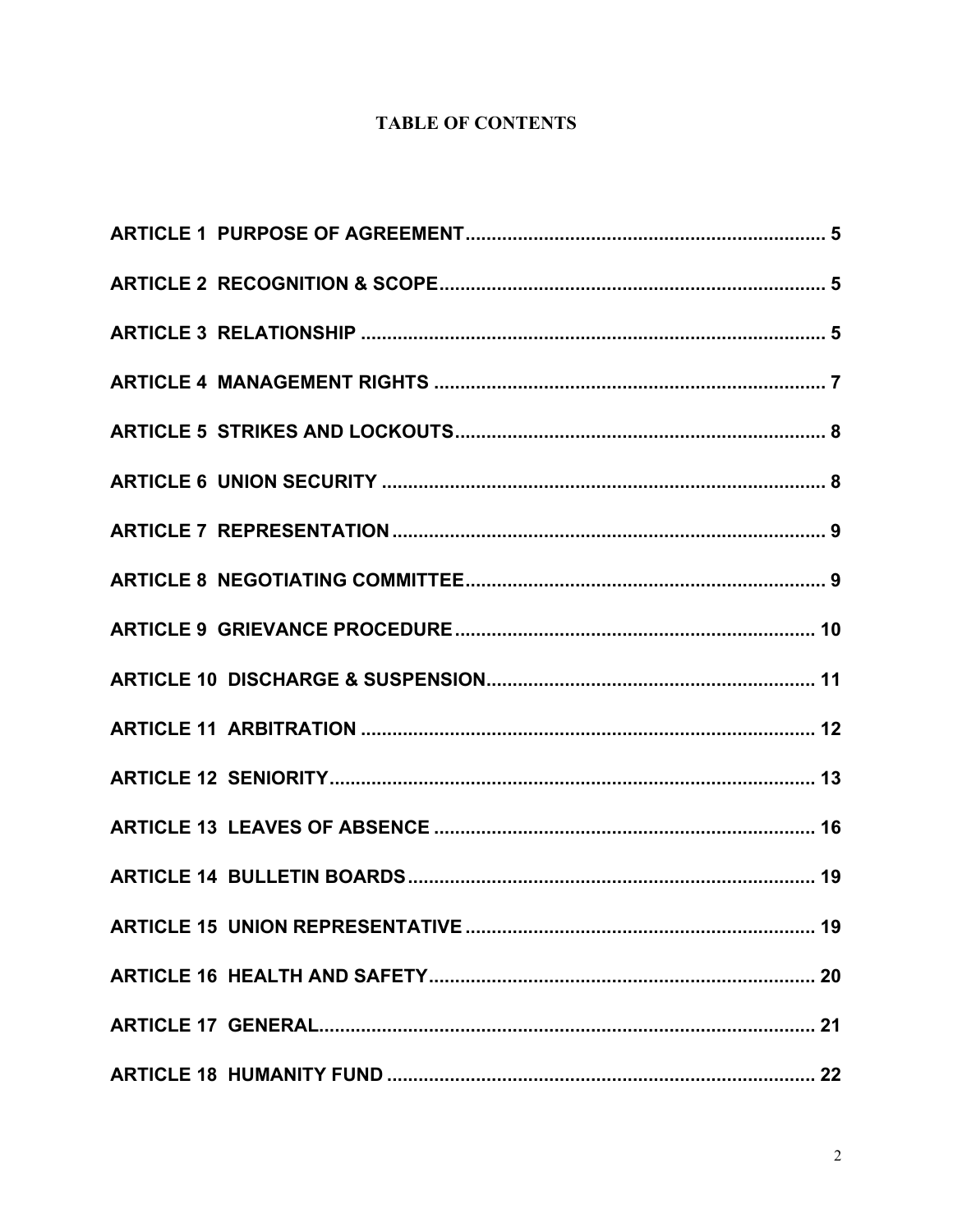| SCHEDULE C - SCHEDULE OF SEVERANCE PAY ON LAYOFF  39           |
|----------------------------------------------------------------|
|                                                                |
|                                                                |
|                                                                |
| LETTER OF UNDERSTANDING #3 RE: GREEN CIRCLED EMPLOYEES  43     |
| LETTER OF UNDERSTANDING #4 RE: FEE WAIVER FOR DEPENDANTS 44    |
| LETTER OF UNDERSTANDING #5 RE: EDUCATIONAL ASSISTANCE  46      |
| LETTER OF UNDERSTANDING #6 RE: PAY EQUITY JOB EVALUATION 48    |
| LETTER OF UNDERSTANDING #7 RE: CAREER TRAINSITION SERVICES FOR |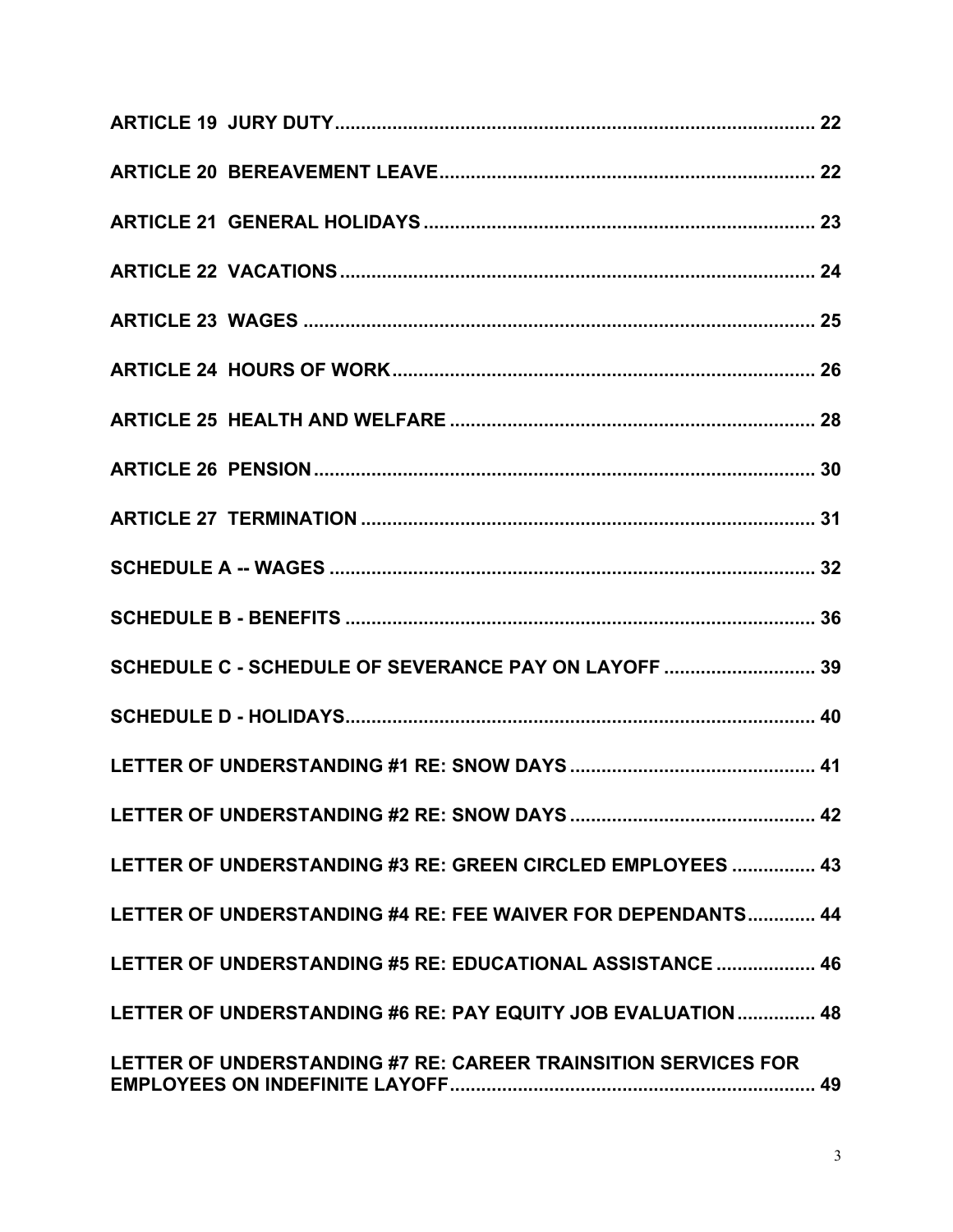| LETTER OF UNDERSTANDING #9 RE: IMPACT OF EMPLOYMENT INSURANCE |  |
|---------------------------------------------------------------|--|
| LETTER OF UNDERSTANDING #10 RE: DOMESTIC VIOLENCE 52          |  |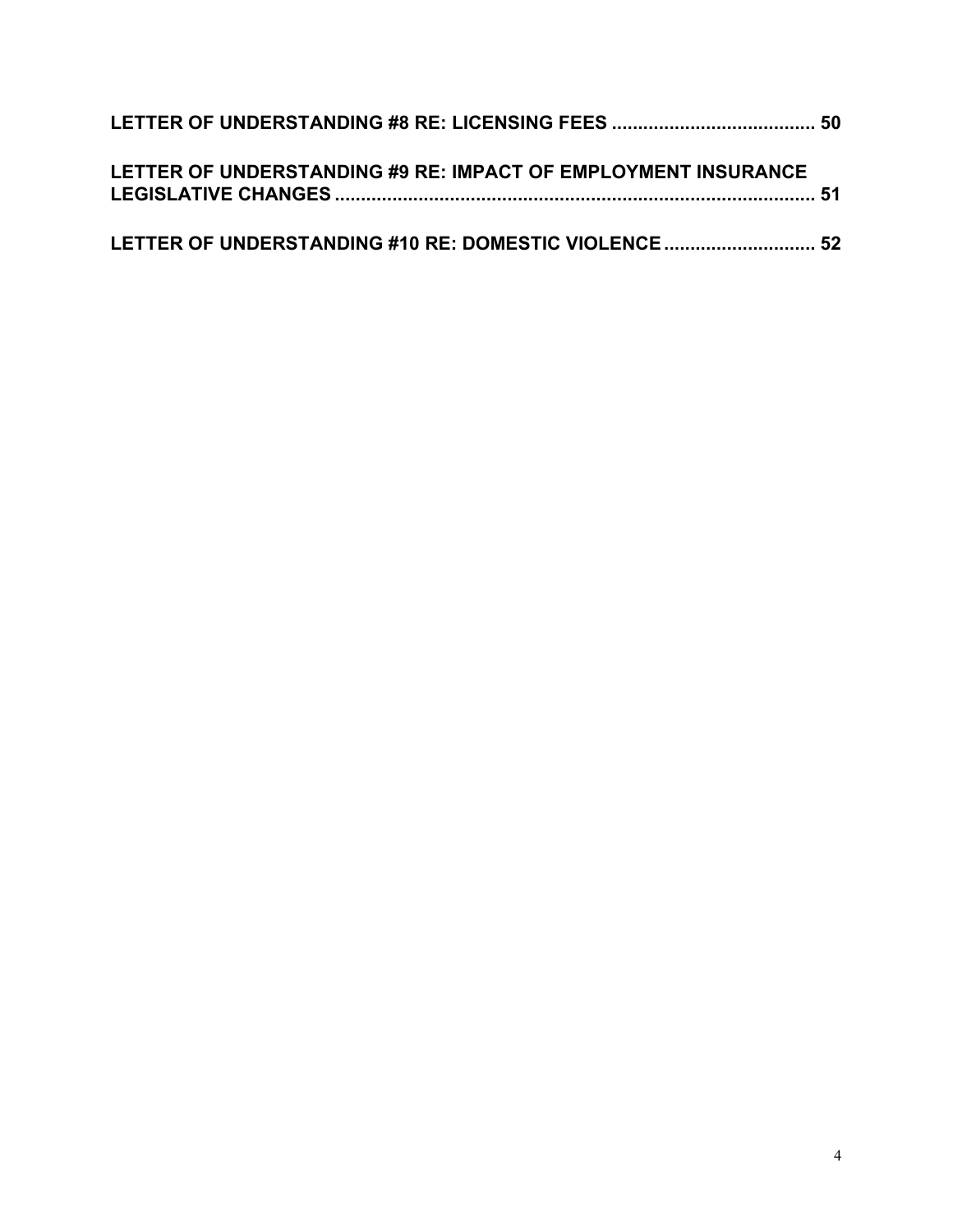#### **Article 1 PURPOSE OF AGREEMENT**

#### 1.01

The general purpose of this Agreement is to secure the full benefits of orderly collective bargaining, an amicable method of settling any difference which may arise between the parties which relates to this collective agreement and to set forth the conditions of employment and related matters to be observed by the Employer, the bargaining unit employees and the Union.

## **Article 2 RECOGNITION & SCOPE**

#### 2.01

The Employer recognizes the Union as the sole and exclusive bargaining agent for its employees in the City of Toronto, save and except supervisors, persons above the rank of supervisor, members of the academic staff, professional librarians, Human Resources Officer, Executive Assistant to the Bursar, Executive Assistant to the President, Payroll Accountant, Administrative Assistant to the Director, Continuing Education, Executive Assistant to the Praeses, PIMS, Executive Assistant to Principal, Executive Assistant to Dean of Theology, persons regularly employed for not more than twenty-four hours per week and students employed during the school vacation period.

#### 2.02

No employee who has successfully completed their probationary period will be laid off from the bargaining unit as a direct result of contracting out.

2.03

Where short-term staffing shortages (e.g., sick leave/LTD, leaves of absence) in the bargaining unit result in the employer bringing in a contractor, the employer will inform the Union and indicate the anticipated duration.

## **Article 3 RELATIONSHIP**

3.01

The parties agree that there will be no intimidation, discrimination, interference, restraint or coercion exercised or practised by either of them or their representatives or members because of the employees' membership or non membership in the Union or their participation or nonparticipation in the activities of the Union.

3.02

The parties also agree that there shall not be any discrimination or harassment in the treatment of employees as prescribed in the Ontario *Human Rights Code* and will not under any circumstances permit employment practices and procedures in contravention of it. Alleged violations may be pursued under the grievance procedure herein unless the matter has been pursued under the Code, in which case, the grievance procedure and arbitration may not be used.

3.03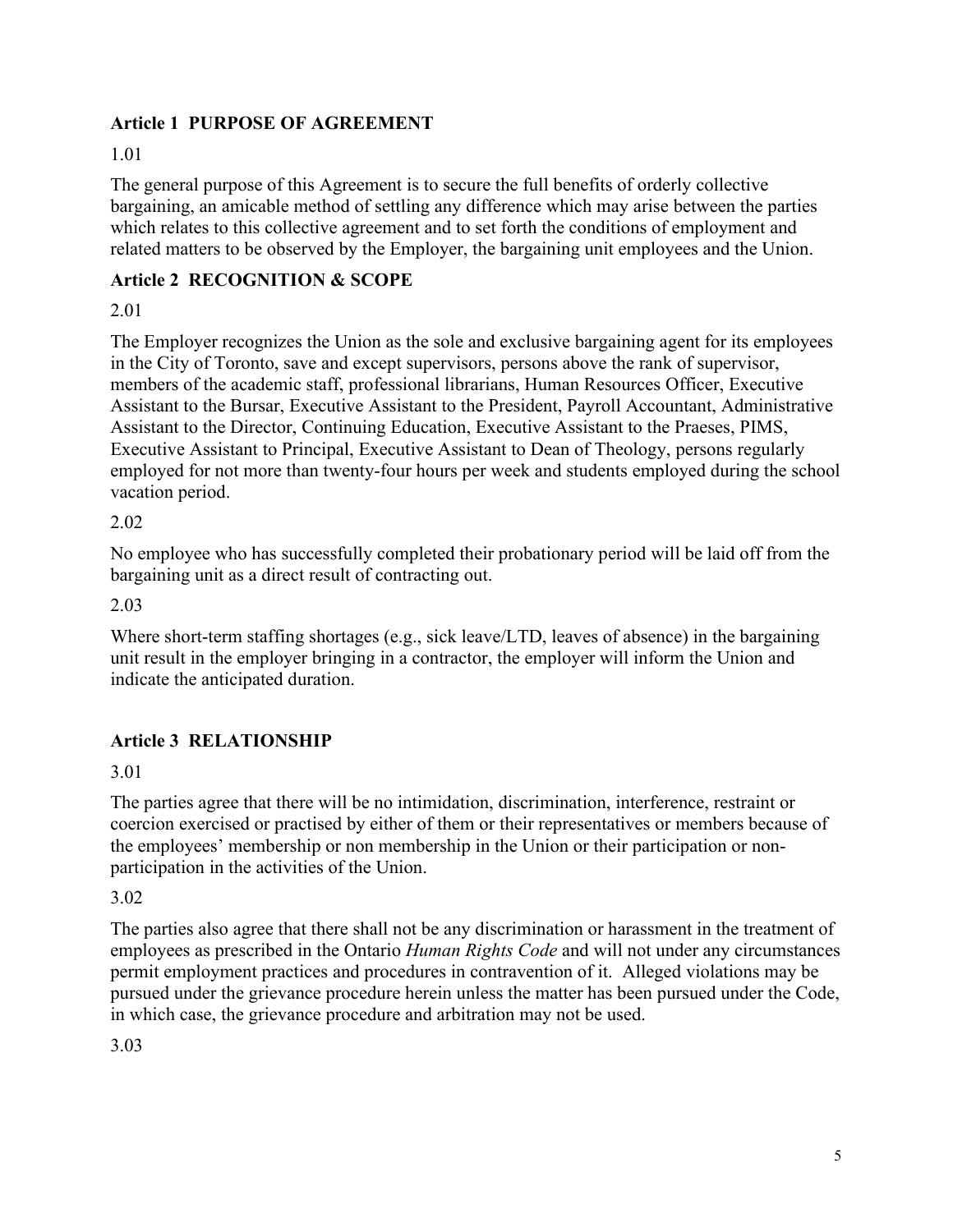On the date of hire, the Employer shall introduce new employees to the Steward in the area and shall advise the Union of the hiring of such new employee, their classification and rate of pay at the time of the next monthly dues submission along with their campus mail address*.*

3.04

Sexual harassment shall be considered discrimination under Article 3.01 of this Agreement. Harassment based on sex includes:

i)

i) Engaging in a course of vexatious comment or conduct against a worker in a workplace because of sex, sexual orientation, gender identity or gender expression, where the course of comment or conduct is known or ought reasonably to be known to be unwelcome; or

ii) Implied or expressed promise of reward for complying with an unsolicited sexual advance or solicitation; or

iii) Implied or expressed threat or reprisal in the form or either actual reprisal or the denial of opportunity, for refusal to comply with a sexually oriented request.

iv) Making a sexual solicitation or advance where the person making the solicitation or advance is in a position to confer, grant or deny a benefit or advancement to the worker and the person knows or ought reasonably to know that the solicitation or advance is unwelcomed.

Witnesses who give information and/or evident in a compliant of sexual violence or harassment shall suffer no penalty or reprisal.

3.05

Employees of the Employer will neither engage in nor be subject to threats of physical abuse, physical harm or other forms of workplace violence. All forms of workplace violence will not be tolerated.

Employees of the Employer shall not engage in or be subject to harassment which comprises a course of vexatious conduct, comment or display that demeans, belittles or causes personal humiliation or embarrassment to the recipient and which is known or ought reasonably to be known to be unwelcome. For clarity, this does not include the proper performance of management functions, the exercise of management authority or the issuance of discipline to an employee.

Workplace violence or harassment described above shall be treated as a serious disciplinary offence and violators will be disciplined accordingly.

3.06

Further, every employee has the right to a workplace free of harassment, discrimination, reprisal or retaliation. Accordingly, every employee may bring forward, provide information regarding, assist, or otherwise be involved in the resolution of a complaint without the fear of retaliation or reprisal, including but not limited to disciplinary action or discharge, whether that complaint is brought forward through a grievance under the collective agreement or a complaint in accordance with another "University Policy or Guideline", provided that the employee is not acting in bad faith or in a manner that is vexatious or otherwise clearly improper. For clarity, there will be no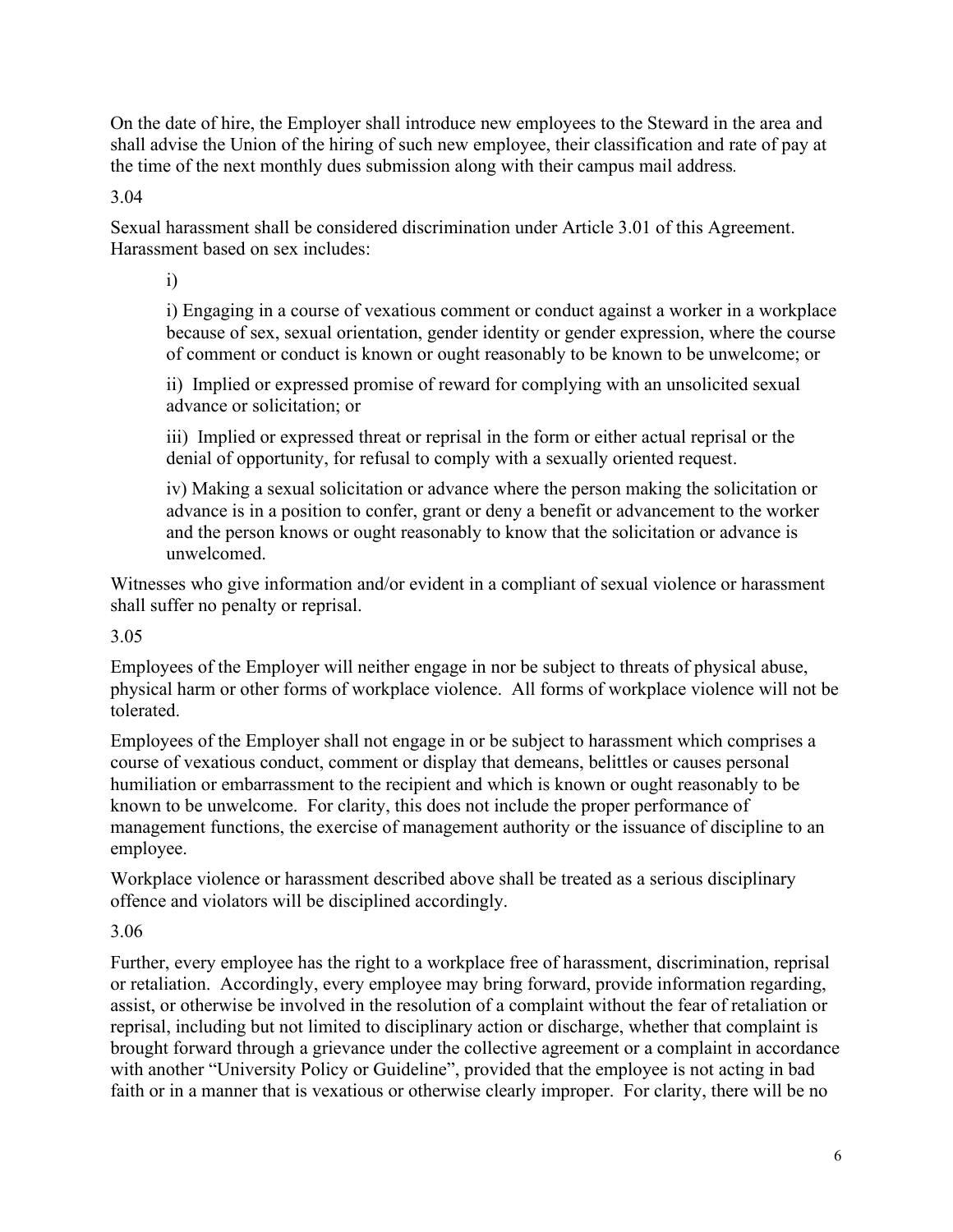reprisals against any employee who brings forward a complaint of harassment and/or discrimination within the meaning of Article 3 of this collective agreement provided that they are not acting in bad faith or in a manner that is vexatious or otherwise clearly improper. Both the Respondents and Complainants shall be made aware of this Article if they are members of the bargaining unit.

Any allegation(s) of reprisal or retaliation may be the subject of grievance at Step Two of the Grievance Procedure.

An employee, who makes a report of sexual violence or sexual harassment, may request, through the Union, to minimize contact with the respondent. Every effort shall be made to do so, without the complainant suffering any penalty. The University and the Union agree to treat such requests as confidential to those directly involved.

3.07

In the event the University decides to investigate a report of sexual violence and/or sexual harassment under the applicable University Policy or Program, where both the Complainant and the Respondent are USW members, both the Complainant and the Respondent shall be entitled to raise an objection to the University's choice of investigator on the basis of procedural fairness with respect to the choice of the investigator, within six (6) working days of being notified of the choice of investigator. The Complainant or Respondent making such objections shall provide the reasons and ground therefor. The University shall give due consideration to all such objection and respond in writing within four (4) working days of receiving the objection. In its response, the University shall either replace the investigator or provide the rationale for the University's decision not to replace the investigator. All objections and related correspondence and decisions will be retained for the record.

No information relating to the complainant's personal background or lifestyle shall be admissible during the grievance or arbitration process.

## **Article 4 MANAGEMENT RIGHTS**

4.01

Except, and to the extent specifically modified by this Agreement, all rights and prerogatives of Management are retained by the Employer and remain exclusively and without limitation within the rights of the Employer and its Management. Without limiting the generality of the foregoing, the Employer's exclusive rights, power and authority shall include the following:

a) The right: to select, hire and control the working force and employees, to transfer, assign, promote, demote, classify, layoff and retire employees; to plan, direct, control and alter all operations; to designate, establish, revise or discontinue departments, to select and retain employees for positions excluded from the bargaining unit, subject to the express terms of the collective bargaining agreement.

b) The right: to maintain order, discipline and efficiency; to make, alter and enforce, from time to time, reasonable rules and regulations, policies and practices, to be obeyed by its employees; to discipline, suspend and discharge employees which, in the case of seniority employees, shall be for just cause.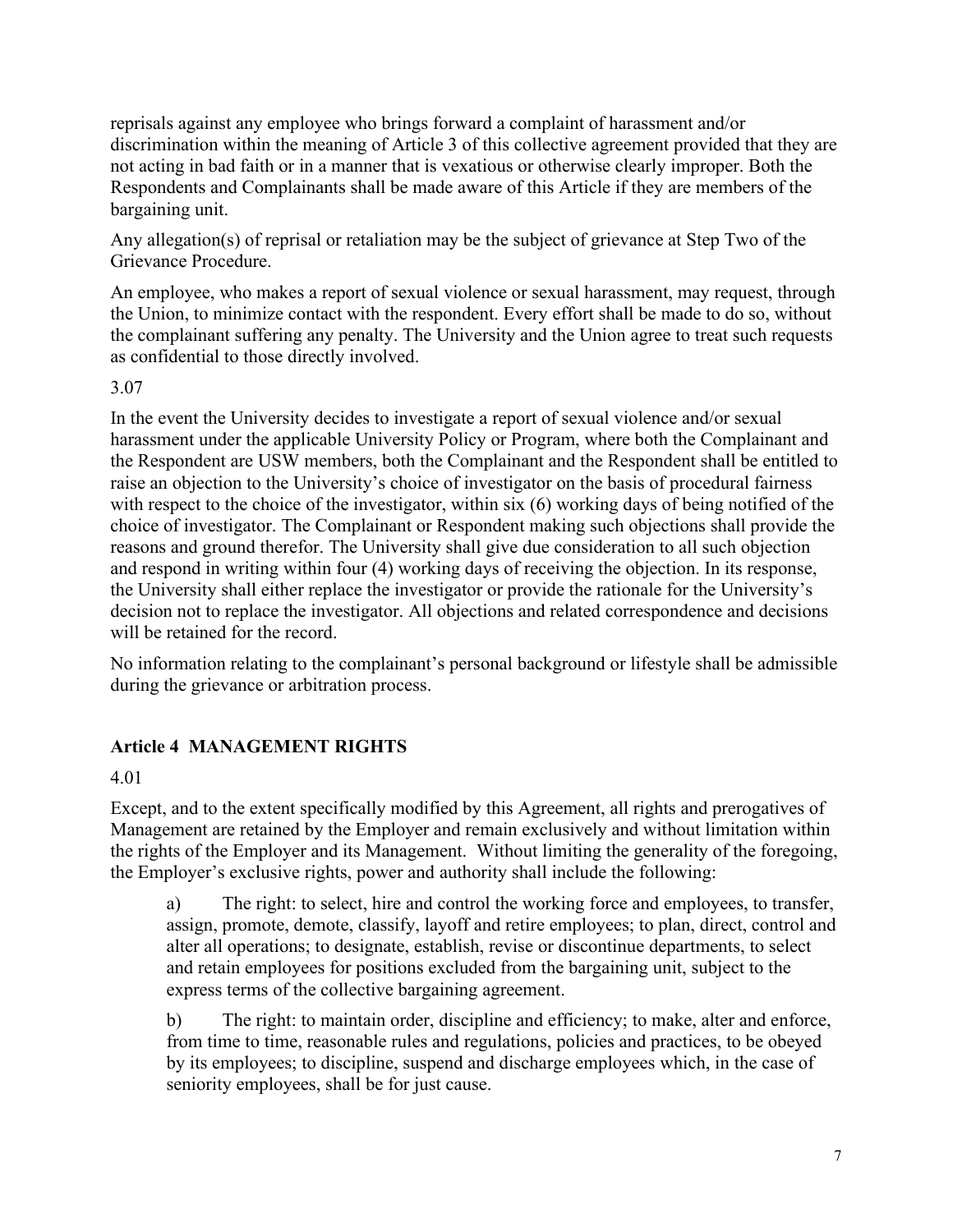c) The right: to determine the location and extent of the operations and their commencement, expansion, curtailment or discontinuance; the direction of the working forces, the services to be provided; the standards of work, the description of jobs, the subcontracting of work; the schedule of hours of work; the number of shifts, the methods, processes and means of providing any services required; job content and requirements; quality, job testing and standards; quality standards in accordance with its industrial engineering methods; the qualification of employees; the use of improved methods, technical advancement and equipment; whether there shall be overtime and who shall perform such work; the number of employees needed by the Employer at any time and how many shall work on the job, operation of the administration of the Employer's pay system; the number of hours to be worked; the starting and quitting times and, generally, the right to manage the enterprise and its business without interference are solely and exclusively the right of the Employer, subject to the express terms of the collective bargaining agreement.

## **Article 5 STRIKES AND LOCKOUTS**

#### 5.01

The parties having entered into this Collective Agreement in mutual good faith, the Employer agrees there will be no lockout and the Union agrees there will be no strike, picketing, slowdown, or other concerted activity, either complete or partial, which could interfere with or restrict the Employer's operations during the term of this Agreement.

## **Article 6 UNION SECURITY**

6.01

The Employer agrees to deduct from the pay of each employee in the bargaining unit, on a per pay basis, such union dues, fees and assessment as prescribed by the Constitution of the Union.

6.02

The Employer shall remit the amounts so deducted, prior to the fifteenth  $(15<sup>th</sup>)$  day of the month following, by cheque, as directed by the Toronto area office, payable to the International Treasurer of the Union.

## 6.03

The monthly remittance shall be accompanied by a statement listing; (i) the name of each employee from whose pay deductions have been made and the total amount deducted for the month; and (ii) the names of the bargaining unit employees from whom no deductions have been made and the reasons why. The monthly remittance will also include the Union's "Summary of Dues" Form.

## 6.04

The Union agrees to indemnify and save the Employer harmless against all claims or other forms of liability that may arise out of, or by reasons of, deductions made or payments made in accordance with this article.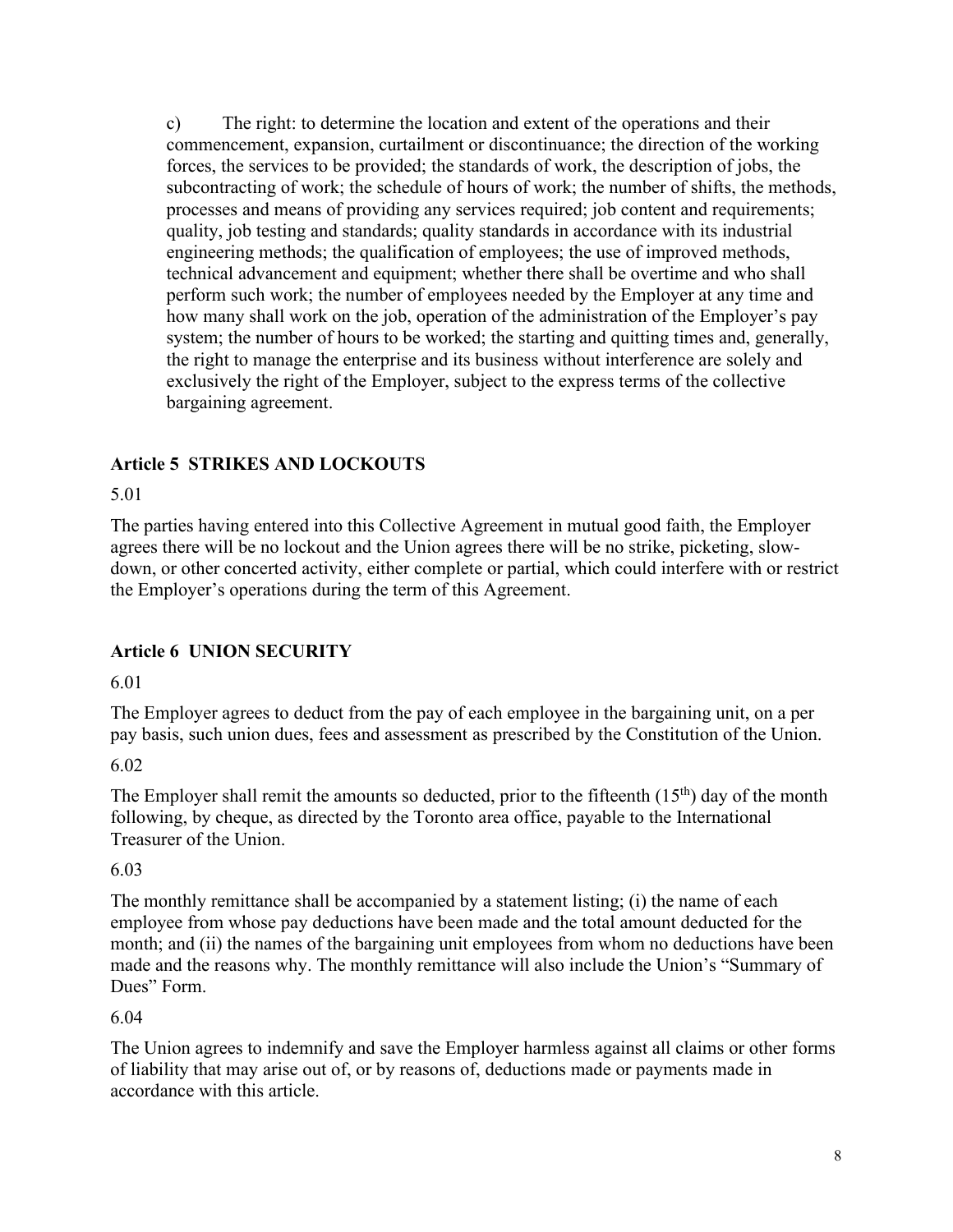#### 6.05

The Employer agrees to record total union dues deductions paid by each employee on their T4 Income tax receipt.

## **Article 7 REPRESENTATION**

## 7.01

The Employer recognizes the right of the Union to elect or appoint three (3) union stewards for the purpose of assisting employees in the processing or presenting of grievances. One of the stewards shall be designated as Unit President. The stewards shall have completed their probationary period and the Union agrees to keep the Employer notified in writing, at all times of the names of the employees who are acting in the capacity of Steward.

7.02

It is understood that the Unit President and Stewards will have to do the work assigned to them by the Employer. When it is necessary that they investigate a grievance during working hours, or that the Unit President or Steward meet with management to discuss a proposed Job Posting during working hours, they will not leave their work before obtaining the permission of the Supervisor in charge. Such permission shall not be unreasonably withheld. When returning to their regular work, they will report themselves to the Supervisor. If these conditions are met, the Employer agrees that they will not lose pay in such circumstances. It is understood that whenever possible, the Stewards will attempt to take care of grievances at a time which will not impede the production of their department.

## 7.03

The Employer agrees to recognize and deal with a Union Grievance Committee of not more than two (2) employees, which shall include the Unit President.

## **Article 8 NEGOTIATING COMMITTEE**

#### 8.01

The Employer agrees to recognize and deal with a Negotiating Committee of not more than two (2) employees who shall be regular employees of the Employer, along with representatives of the International Union.

## 8.02

The negotiating committee is a separate entity from other committees and will deal only with such matters as are properly the subject matter of negotiations, including proposals for the renewal or modification of this agreement.

## 8.03

The employees on the negotiating committee will suffer no loss of regular straight time pay for time spent in negotiations with the University when they would otherwise have been at work.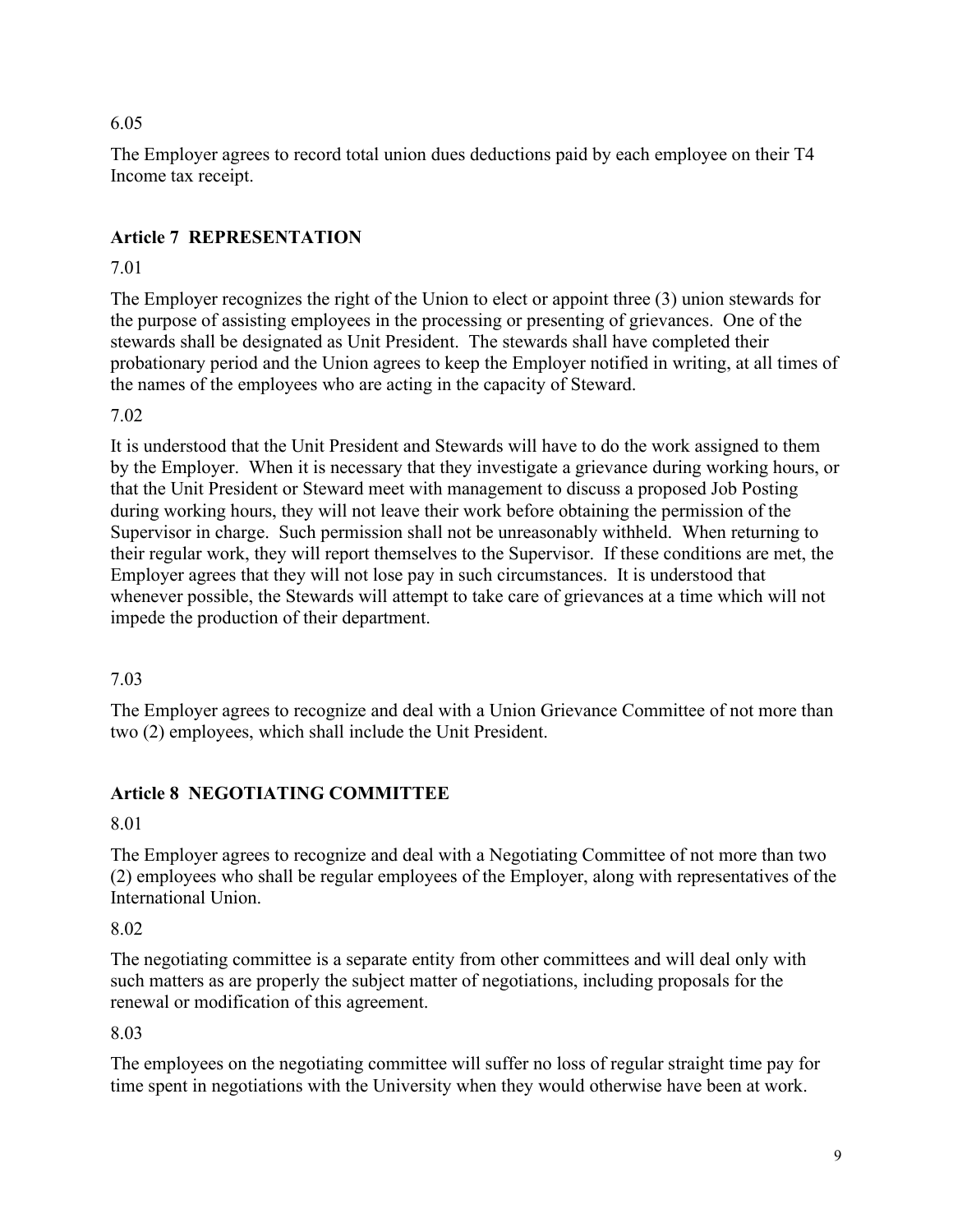Such employees will be granted one day's unpaid leave for preparation and one day's unpaid leave for proofreading of the new Agreement without such time counting towards Article 13.02.

#### **Article 9 GRIEVANCE PROCEDURE**

9.01

The parties to this Agreement are agreed that it is of the utmost importance to adjust complaints and grievances as quickly as possible. Accordingly, no grievance shall be arbitral if filed more than 15 working days after the grievor became aware or ought reasonably to have become aware of the circumstances giving rise to the grievance.

#### 9.02

It is generally understood that an employee has no complaint or grievance until they, either directly or through the Union, has first given their immediate supervisor an opportunity to adjust the complaint.

#### 9.03

If after registering the complaint with the supervisor and such complaint is not settled within one (1) regular working day or within any longer period which may have been agreed to by the parties, then the following steps of the Grievance Procedure may be invoked:

#### STEP 1:

The grievance shall be submitted in writing, either directly or through the Union to the Supervisor within five (5) working days following the reply of the immediate supervisor. The Supervisor shall hold a meeting with the Union Grievance Committee, not to exceed two (2) in number, within a further ten (10) working days and shall communicate their position to the union within five (5) working days of such meeting. The grievor may be present if requested by either party.

#### STEP 2:

If the grievance remains unsettled at the conclusion of Step 1, the grievance may be submitted within five (5) working days of the Supervisor's reply, to the Bursar or their designated representative who shall within ten (10) working days hold a meeting between the Union Grievance Committee (not to exceed two (2) in number) and the appropriate representatives of Management, in a final attempt to resolve the grievance. The International Representative of the Union or their designee and the Grievor may be present at this meeting if requested by either party. The Bursar or their representative shall within a further ten (10) working days give their decision, in writing, to the Union. If the Union wishes to proceed to arbitration, the Union shall, within thirty (30) days of the date of the Bursar's decision, but not thereafter, deliver to the Employer a notice in writing stating that it wishes to take the matter to arbitration. The notice to arbitrate shall contain the Union's suggestions for an arbitrator and shall also specify the issues in dispute, the section or sections of the Collective Agreement alleged to have been violated and the remedy sought.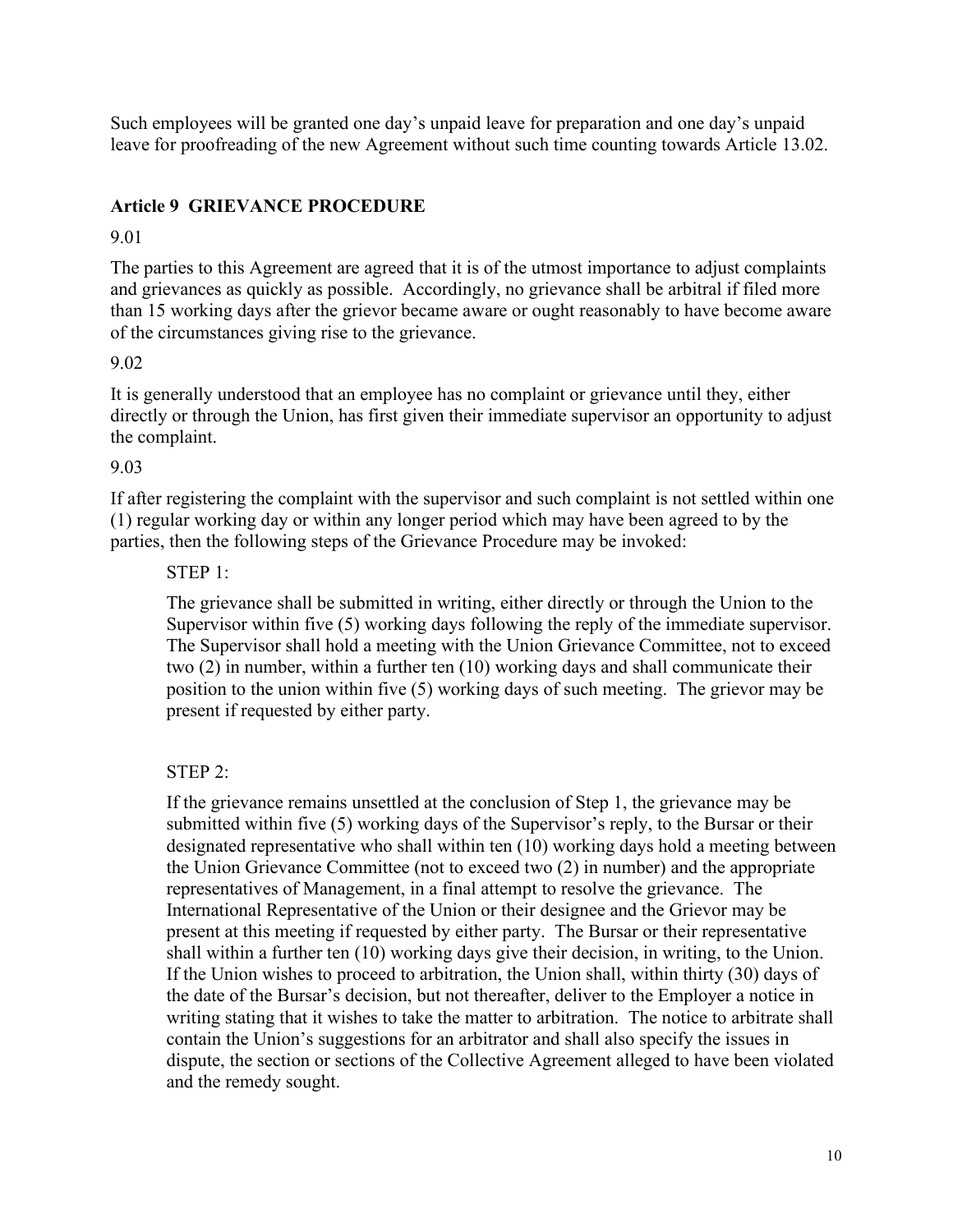#### 9.04 Policy Grievances

A Union policy grievance or an Employer grievance may be submitted to the Employer or the Union, as the case may be, in writing, within ten (10) working days of the circumstances giving rise to the grievance. A meeting between the Employer and the Union shall be held within five (5) working days of the presentation of the written grievance. If the matter is not disposed of at such meeting the grievance may be submitted to arbitration within thirty (30) days of the date of such meeting and Article 11 (Arbitration) shall apply. Time limits may be extended by mutual agreement in writing as provided in Article 9.05. It is expressly understood that the provisions of this paragraph may not be used by the Union to institute a grievance directly affecting an employee or employees, which such employee or employees could themselves institute and the provisions of Article 9.01 hereof shall not thereby be by-passed.

#### 9.05

It is agreed that all time limits in these Articles 9, 10 and 11 are mandatory, that the only extensions of time limits will be by the Union and the Employer themselves notwithstanding Section 48 (16) of the Labour Relations Act. Extension of time limits shall be valid only if given in writing by the party granting the extension.

#### 9.06

When two or more employees wish to file a grievance from the same alleged violation of this agreement, such grievance may be handled as a group grievance and presented to the Employer beginning at Step One of the grievance procedure.

## **Article 10 DISCHARGE & SUSPENSION**

## 10.01

A claim by an employee, other than a probationary employee, that they have been unjustly discharged or suspended, shall be treated as a grievance if a written statement of such a grievance is lodged with the Human Resources Officer within five (5) working days after the employee ceases to work for the Employer. All discharge grievances shall commence at Step 2 of the Grievance Procedure. Such special grievance may be settled by:

i) Confirming the management's action to discharge or suspend the employee, or

ii) Reinstating the employee with full seniority and compensation for lost wages and benefits, or

iii) Any other arrangement, which in the opinion of the conferring parties, or the Arbitrator, is just and equitable.

## 10.02

Where a steward is available, a discharged employee shall be given a reasonable opportunity to speak to a Steward prior to leaving the Employer's premises. The Union will be given a copy of any disciplinary notice, written warning, and suspension or discharge letter within 24 hours.

## 10.03

Employees shall be entitled to review their personnel file, provided that four (4) business days' notice is given to the Human Resources Office.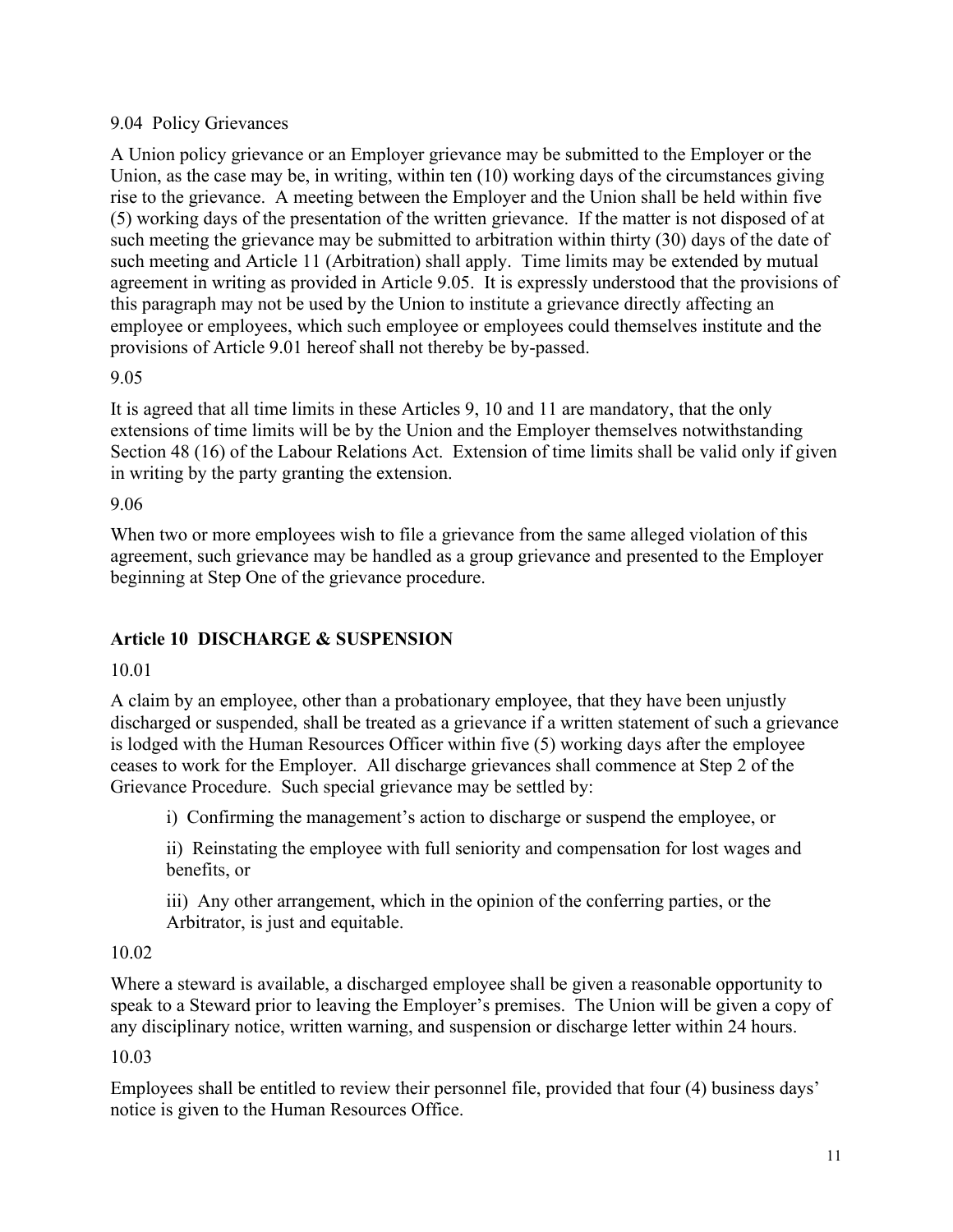10.04

Disciplinary notations below suspensions will be withdrawn from an employee's disciplinary record after a period of twenty-four (24) months provided the employee has not received subsequent discipline in that period.

10.05

If the employee is to attend a meeting where they are to receive a written warning, suspension or be discharged, they will be notified of their right to union representation and will be entitled to union representation if they so request and a union steward is available.

10.06

The Union recognizes that there may be situations where a representative is requested after the commencement of a meeting and that advance notice will not always be practicable or possible. In such a case, the University shall notify the Union without delay that a representative is needed.

## **Article 11 ARBITRATION**

11.01

Where a difference arises between the parties relating to the interpretation, application or administration of this Agreement, including any question as to whether a matter is arbitral, or where an allegation is made that this Agreement has been violated, either of the parties, after exhausting any grievance procedure set forth in this Agreement, may notify the other party in writing of its desire to submit the difference or allegation to arbitration and the notice shall contain the first party's suggestions for an arbitrator. The parties shall then attempt to select a mutually agreeable arbitrator. If the parties fail to agree upon an arbitrator, the appointment shall be made by the Minister of Labour for the Province of Ontario upon the request of either party. The arbitrator will hear and determine the difference or allegation and shall issue a decision and the decision is final and binding upon the parties and upon the Employer and any employee affected by it.

## 11.02

The arbitrator shall not be authorized to make any decision, which is contrary to, or inconsistent with, the provisions of this Agreement in any particular, or to deal with any matter, which is not covered by this Agreement.

## 11.03

The compensation and expenses of the arbitrator shall in all cases be borne equally by the Employer and the Union.

## 11.04

The arbitration procedure incorporated in the agreement is based on the use of a single arbitrator.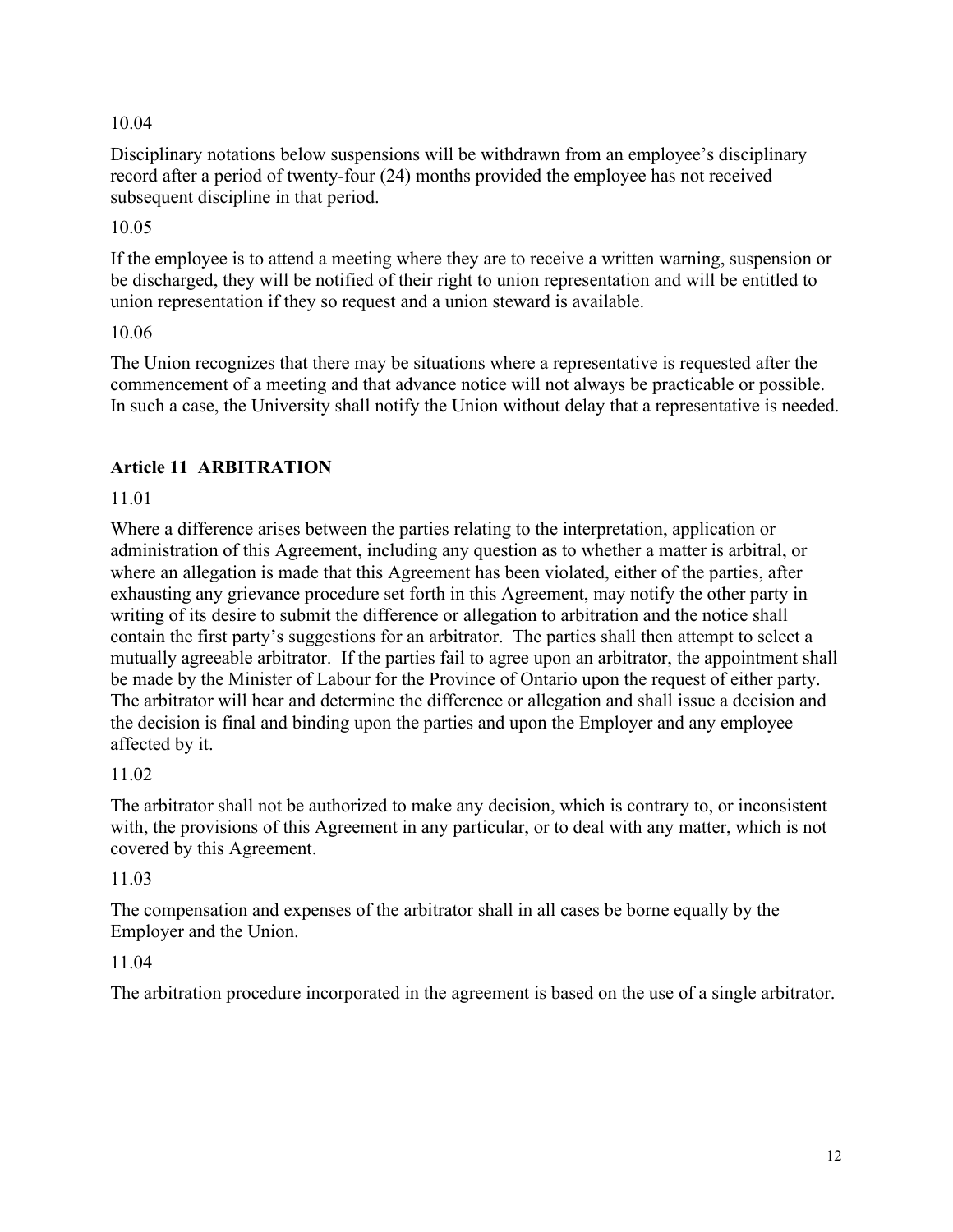#### **Article 12 SENIORITY**

#### 12.01

An employee will be considered as a probationary employee for their first one hundred and twenty (120) working days and will have no seniority rights during that period. During the probationary period, an employee shall be provided written feedback on their performance after approximately sixty (60) working days of employment. The termination of an employee during their probation may not be made the subject of a grievance under the Grievance Procedure. Such termination shall be made at the sole discretion of the Employer. After completion of their probationary period, the employee seniority shall be their length of service in the bargaining unit from their most recent date of hire. However, if an employee has moved directly from temporary employment outside the bargaining unit to probationary status, then after completion of the probationary period that employee's seniority shall be their length of continuous service since the commencement of that temporary employment.

#### 12.02

The Employer shall provide the Union an up-to-date seniority list every six (6) months and will post such list on the bulletin board. The list shall contain the employees' bargaining unit with seniority and job classification. After such posting the list shall become final as the employees' names and dates designated on it, except as to any employee who has disputed the accuracy of their seniority date while the list is posted, in which case it will be subject to adjustment under the Grievance procedure if established to be inaccurate. A copy of the list, including the wage rate of all employees, shall be given to the Unit President at the time of posting.

#### 12.03

An employee's seniority will be lost and the employee shall be deemed terminated if they:

- a) Quit the employ of the Employer for any reasons;
- b) Are discharged and are not reinstated through the grievance procedure or arbitration;
- c) Are laid off for a continuous period exceeding twenty-four (24) months;

d) Fails to notify the Employer of their intention to return to work within three (3) business days of being notified of recall from layoff, or fails to return to work within five (5) working days of being notified of such recall unless the employee provides a reason satisfactory to the Employer for their failure to return. An employee shall be deemed to be notified of recall on the earlier of the day of receipt or the day of attempted delivery of a registered or couriered letter to that effect addressed to the employee's most recent address on the Employer's files;

NOTE: It shall be the responsibility of the employee to keep the Employer informed of their current address;

e) Fails to return to work on the first scheduled working day following the expiration of an authorized leave of absence, unless they have a bona fide reason, or utilizes a leave of absence for purposes other than those for which the leave of absence was granted; or

f) Is absent for three (3) consecutive working days without having notified the Employer with a *bona fide* reason;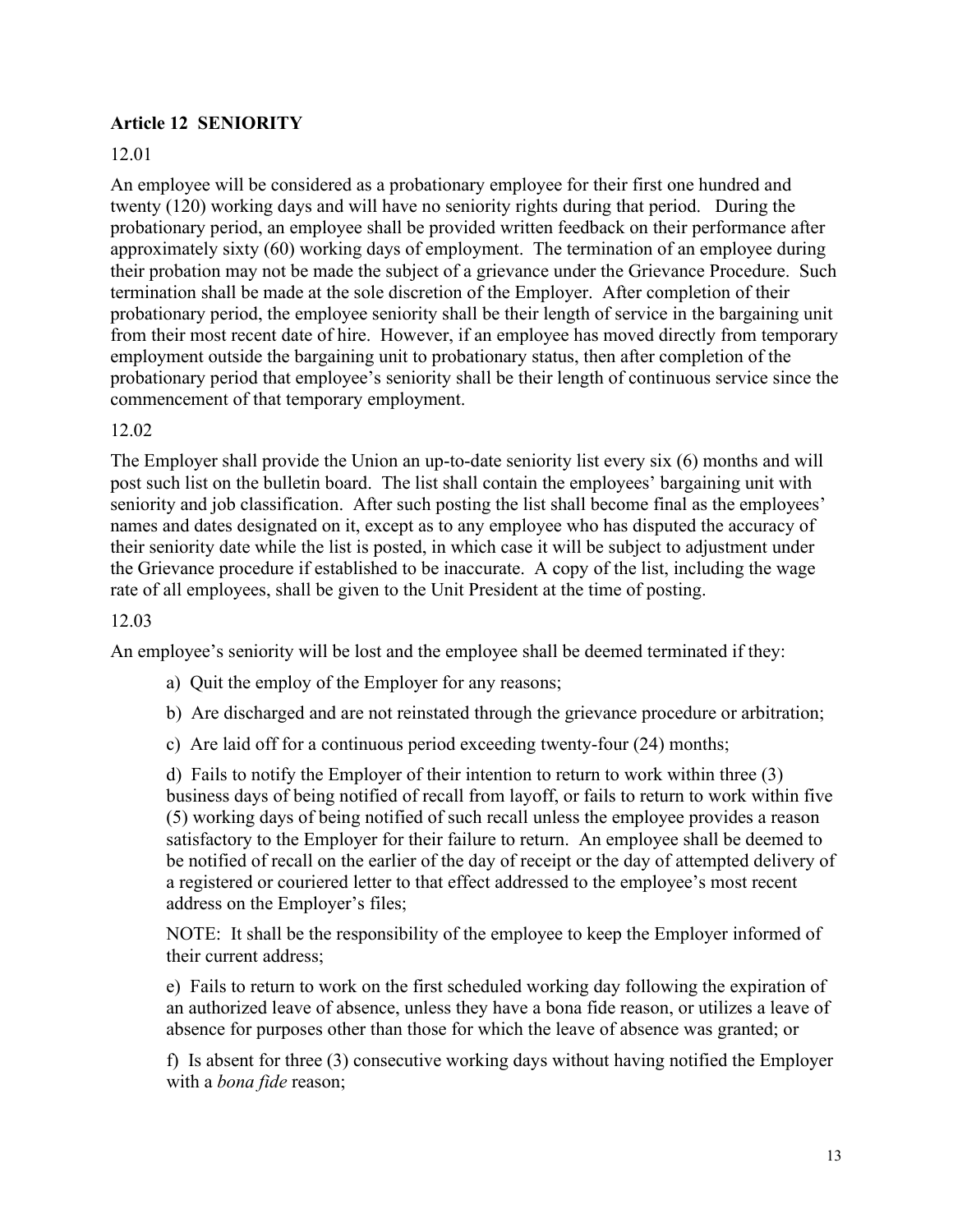g) Accepts Severance Pay under Article 12.06.

## 12.04

Subject to Article 12.03, seniority shall be maintained and accumulated during;

- Absence due to layoff, sickness or accident;
- Authorized leave of absence.

## 12.05

In the event it becomes necessary to reduce the workforce in any Department, it is agreed that the Department employee in the classification affected with the least seniority will be laid off first. The affected employee shall be given one (1) week's notice of layoff, or pay in lieu thereof. The Unit President shall be advised of the names of the employees being laid off.

An employee who is laid off may displace the most junior employee within their group (A or B) as set out in 23.01 who is in an equal or lower rated job provided they have more seniority than that employee and has the skill, ability and qualifications to perform that employee's work with no training. Such employee who appears to have the skill, ability and qualification shall have a five-day familiarization period in the new job. This provision will also apply to the displaced employee, but not to any employee displaced thereafter.

Notwithstanding the above, in the event of a layoff in either Group A or Group B, part-time employees performing bargaining unit work will be laid off before bargaining unit employees within each respective Group, provided that seniority employees within the Group are available and have the skill and ability to perform the work performed by the part-time employee.

The Employer will inform the Union of each temporary agency worker it hires to perform bargaining unit work and the rate of pay for such worker.

## 12.06

Employees on layoff for over seventeen (17) weeks may prior to receiving notice of recall as provided in 12.03(d) waive their recall rights and receive Severance Pay in accordance with Schedule "C". Upon the expiration of an employee's recall rights in Article 12.03(c), the employee will receive Severance Pay in accordance with Schedule "C".

## 12.07

Laid off employees will be recalled in order of seniority to vacancies in a lower or equal rated job in their Group provided they have the skill, ability and qualifications to perform the work required in a vacant job. This takes precedence over job posting.

## 12.08

Where the employer decides to fill a vacancy in the bargaining unit it will post on the three (3) bulletin boards set out in Article 14.01, and post on the University's web site, for a period of six (6) working days, a notice setting out the classification, salary, department, any threshold educational or training qualifications required and the person to whom the application should be directed. Interested employees must submit a written application, including up-to-date resume, within the period indicated on the posting. Employees on layoff are eligible to apply for such vacancies.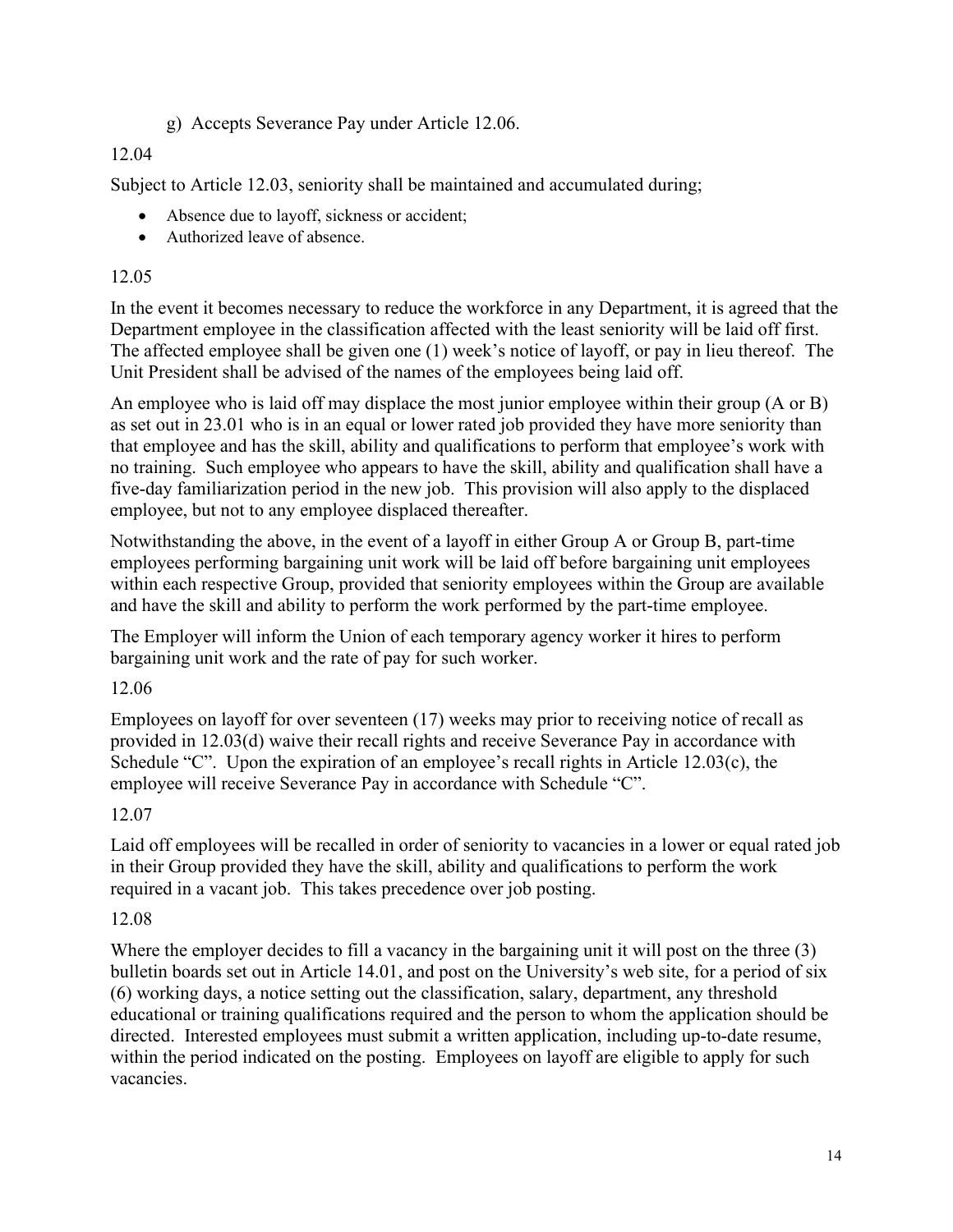## 12.09

The Employer will select from the applicants the qualified candidate for the vacancy, taking into account qualifications, skill, ability, previous relevant experience and seniority. Where the Employer considers that the first four factors are relatively equal between the qualified candidates, the candidate with the most seniority will be selected. The Employer shall not exercise their decision in an arbitrary or discriminatory manner. The Employer will only be required to post one more vacancy resulting from the above selection.

## 12.10

An employee selected by the Employer for a posted vacancy under Article 12.08, who feels dissatisfied with the job may, within one month of starting in the job, decide to return to their previous job. The Employer may, within one month of an employee starting on a job under Article 12.09, return the employee to their previous job or place the employee back on the recall list, as appropriate, if the employee shows an inability to perform the duties of the job. An employee placed on the recall list hereunder, shall be considered to have been laid off on their original lay off date for the purposes of Article 12.03.

#### 12.11

Employees hired prior to June 30, 2000 shall be credited with years of service and seniority for all time spent at the University of Toronto and Victoria University.

#### 12.12

Employees in classifications where the work is performed at different locations and/or on different shifts may indicate a preference to change a location or shift by written advice to their Manager.

## 12.13 Term Vacancies

Term vacancies arise when there is:

(a) A need to replace absent employees; or

(b) For work on a task or project that has specified time limit including situations where the budgeted funding for the position is time limited.

A term vacancy shall not exceed twenty-four (24) months. Term positions that become continuing positions shall be posted.

When such vacancies are to be filled, the following will apply:

(i) Term vacancies that are expected to be greater than 6 months in length or that last for longer than six (6) months will be posted in accordance with the provisions of article 12.08. Vacancies of less than six (6) month's duration will be filled at the discretion of the University and are not covered by any provision of this collective agreement.

(ii) If the vacancy is filled with an existing employee, that employee will continue to be covered by all provisions of the collective agreement and the employee will return to their job at the end of the assignment if it still exists. If the position no longer exists, the employee will be entitled to all aspects of the layoff provision under the collective agreement.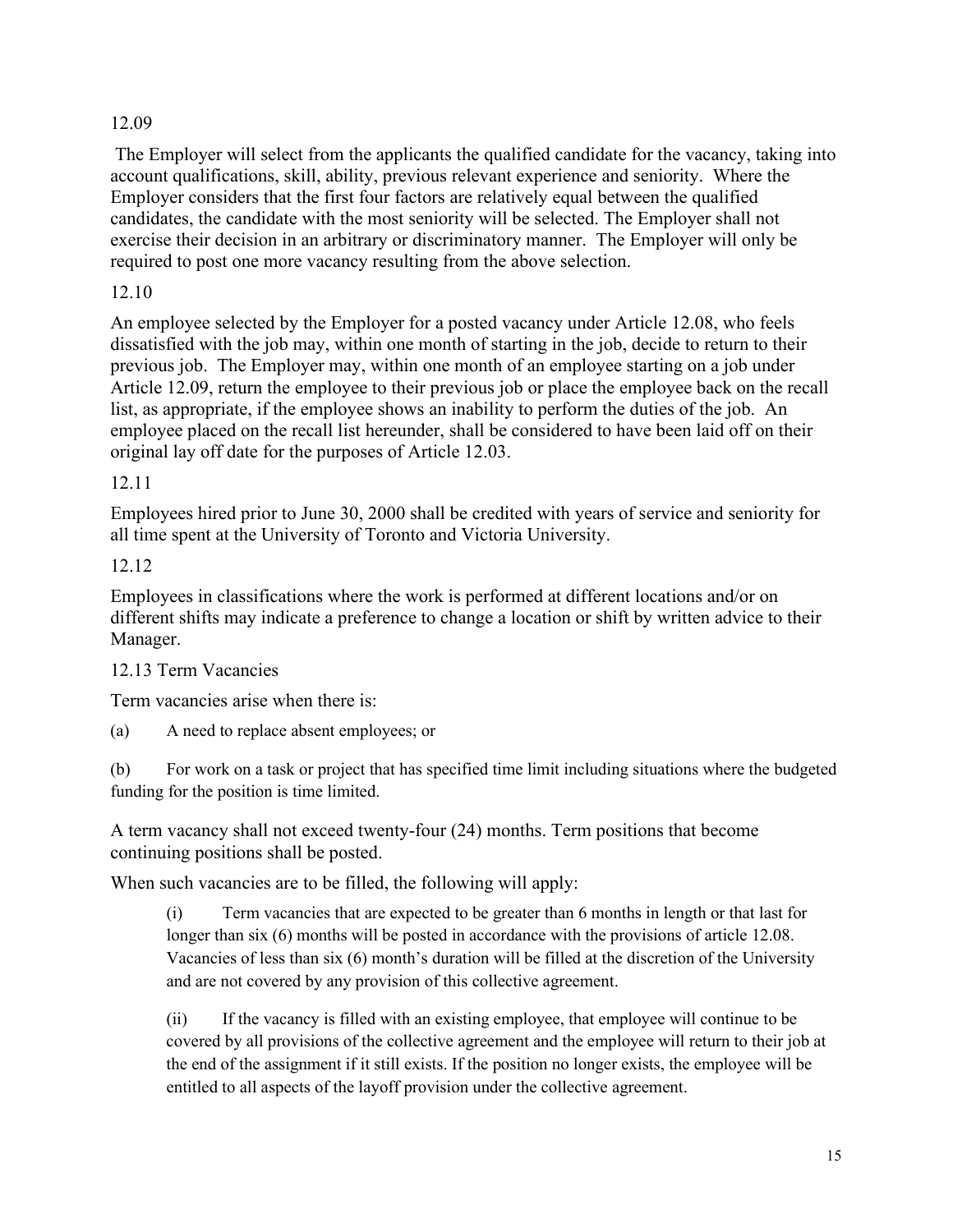The employer may request an extension of the time limits in this article and such requests shall not be unreasonably denied.

(c) Term Employees are hired for an appointment of up to twenty-four (24) months. Each term appointment shall have a predetermined end date. Term employees who are hired on appointments of 6 months or longer, are entitled to the full provisions of the collective agreement with the exception of LTD, pension plan coverage and layoff provisions. For employees on appointments of 12 months or longer, sick leave benefits under the collective agreement shall apply. Sick leave will be provided in accordance with the *Employment Standards Act of Ontario* for employees on appointments of less than 12 months.

(d) If a term employee is the successful applicant for a permanent vacancy, the employee shall be credited with seniority from the date they were last hired by the Employer. The Employer agrees that the purpose of this article is not to avoid the posting of permanent jobs within the bargaining unit. The University agree to notify the Union in advance of any such term employee hired and the reason.

## **Article 13 LEAVES OF ABSENCE**

13.01 Unpaid Leave of Absence

The Employer may grant leave of absence without pay and without loss of seniority for up to twelve (12) weeks to an employee who requests such leave in writing at least three (3) weeks prior to the commencement of such leave. Leave may be granted under this clause for good personal reasons provided that the leave of absence does not interfere with the Employer's operations. Such leave of absence may be extended if there is a good reason for the extension and the Employer and the Union agree. Any request for an extension of the leave must be made in writing prior to the expiration of the initial leave. The Unit President will be notified of all leaves granted and denied under this section.

## 13.02 Union Related Leave of Absence

Employees who have been elected or appointed by the Union to attend Union conventions, conferences or other official Union business shall be granted a leave of absence without pay, provided the leave would not unduly interfere with operations. The Union will notify the University in writing as early as possible prior to the start of the leave, but in no event less than fourteen (14) days, of the names of the employees to be on leave. Such request shall not be for more than two (2) employees at any one time and will not be for more than one (1) employee from any one department. The total number of days granted under this article shall not exceed thirty-five (35) days in aggregate in a contract year. Employees on such leave of absence will continue to be paid by the Employer, but the Union shall reimburse the Employer for such wages and benefit payments upon receipt of a statement of the amount owing.

## 13.03

Any one (1) employee who is appointed or elected to a permanent full-time staff position with the Union will be granted a leave of absence without pay once during this agreement for a period of up to one (1) year. Written application for such leave shall be made by the Union at least four (4) weeks prior to the commencement of the requested leave. Such leave may be extended by an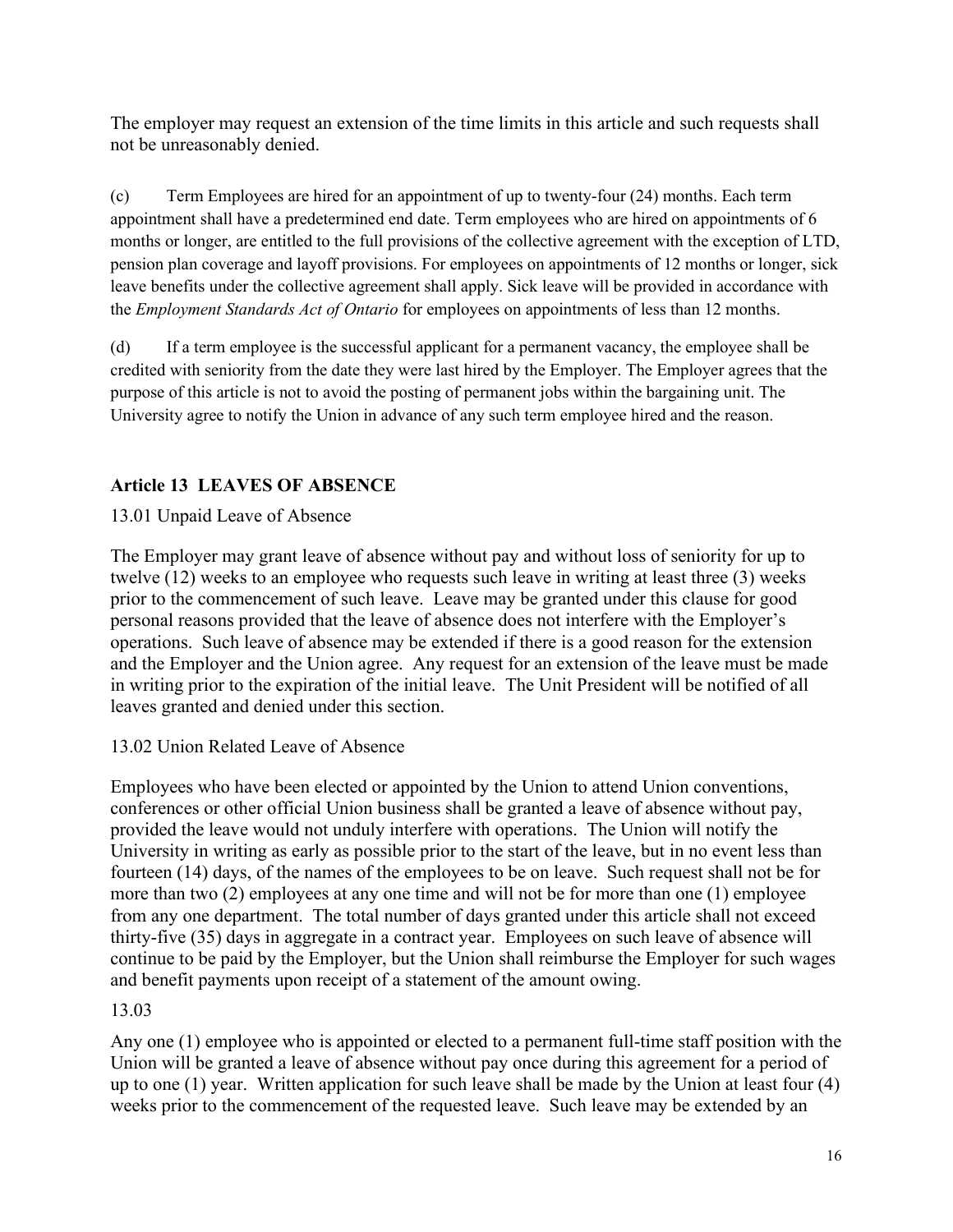additional two year period upon written request given at least four (4) weeks prior to the expiry of the first year of leave.The employee will return to their position at the end of the leave if the position still exists. Any training required to fulfill their duties will be provided by the employer. If the position is eliminated during the leave the employee will be subject to, and eligible to use **t**he provisions of Articles 12.05 to 12.07. If there are existing vacancies they may also apply under Articles 12.08 and 12.09.

#### 13.04 Pregnancy Leave

The Employer agrees to grant a pregnancy leave of up to seventeen (17) weeks, without pay, to any employee who has completed thirteen (13) weeks of employment and who makes a written request for same and provides a Doctor's certificate or a certificate from a certified Midwife stating that they are pregnant. The leave may commence any time up to seventeen (17) weeks prior to the expected date of delivery provided the employee gives the Employer at least two (2) weeks notice of the commencement date.

a) Seniority, vacation and pension credits shall continue during an employee's maternity leave, provided the employee fulfills any requirements for said continuation. The Employer shall make the employee aware of any requirements.

b) For employees with one (1) year of service or more, the Employer will pay ninety-five (95%) percent of salary during the one (1) week waiting period for Employment Insurance benefits, and, for the next sixteen (16) weeks, will pay the difference between Employment Insurance benefits and ninety-five (95%) percent of salary, provided the employee provides proof that the employee has applied for and is receiving Employment Insurance benefits and the amount of those benefits.For employees with seniority who have less than one year of service, the Employer will pay this top up benefit on a prorated basis according to the percentage of a whole year and FTE that the employee worked before the first day of the leave, provided that the employee provides proof that the employee has applied for and is receiving Employment Insurance Benefits and the amount of those benefits.

The weekly top-up payment will be calculated using the weekly EI benefit that would be payable to the employee (i.e. 55%) without regard to any election by the employee to receive a lower EI Benefit spread over a longer period of time as may be permitted under the Employment Insurance Act. In no event will the top-up payment exceed the difference between 95% of the employee's actual weekly rate of pay in effect on the last day worked prior to the commencement of the leave and the sum of the employee's EI benefit calculated without regard to any election by the employee to receive a lower EI benefit spread over a longer period of time as may be permitted under thee Employment Insurance Act.

#### 13.05 Parental/Adoption Leave

The Employer agrees to grant up to thirty-five (35) weeks of parental or adoption leave without pay as set out in the Employment Standards Act for any eligible employee who has completed thirteen (13) weeks of employment. For an employee with one (1) year of service or more who is not the birth parent and who takes leave under this subsection, the Employer will pay ninety-five percent (95%) of salary during the one (1) week waiting period for Employment Insurance benefits and, for the next fifteen (15) weeks, will pay the difference between Employment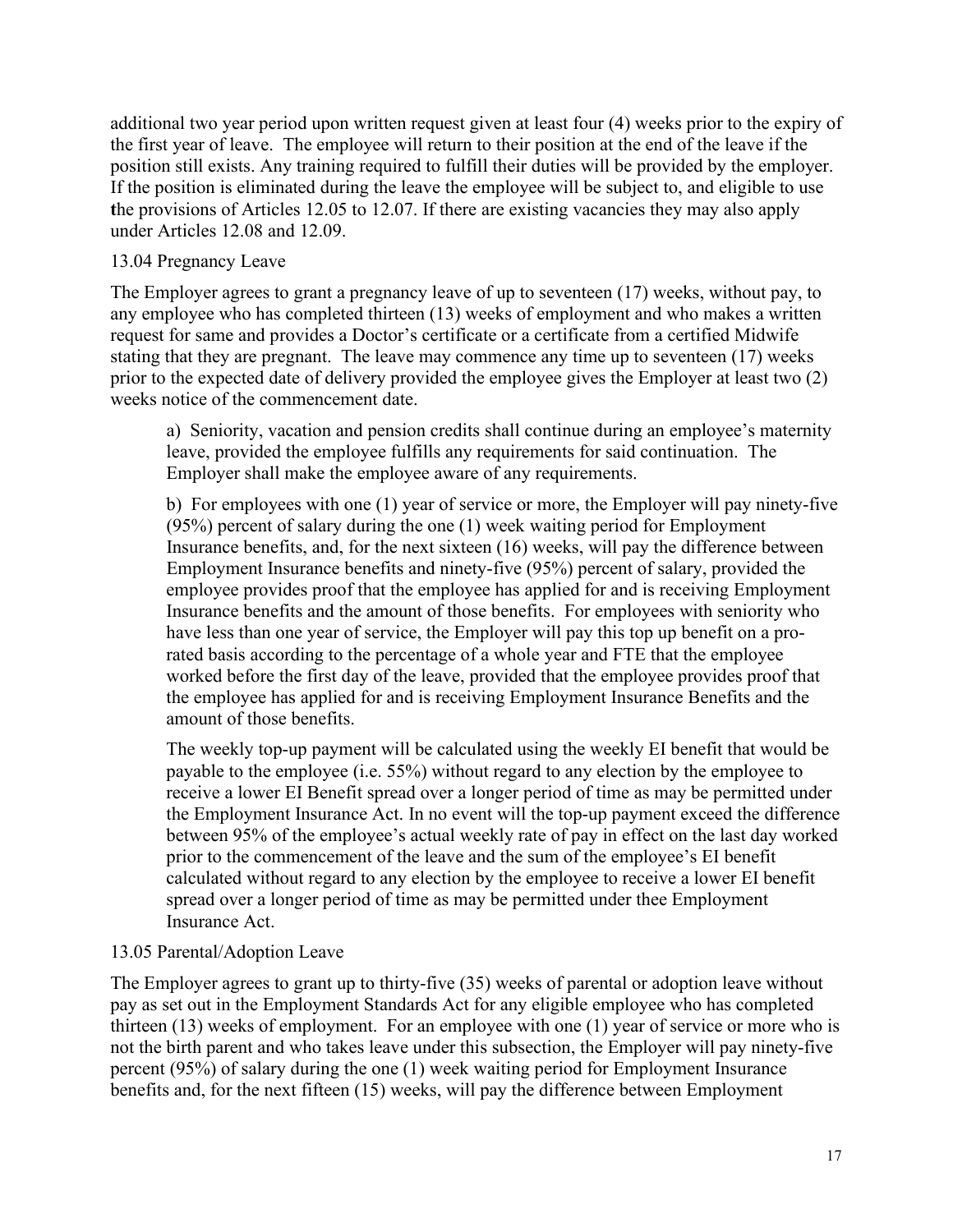Insurance benefits and ninety-five percent (95%) of salary, provided the employee provides proof that the employee has applied for and is receiving Employment Insurance parental benefits and the amount of those benefits. For employees with seniority who have less than one year of service, the Employer will pay this top up benefit on a pro-rated basis according to the percentage of a whole year and FTE that the employee worked before the first day of the leave, provided the employee provides proof that the employee has applied for and is receiving Employment Insurance parental benefits and the amount of those benefits.

The weekly top-up payment will be calculated using the weekly EI benefit that would be payable to the employee (i.e. 55%) without regard to any election by the employee to receive a lower EI Benefit spread over a longer period of time as may be permitted under the Employment Insurance Act. In no event will the top-up payment exceed the difference between 95% of the employee's actual weekly rate of pay in effect on the last day worked prior to the commencement of the leave and the sum of the employee's EI benefit calculated without regard to any election by the employee to receive a lower EI benefit spread over a longer period of time as may be permitted under thee Employment Insurance Act.

#### 13.06 Non-Birth Parent Leave

Upon birth or adoption of a child, the parent who is not covered by 13.04 or 13.05 shall be granted up to five (5) days leave of absence with pay. Application for such leave shall be submitted in writing to the employee's supervisor at least five (5) days in advance. Non-Birth Parent leave must be taken within the first month of the birth or an adoption.

13.07 Federal/Provincial/Municipal Election Related Leave

Employees running for election shall be entitled to a leave of absence with pay upon the following basis:

- a) For election to the Parliament of Canada one (1) month;
- b) For election to the Legislature of Ontario one (1) month;
- c) For election to a Municipal Council or Board of Education five (5) working days;

d) For election to Mayor or Chairman of City/Town/Regional Council – ten (10) working days.

Such leave need not be taken on consecutive days.

#### 13.08 Family/Floating Leave

a) The University of St. Michael's College shall grant up to four (4) days or up to eight (8) half days of paid family leave and/or paid floating leave in any calendar year to an employee. Employees shall make their need for leave known to their Supervisor as far in advance as possible. Reasons for family leave include, but are not limited to, care of family members, parent-teacher interviews, school trips or concerts, stepping in when a regular caregiver is away. Floating days include, but are not limited to, the observance of religious holidays, professional appointments, court appearances, supplementing a bereavement or family leave, writing examinations, and attending to emergency situations.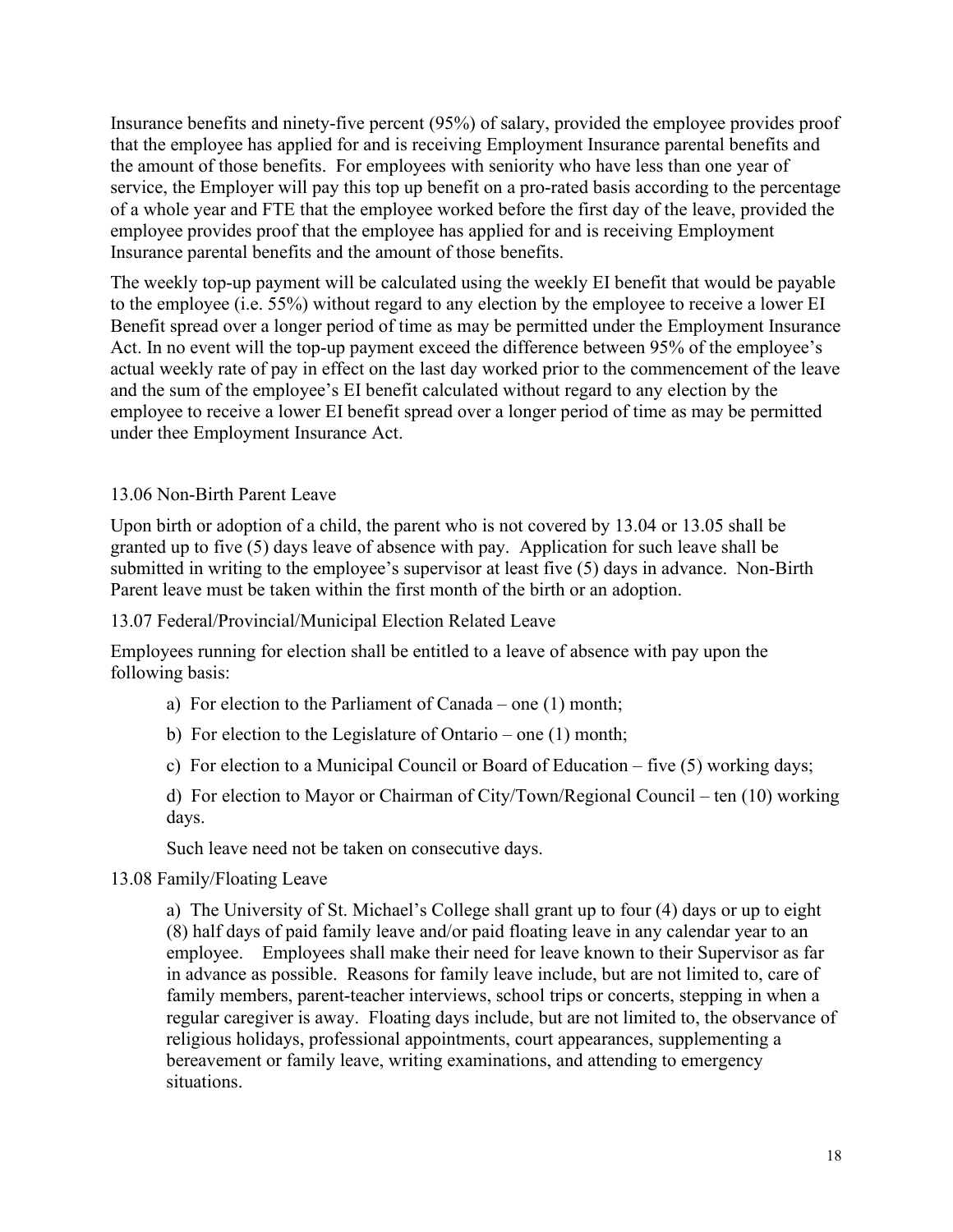b) In arranging these leaves the interests of the University of St. Michael's College as well as the interests of the employee shall be considered. It is anticipated that the employee will schedule leaves, where possible, so as to minimize the disruption to the operations of the employing department.

13.09 Family Medical Leave

The Employer will grant compassionate care leave to employees who take leave of absence under the Family Medical Leave provisions of the *Employment Standards Act, 2000*. For employees with one year of service or more the University will pay up to the equivalent of the maximum possible weekly Employment Insurance benefit for which the employee is qualified during the 2 week waiting period provided that the employee applies for and receives Employment Insurance benefits.

## **Article 14 BULLETIN BOARDS**

14.01

The Employer agrees to provide a Bulletin Board in an area accessible to employees in the unit for the purpose of posting meeting notices and official Union information. Notices will be signed and posted only by officers of the Union and will be in keeping with the spirit and intent of this Agreement. The Employer will also provide a bulletin board in Elmsley Hall, and the staff lunchrooms in the Library and the Registrar's office.

## **Article 15 UNION REPRESENTATIVE**

15.01

If an authorized representative of the Union, wants to speak to a member of the bargaining unit about a grievance or other official business, they shall advise the Supervisor, or their designated representative, who shall then call the bargaining unit employee to an appropriate place where they may confer privately. The International Representative will make every effort to have such meeting during the employee's non-working hours.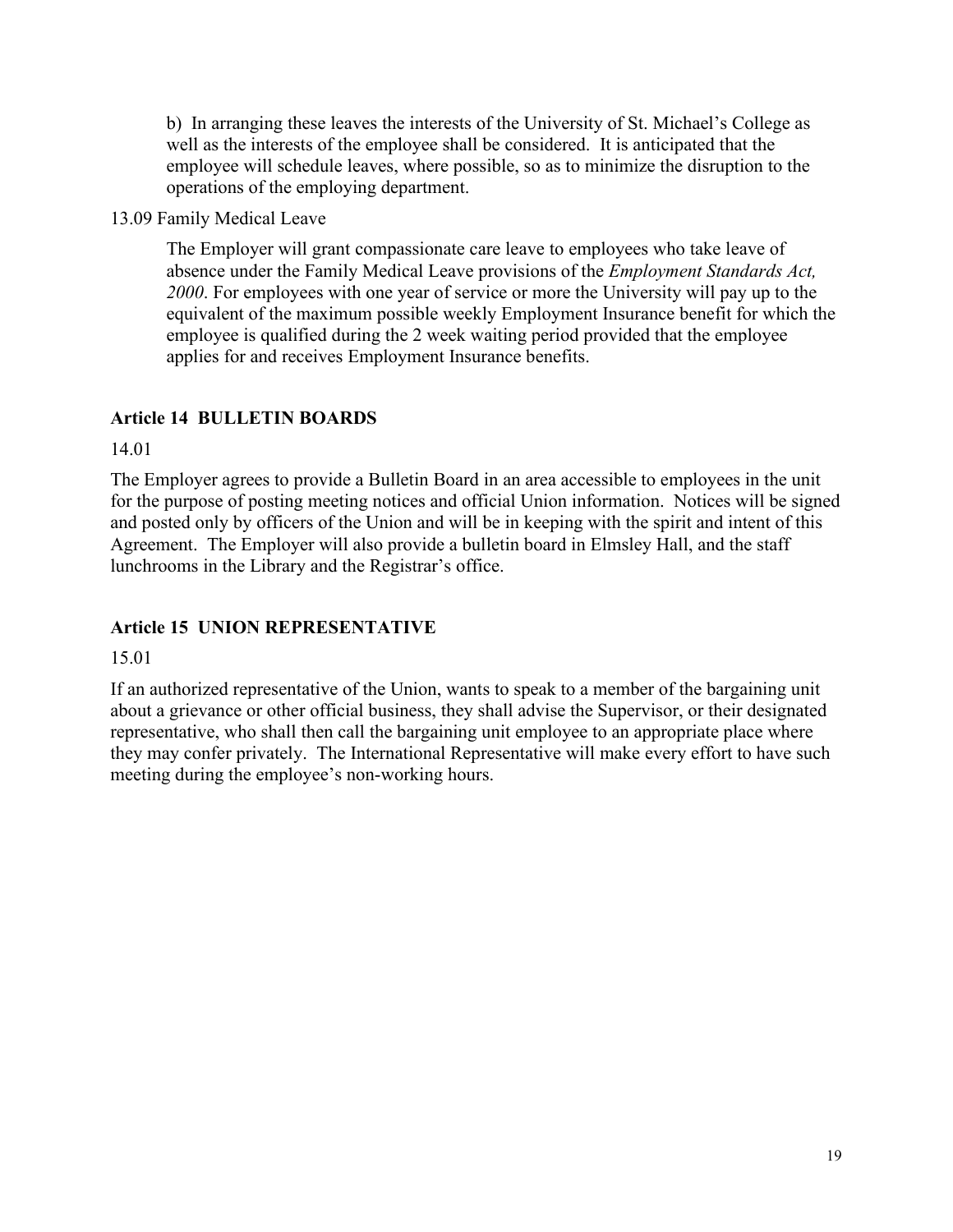## **Article 16 HEALTH AND SAFETY**

#### 16.01

The Employer agrees to continue reasonable and proper provisions for the maintenance of high standards of health and safety in the workplace including a properly heated and lighted working environment that is consistent with the nature of the work undertaken. The Employer and employees shall comply with applicable federal and provincial health and safety legislation and regulations.

The Employer is committed to the prevention of illness and injury through the provision and maintenance of health and safety conditions on its premises. The Employer endeavours to provide a hazard free environment and minimize risks by adherence to all relevant legislation and, where appropriate, through development and implementation of additional internal standards, programmes and procedures.

The Employer requires that health and safety be a primary objective in every area of its operation and that all persons utilizing University premises comply with procedures, regulations and standards relating to health and safety.

The Employer recognizes the right of workers to be informed about hazards in the workplace, to be provided with appropriate training, to be consulted and to have input and the right to refuse unsafe work where there is an immediate danger to their health and safety or the health and safety of others.

#### 16.02

No employee shall be disciplined or discharged for refusal to work on a job or in any workplace or to operate any equipment where it would be contrary to applicable federal or provincial legislation or regulations.

#### 16.03

Employees must use required protective devices and other equipment in an effort to reduce exposure to injury. The University will provide such devices and equipment with the exception of safety shoes and prescription safety glasses.

The university agrees to contribute up to three hundred (\$300.00) dollars per employee once every two (2) years, upon production of original receipts for employees who require prescription safety glasses for the performance of their duties and where, in the opinion of the University, protective face shields are not appropriate, towards the cost of prescription safety glasses (lens and frames).

Employees who are required to wear safety shoes in the performance of their duties will be reimbursed towards the receipted cost of Employer approved safety shoes or boots up to \$175.00 in each year of the contract. The parties agree that in exceptional circumstances the Employer may agree to provide greater coverage in each year of the agreement.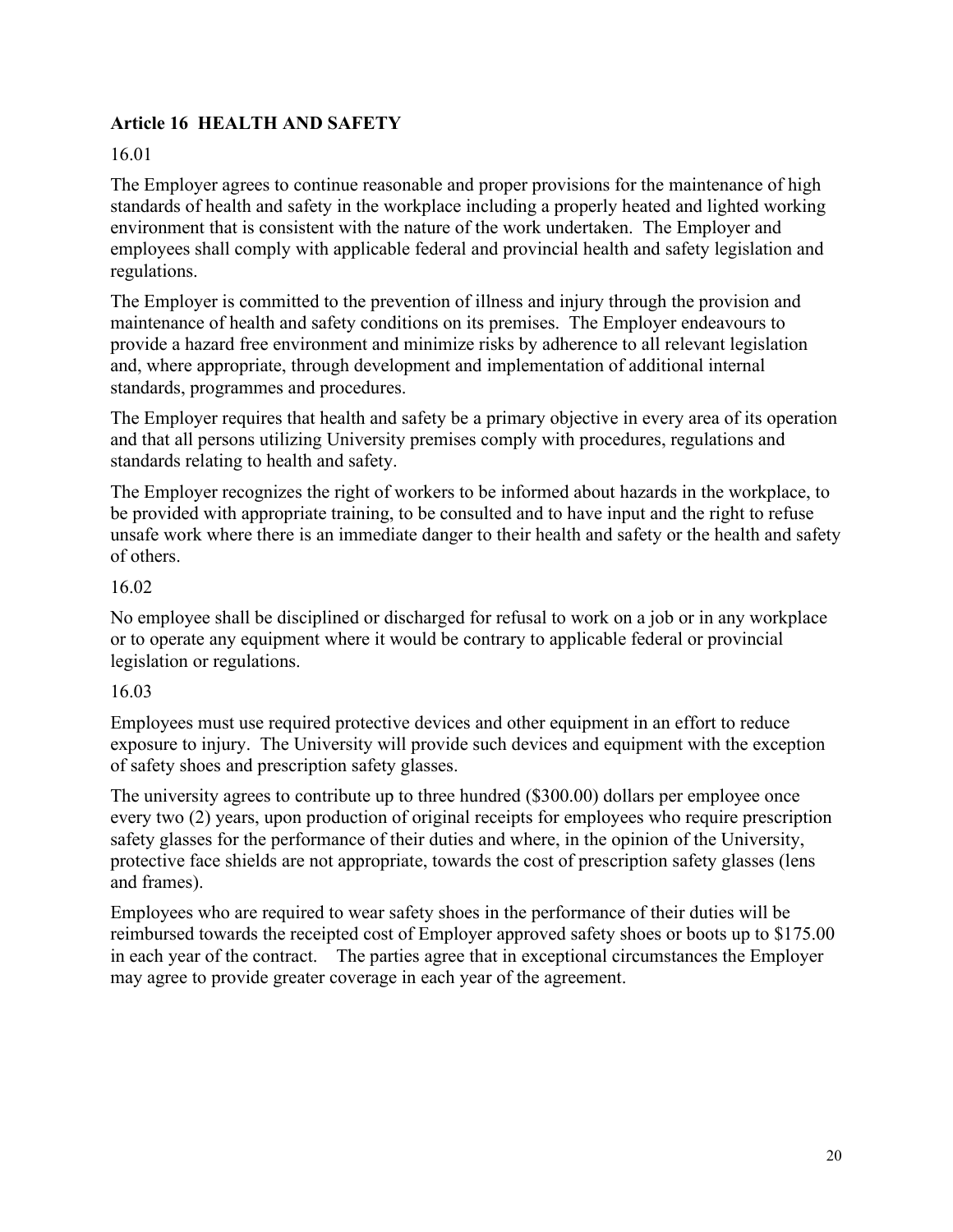#### 16.04

The Employer shall provide for a Health and Safety Committee of between six and eight persons. The Union may appoint or elect two employees to the Committee. Representatives from other bargaining agents may supplement the Committee. Employer representatives shall have fifty percent (50%) of the Committee composition. The Safety Committee will meet quarterly on a day and time to be established at the beginning of each year. Minutes of each meeting, noting items discussed and the disposition of items on the preceding minutes will be given to all Health and Safety Committee members and the Unit President as soon as possible following each monthly meeting. The Health and Safety Committee shall have the functions set out in the *Occupational Health and Safety Act*.

#### 16.05

In the event that an employee is injured in the performance of their duties, they shall, to the extent that they are required to stop work and receive treatment, be paid for wages the remainder of their shift. If it is necessary, the Employer will provide, or arrange for, suitable transportation for the employee to the doctor or hospital or to their home depending on their condition.

16.06

The University will join the University of Toronto in its communication regarding the International Day of Mourning with appropriate changes where necessary.

16.07

If no certified employee has been elected or appointed by the Union to the Health  $\&$  Safety Committee, the Employer agrees to pay the cost of level one (1) and/or level two (2) certification at the Workers Health & Safety Centre for one employee committee member. However, if the required course is not offered or available to the employee at the time necessary to meet the employer's legislative obligations, the employer may select another accredited Centre.

16.08

The University will provide the Union with copies of all Workplace Safety and Insurance Board (WSIB) Form 7 Employers' Report of Injury/Illness for members injured on the job.

## **Article 17 GENERAL**

17.01

Where the singular is used in this agreement it is agreed that the plural is an acceptable substitute whenever and wherever the plurality is applicable.

## 17.02

Printing and distribution of this agreement will be the Employer's responsibility. The Employer will supply a bound copy of the said agreement to all bargaining unit employees. The Employer will also supply the Union with five (5) copies of the agreement. The Employer will make every effort to have the agreement printed within one (1) month of its signing.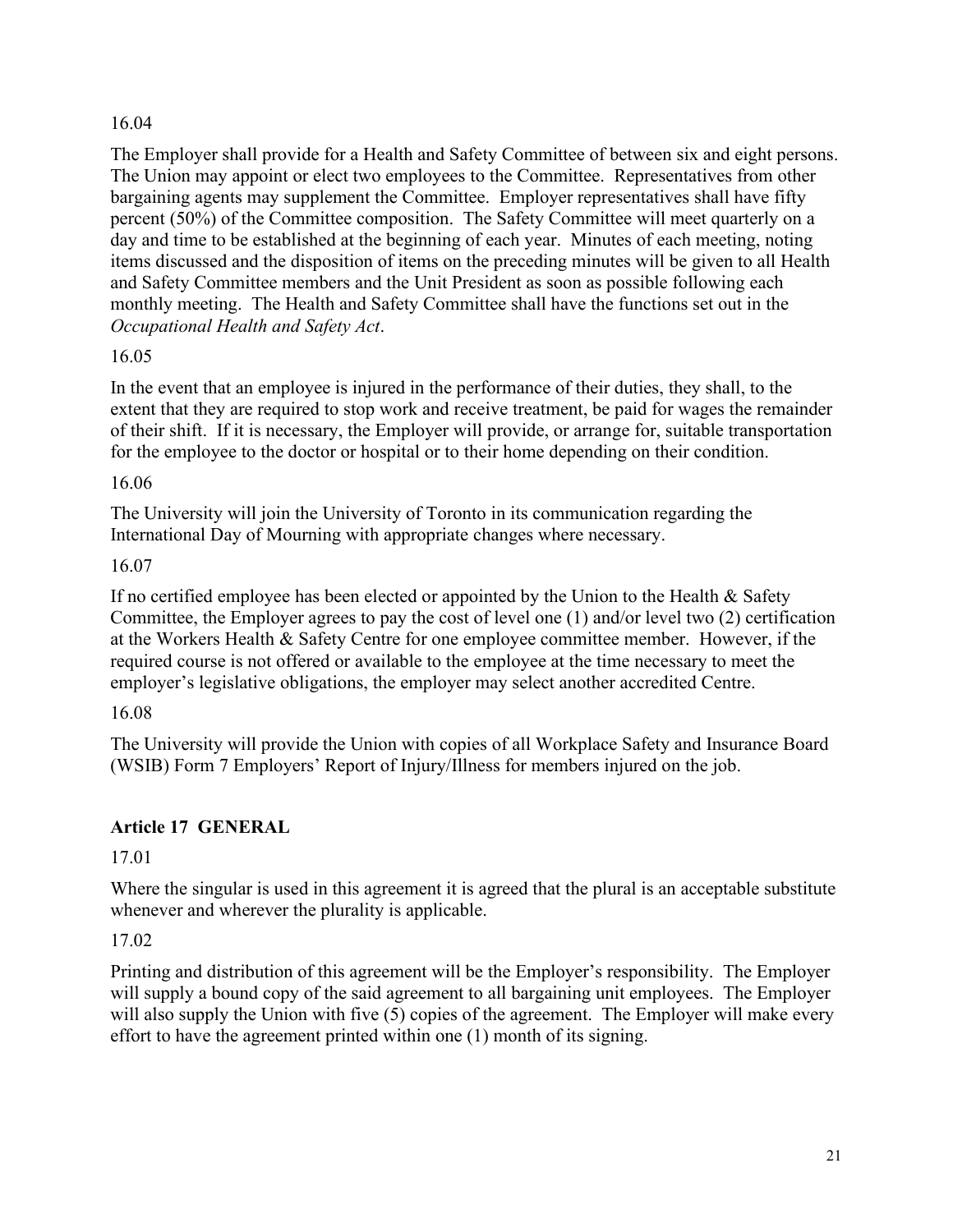#### 17.03

Any employee who is required to use their own vehicle for University business will receive a transportation allowance of forty-seven cents (\$0.47) per kilometre

## **Article 18 HUMANITY FUND**

#### 18.01

The Employer agrees to deduct from an employee's pay the amount of one cent  $(1\psi)$  per hour from the wages of all employees in the bargaining unit for all hours worked and, prior to the 15<sup>th</sup> day of the month following, to pay the amount so deducted to the "Humanity Fund" and to forward such payment to United Steelworkers National Office, 234 Eglinton Avenue East, Toronto, Ontario M4P 1K7, and to advise in writing both the Humanity Fund at the aforementioned address and the local union that such payment has been made, the amount of such payment, and the names of all employees in the bargaining unit on whose behalf such payment has been made. The Employer will match the employee contribution in a lump sum at the conclusion of each quarter and pay such amount to the "Humanity Fund".

It is understood and agreed that participation by any employee in the bargaining unit in the program of deductions set forth above may be discontinued by any employee in the bargaining unit after the receipt by the Employer and the local union of that employee's written statement of their desire to discontinue such deductions from their pay. The Employer will record the amount of donation deducted on each contributing employee's T-4 slip.

18.02

The Employer agrees to pay into the Steel workers Toronto Area Council Member Assistance Fund the sum of \$4,000 (four thousand) in each year of the Collective Agreement.

## **Article 19 JURY DUTY**

19.01

If an employee who has completed their probationary period is called for jury duty or subpoenaed as a witness to give evidence on behalf of the Crown, they shall receive a normal day's pay for each work day they are absent, provided that they furnish the Employer with proof and details of jury notice or subpoena and signs over to the Employer any jury duty or witness fee received from the Court or Crown. If an employee is excused from jury or witness duty for one (1) or more scheduled workdays due to Court adjournments or other reasons, the employee must report for work on their regularly scheduled shift.

## **Article 20 BEREAVEMENT LEAVE**

#### 20.01

In the event of death in the immediate family (children, including step-children, spouse, or samesex partner, father, mother, grandparents, grandchildren, sister, brother, father-in-law, mother-inlaw, brother-in-law, sister-in-law, son-in-law, daughter-in-law, or the death of a person whose relationship is not defined above where the impact of which is comparable to that of the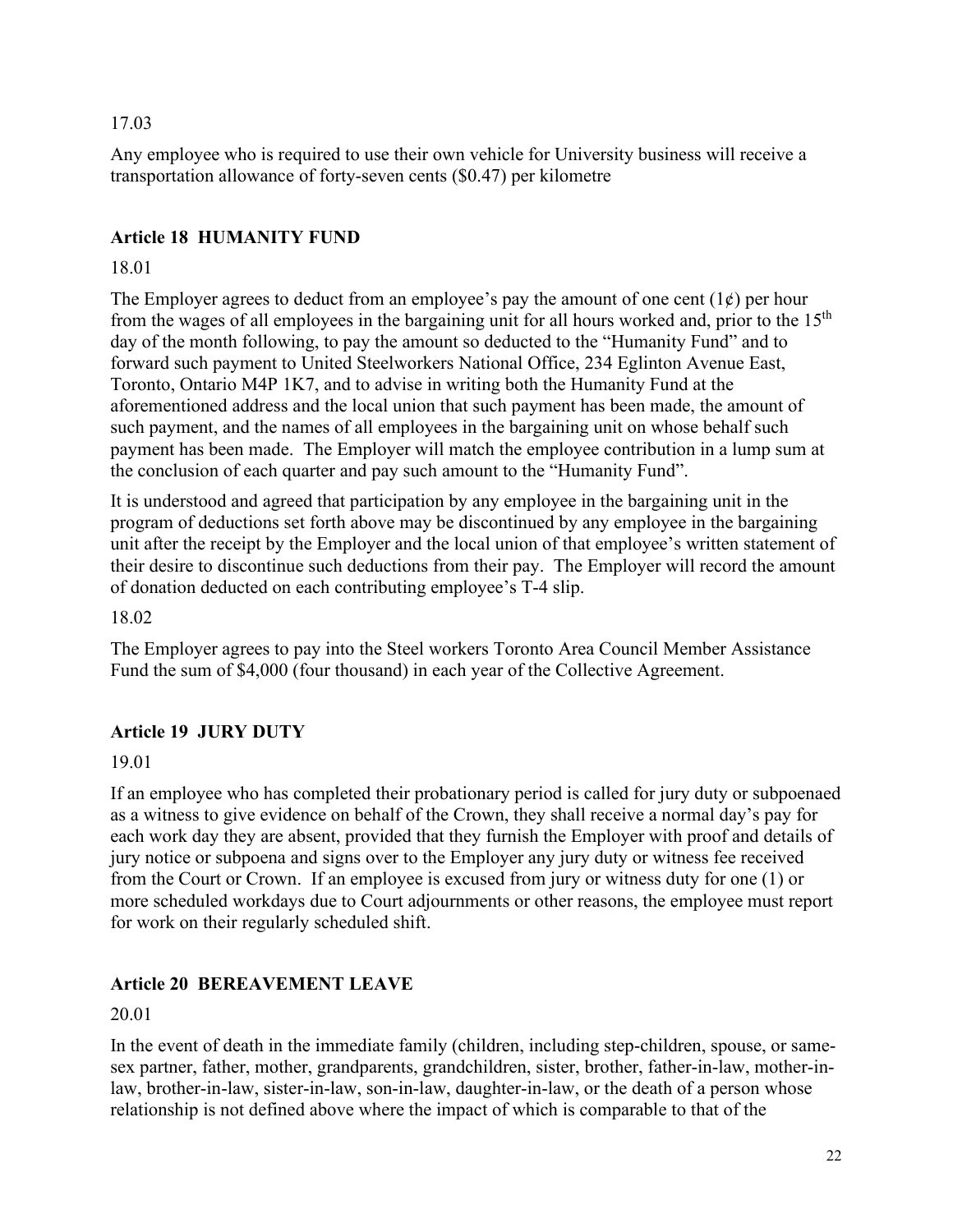immediate family, e.g. a close friend) of an employee who has completed their probationary period, the Employer shall grant a paid leave of absence of up to five (5) successive working days for the purpose of making funeral arrangements and/or attending the funeral. Employees may be able to use their Personal Leave to supplement this leave.

## **Article 21 GENERAL HOLIDAYS**

#### 21.01

The Employer agrees to grant the following holidays:

| New Year's Day | <b>Family Day</b> |
|----------------|-------------------|
| Good Friday    | Victoria Day      |
| Canada Day     | Civic Holiday     |
| Labour Day     | Thanksgiving      |
| Christmas Day  | <b>Boxing Day</b> |

Where any of the above noted holidays falls on a Saturday or a Sunday the Employer shall designate a weekday in the week before or after the holiday and the day so designated shall be deemed by the Employer to be the holiday for the purpose of this Agreement.

#### 21.02

The Employer will pay each employee their normal day's pay for each such holiday provided the employee works their full shift immediately preceding and immediately following the holiday unless absent on those shifts due to bona fide personal illness or unless excused by the Employer during part of such shift. In addition, in order to qualify for holiday pay, employees must perform work for the Employer or be on paid vacation during the thirty (30) days immediately preceding the holiday.

#### 21.03

If any of the above holidays falls within an employee's vacation period, the employee shall receive another day off with pay at a mutually agreed time within that vacation year.

21.04

An employee required to work on any of the above holidays shall be paid for authorized work performed on such day at the rate of one and one-half (1 ½) times their regular hourly rate for all such hours worked and, in addition, provided they qualify, their holiday pay for said holiday.

## 21.05

In addition to the holidays listed in Article 21.01, the Employer will designate seven (7) days in the 1<sup>st</sup> year, seven (7) days in the 2<sup>nd</sup> year, and a sufficient number of days in the 3<sup>rd</sup> year of the contract to coincide with other days on which the University will be closed. Such days so designated will be considered holidays and the eligibility and pay provisions of 21.02 shall apply to these designated days. If an employee is required to perform a full day's work on one of these designated days, they shall be paid at their straight time rate for such work and they shall receive a substituted day off hereunder on a day mutually agreeable to the employee and the Employer. In such case, the substituted day shall be considered as the holiday for that employee. A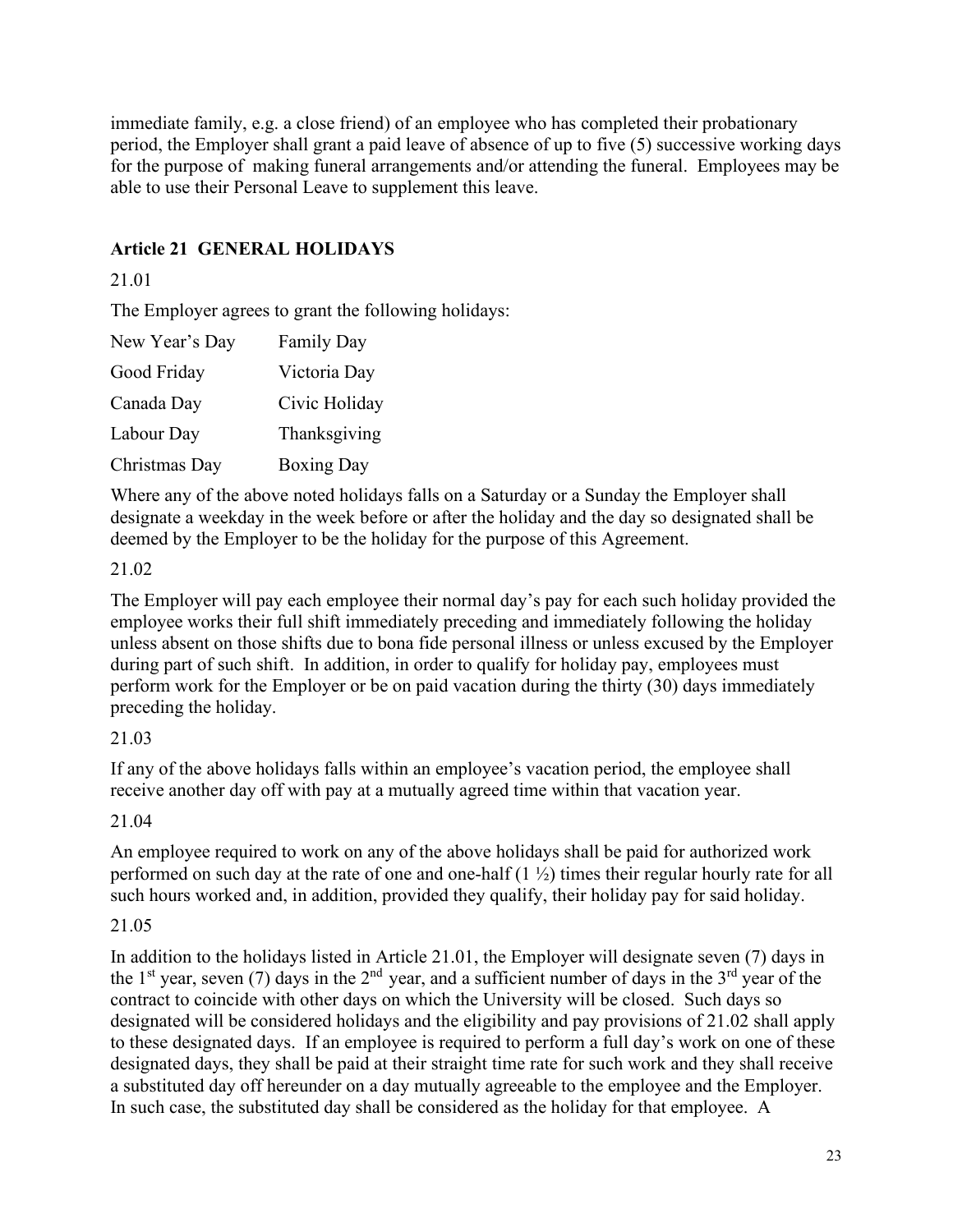sufficient number of such days will be designated to cover the working days in the December 24 to January 1 period, not covered by Article 21.01, set out in Schedule "D".

Notwithstanding the preceding, an employee who is required to work on one of the designated day's may elect to be paid their regular rate of pay for the hours worked and, in addition, provided they qualify, their holiday pay for the said designated day. In such case there will be no other day substituted for the designated day.

## **Article 22 VACATIONS**

22.01

Employees earn vacation time with pay (vacation credits) on the following basis:

| For Employee's Service During | <b>Accumulation Rate per Month</b> |
|-------------------------------|------------------------------------|
|                               |                                    |
| First 12 months               | .833 days                          |
| 13 to $60$ months             | $1.25$ days                        |
| $61$ to 72 months             | 1.333 days                         |
| 73 to 84 months               | $1.417$ days                       |
| 85 to 96 months               | $1.5$ days                         |
| 97 to 120 months              | $1.583$ days                       |
| 121 to 144 months             | $1.667$ days                       |
| 145 to 180 months             | $1.75$ days                        |
| $181$ to 240 months           | $1.917$ days                       |
| $241$ to 300 months           | $2.083$ days                       |
| 301 or more months            | $2.5$ days                         |

The employer shall provide each employee with statement of their vacation entitlement in January of each year.

#### 22.02

Vacation entitlement is calculated as earned throughout the vacation year, January 1 to December 31. Employees will be entitled to take vacation credits as they are earned. Vacation time is not accumulative from year to year and all vacations, to the nearest complete half day, must be taken between January 1 and December 31. Vacation credits of less than one-half day shall be carried forward to the next year.

If, because of a request by management, an employee is unable to use their full vacation entitlement in a year they will be permitted to carry over a maximum of one week to the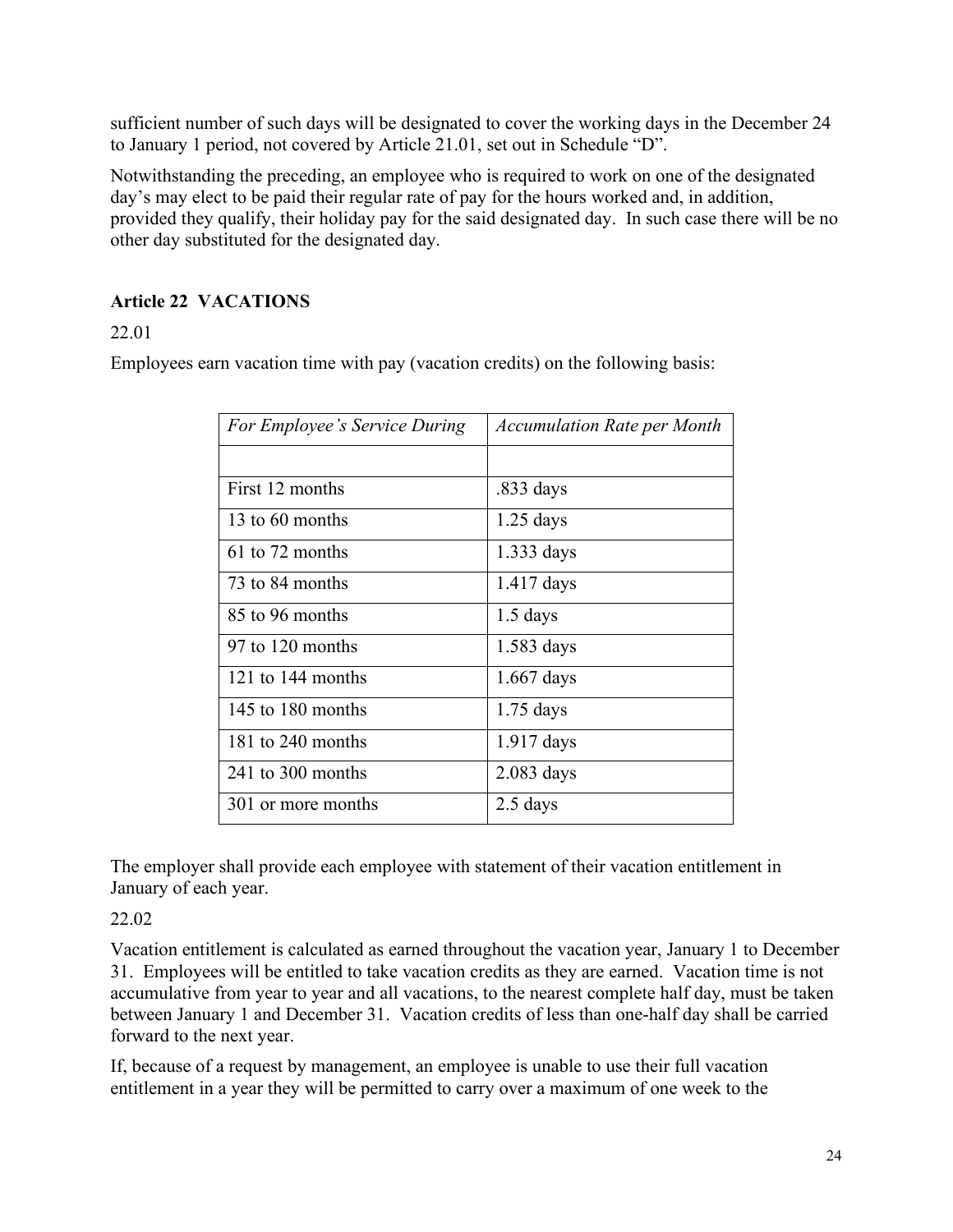following year. Further, once every three (3) years an employee will be permitted to carryover a maximum of one week to the following year.

An employee may be paid out any unused vacation credits at year-end with the prior approval of the Bursar. In making such decision, the Bursar will be guided whether the vacation was not used because of a decision of management.

Vacation accrual will continue during any temporary layoff period of less than thirteen (13) weeks duration.

22.03

The Employer will attempt to accommodate individual requests for an employee's vacation provided such request does not interfere with the Employer's manpower and production requirements. Vacation requests in excess of two (2) weeks may be required to be split, at the discretion of the Department Head. The Employer may shut down all or part of the operations, in which case employees will be required to take their vacation during such shut down. The Employer shall provide sixty days' notice of any such shut downs.

Staff may be allowed to take vacation days prior to having earned them. Subject to approval of the supervisor, at any time within a vacation year an employee can "borrow" from vacation days that they plan on earning during the rest of the vacation year. In the event that the employee leaves employment without having earned the vacation already taken, the employee agrees that the employer may deduct the unearned vacation from any payments owed to the employee on termination. The Union and the employee agree that this section satisfies the authorization required under section 13 of the *Employment Standards Act, 2000*, for such deduction.

22.04

An employee who leaves the employment of the University of St. Michael's College, shall receive vacation pay based on the unused vacation accrued prior to termination.

## **Article 23 WAGES**

23.01

The Employer agrees to pay and the Union agrees to accept for the duration of this Agreement, the wages and conditions set out in Schedule "A" to this Agreement. For pay and hours of work purposes, employees will be grouped as follows:

Group A – Physical Plant, Physical Facilities and Food Service Departments (except Administrative Assistant, Mailroom Coordinator and Assistant Mailroom Coordinator)

Group B – All other Departments and Classifications.

Employees in Group A will be paid on the basis of an hourly rate. Employees in Group B will be paid on the basis of a weekly rate.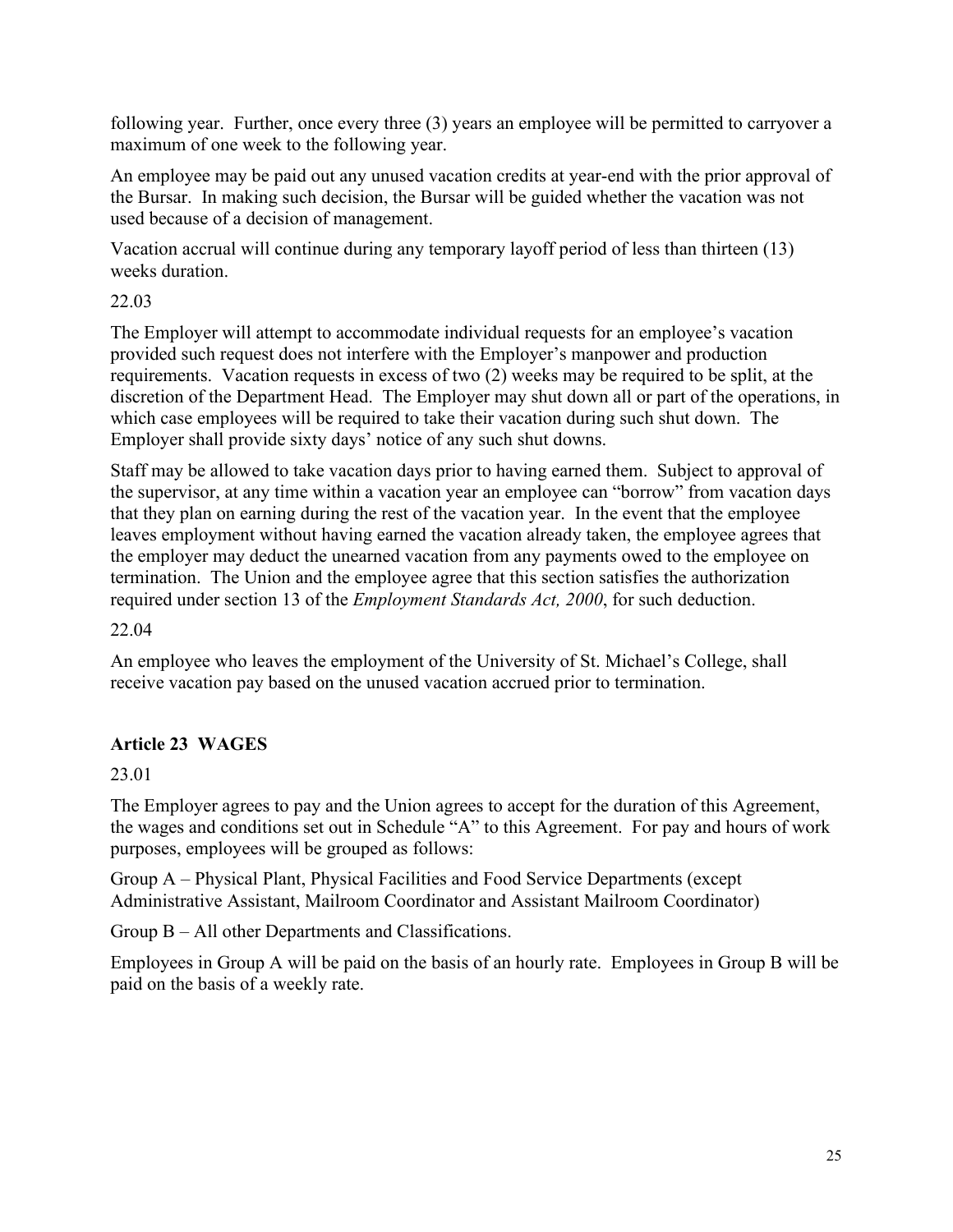#### 23.02

The Employer agrees that all employees will be paid bi-weekly. Such payment may be made by direct deposit if the Employer so chooses.

23.03

An employee who is temporarily transferred to another job to meet the Employer's needs, shall, for the duration of the temporary assignment, be paid the rate for the job or their regular rate, whichever is greater.

#### 23.04

A temporary transfer that is expected to or does exceed six (6) months shall be posted under the procedures in Article 12.08.

## **Article 24 HOURS OF WORK**

#### 24.01

The normal workweek shall consist of five (5) days for all bargaining unit employees. Hours of work per day, days of work per week, starting times and shifts which may be required will be determined by the Employer and will vary, depending on the department and classification in which an employee works. Normally, Group A employees will be scheduled to work forty (40) hours per week. All other employees (Group B) will be scheduled to work thirty-five (35) hours per week. All employees will receive a 22 ½ hours work reduction without loss of pay in each calendar year, scheduled by each Department. In those Departments where such time off is not pre-scheduled by management, employees must obtain advance written approval from their supervisor prior to accessing the hours work reduction except in those legitimate circumstances where advance notice is impossible. Request for approval will be submitted on approved Forms provided by management. Nothing in this Article shall be construed as a guarantee of hours of work per day or per week.

## 24.02

In addition, there shall be an unpaid meal period of one-half  $(1/2)$  hour for employees in Group A and an unpaid meal period of one (1) hour for employees in Group B, to be taken approximately midway through their scheduled shift. Employees in Group A shall also receive two (2) paid rest periods of fifteen (15) minutes each, one (1) approximately midway through the first half of the shift and one (1) approximately midway through the second half of the shift.

## 24.03

It is recognized by this Agreement that the nature of the Employer's operations requires overtime work from time to time. Employees will be paid at the rate of one and one-half (1-½) times the regular hourly rate for all authorized work performed in excess of forty (40) hours per week. Group B employees will be paid at the rate of one and one-half  $(1-\frac{1}{2})$  times the regular hourly rate for all authorized work performed in excess of thirty-five (35) hours per week. No extra payment will be made for any occasional overtime performed which does not exceed fifteen (15) minutes in any one day. If an employee receives holiday pay under Article 21.02 the forty (40) and thirty-five (35) hour thresholds for weekly overtime in that week shall be reduced by eight (8) and seven (7), respectively, for each such holiday. If an employee has been on authorized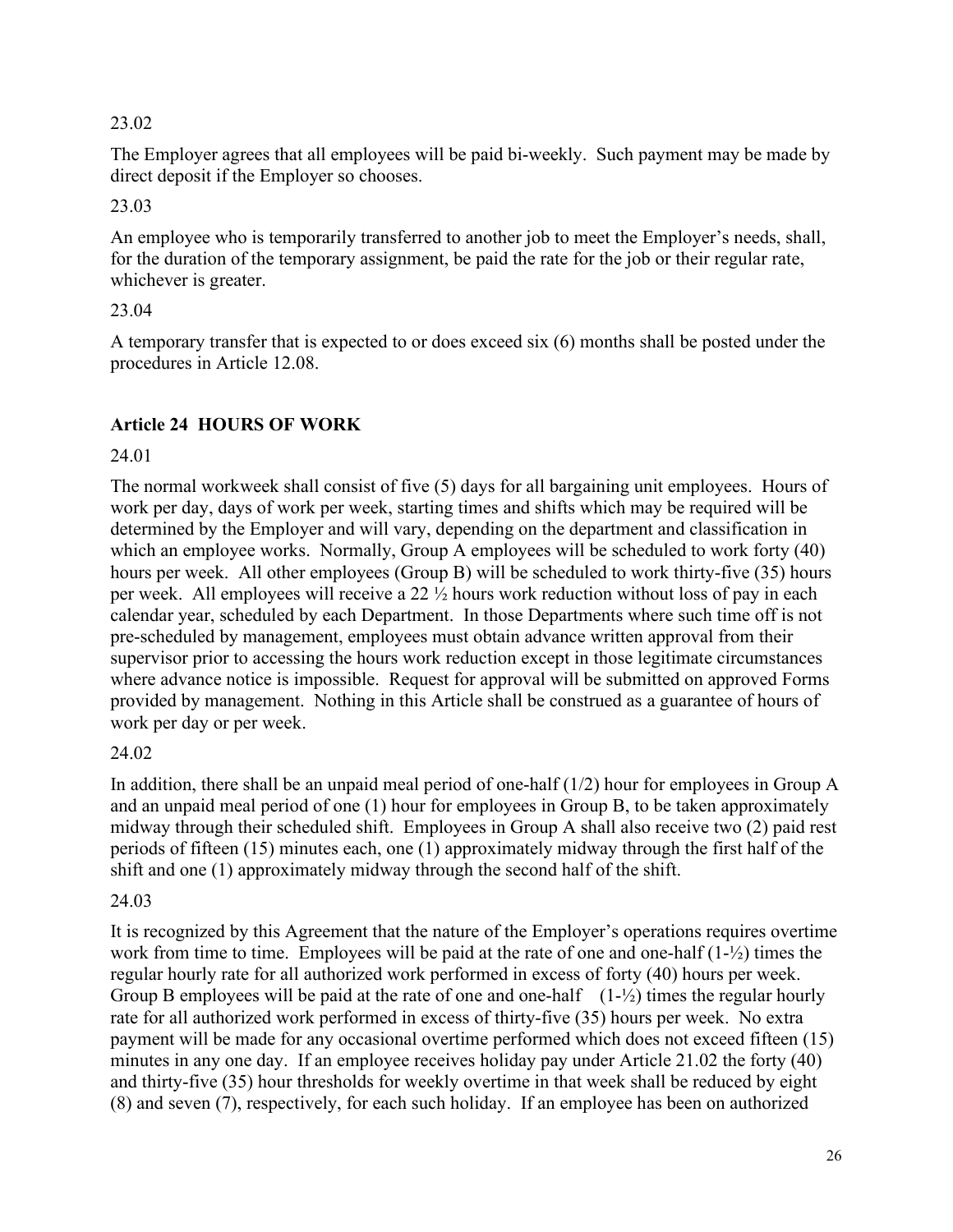union leave during a week, the thresholds for overtime shall be reduced by the number of hours of the leave.

## 24.04

The Employer will maintain an overtime bank for each employee consisting of a record of periods of authorized overtime worked which an employee may take as lieu time off. An employee's overtime bank may not exceed 50 hours in total. Overtime will be banked as it is earned (at one and one-half  $(1 \frac{1}{2})$  times the actual hours worked) up to the 50 maximum unless the employee and their Supervisor mutually agree that the overtime be paid. Lieu time off in an employee's overtime bank will be taken at a time mutually agreeable to the employee and the Employer.

Notwithstanding the above, Group A employees will have the choice of either banking their overtime for lieu days or be paid for the overtime worked.

## 24.05

An employee reporting for work at the commencement of their regularly scheduled shift, unless notified in advance not to do so, or unless they are returning to work without notice after an absence, shall receive three (3) hours' work or three (3) hours' pay at their regular hourly rate. This provision shall not apply when there is a lack of work due to a situation beyond the control of the Employer.

## 24.06

When an employee is called back to work after the conclusion of their regular shift, and after they have left the premises, they shall receive four (4) hours' work or four (4) hours' pay at the appropriate rate.

## 24.07

For the purposes of overtime, standby pay, reporting or call-in pay, the hourly rate of an employee who is paid a weekly wage rate shall be determined by dividing that wage rate by thirty-five (35).

## 24.08

There shall be no duplication or pyramiding of provisions of pay hereunder. Where two (2) or more provisions respecting premium pay apply, only the higher shall be paid.

## 24.09

Employees authorized to work overtime for two (2) or more hours will be allowed a fifteen (15) minute rest period at the beginning of each two (2) hour period worked.

## 24.10

A shift premium of fifty cents (\$0.50) will be paid for each hour worked during a regular shift that commences at three (3) p.m. or later.

## 24.11

Whenever practical, all overtime will be distributed as equitably as possible among the employees who normally perform the work and will be distributed on a voluntary basis provided there are sufficient volunteers to do the work required.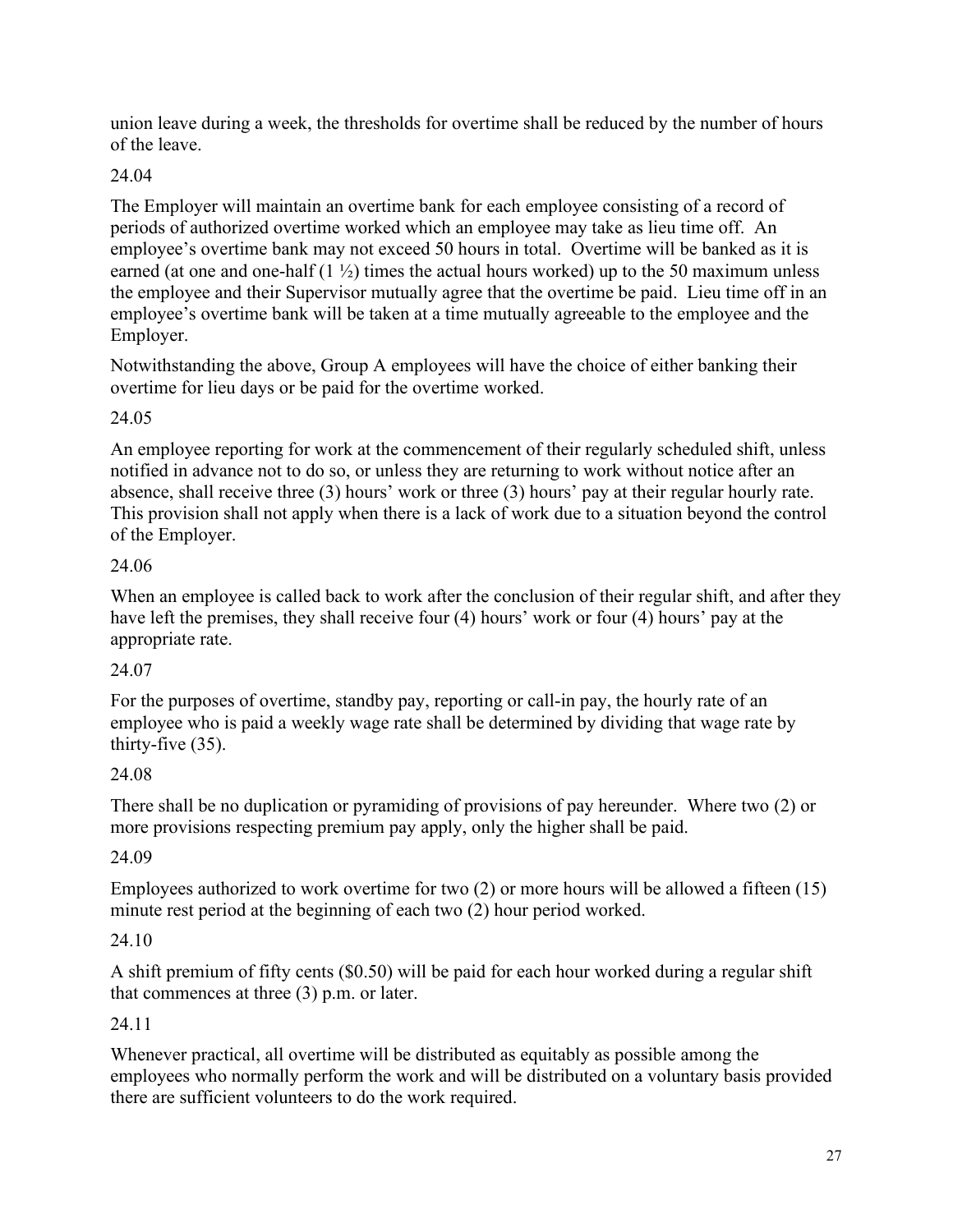#### 24.12 Standby Pay

The University's operational commitments are such that the employees in some positions will, as part of their regular duties and responsibilities, be scheduled by the employee's supervisor to be on standby. The following applies to such employees in respect of scheduled standby:

- (a) While on standby they must be available to attend at the work within one (1) hour if such an attendance is required, or otherwise be available to take remedial action.
- (b) The employee shall receive two (2) hours of regular straight time pay for each evening they are on standby during the week. For the purposes of this provision, "during the week" means other than during the "weekend" as defined in (c) below, and an "evening" begins at the end of the work day of the employee on standby and continues until the commencement of the employee's following work day.
- (c) The employee shall receive three (3) hours of regular straight time pay for each unit on the weekend they are required to work on standby. For the purposes of this provision, the weekend is broken into two (2) units: Friday after the end of the work day of the employee on standby until Saturday at 12:00 midnight, and from 12:00 midnight Saturday until the beginning of the work day of the employee on standby on Monday morning
- (d) Employees required to come in to work while on standby must so attend and will be entitled to Call-in-Pay as per Article 24.06.
- (e) This Article shall also be applicable to employees who are required to be on standby at the times that are scheduled to be on their days off other than Saturday and Sunday.

For clarity, it is understood that standby pay shall not be counted in determining hours of work per week under Article 24.03.

#### 24.13

An employee who works approved overtime with less than 24 hours' notice for three (3) consecutive hours or more beyond the regularly scheduled shift shall be provided with a meal allowance of fifteen dollars (\$15.00)

## **Article 25 HEALTH AND WELFARE**

## 25.01

The Employer agrees to contribute towards the billed premiums in the indicated amounts for the benefits outlined in Schedule "B" for each regular (non-probationary) full-time employee in the active employ of the Employer provided the balance of such premiums are paid by the employee through payroll deductions:

Entitlement under any of the Plans in Schedule "B" is subject to the specific provisions of the insurance policies. The Employer may select the Carrier or Carriers of its choice or may change Carriers or self-insure if it sees fit provided the level of benefit coverage is not diminished.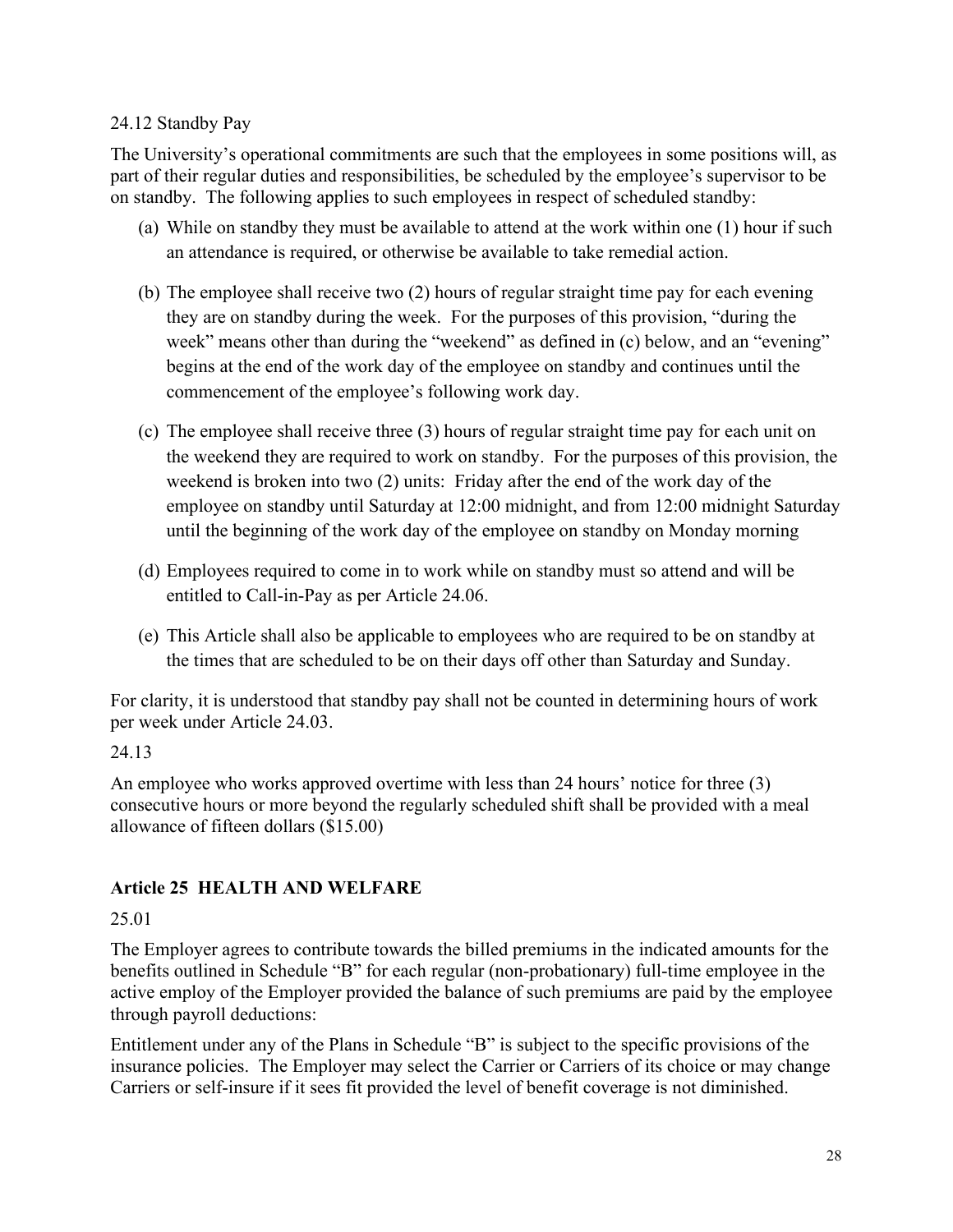Employees on layoff may continue coverage under the Benefits set out in Schedule B other than LTD and Child Care Benefit until the end of the  $6<sup>th</sup>$  month following layoff (to the extent that the employee was enrolled in these benefits prior to the date of layoff) if the employee prepays monthly the employee share of the premium or contribution cost of the benefits. If the employee so elects, the Employer will continue to pay the employer share of the premium cost of these benefits.

## 25.02

Sick leave is defined as absence due to an employee's illness or injury, not incurred in the performance of regular duties, or because of an accident for which compensation under the Workplace Safety and Insurance Act is not payable. The purpose of sick leave is to provide a measure of income protection for employees who are prevented by sickness or accident from performing their duties.

## 25.03

Upon completion of their probationary period an employee may be eligible for sick leave with pay for up to fifteen (15) weeks. However, after the fifth period of absence in any contract year, no pay will be given for the first three days of absence.

#### 25.04

When an employee is unable to report for work because of illness or injury, they must notify their supervisor a minimum of one (1) hour in advance of their scheduled start time. If this is not possible, notification should be given as soon as possible thereafter. Similarly the supervisor should be notified as soon as possible of the employee's probable date of return to work.

#### 25.05

A medical doctor's certificate may be required by the Employer for any absence due to illness or injury, regardless of the duration. Payment of sick pay hereunder for any period in excess on one (1) day will be conditional on providing a completed satisfactory Attending Physician's Statement (APS) to cover the absence due to illness or injury, if requested. Further, following a prolonged absence or serious injury, medical proof of fitness will be required before the employee can be returned to regular duties.

If there is a dispute as to whether the APS is satisfactory or, in the case of return to work, whether the medical proof of fitness is satisfactory, the Employer may obtain additional information from the signatory Physician. If this does not resolve the issue to the satisfaction of either party, the employee may be sent for an Independent Medical Examination. The Employer will bear the cost of such IME.

## 25.06

An employee who is under a doctor's care/hospitalized during their vacation period will be allowed to draw sick leave pay to which they are otherwise entitled for the period of time for which they are under a doctor's care/hospitalized provided that the employee furnishes proof of doctor's note/hospitalization to the Employer. The employee will be allowed to reschedule that portion of vacation during which they are under a doctor's care/hospitalized to a later date.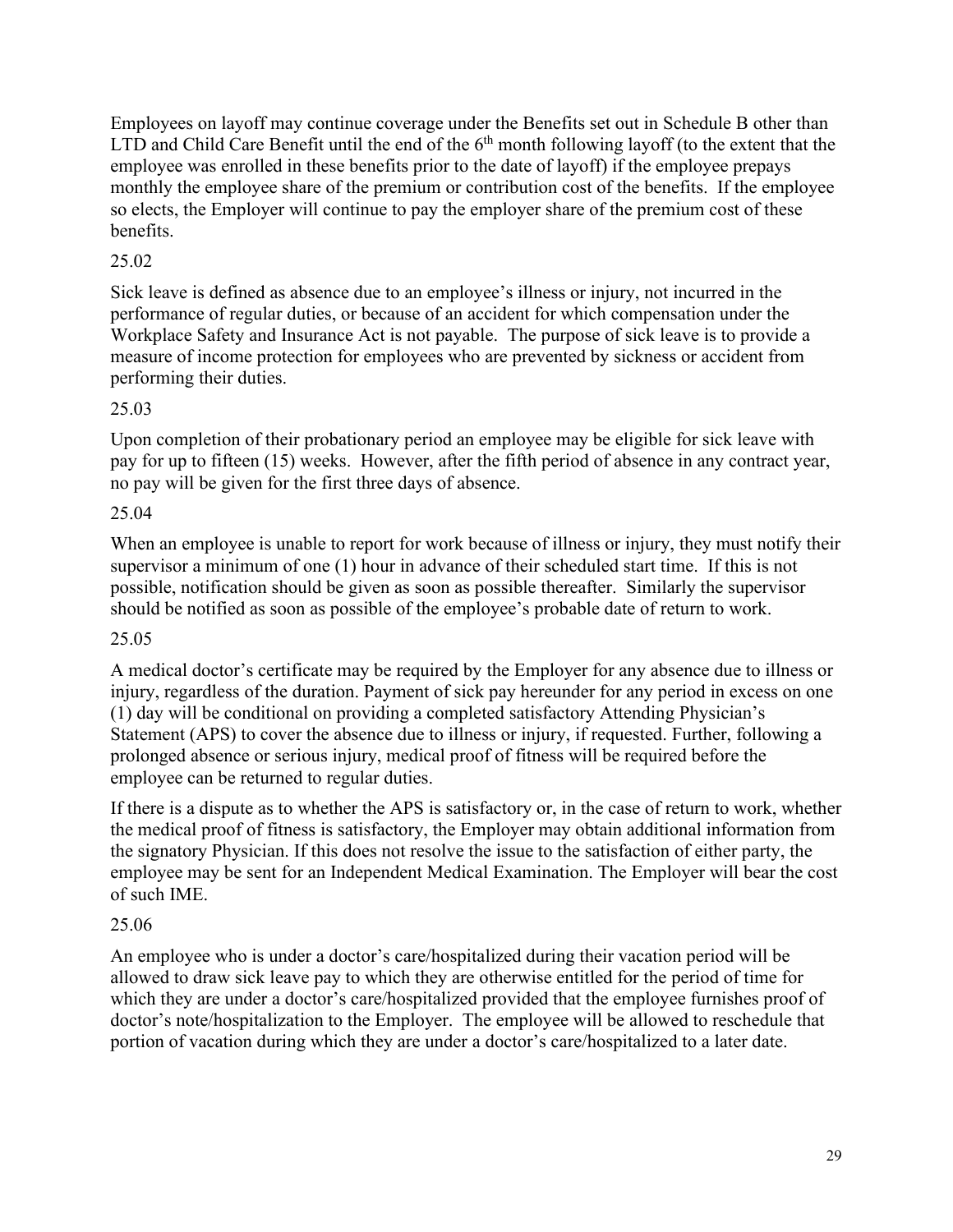#### **Article 26 PENSION**

26.01

The Employer agrees that all regular (non-probationary) full-time employees will, after satisfying the appropriate eligibility period, be required to participate in the Contributory Retirement Plan of the University of St. Michael's College, in accordance with the terms and conditions set out in the Plan.

#### 26.02

Employees will be eligible to participate in the pension plan upon completion of their probationary period.

a) Accrual Rate

The accrual rate for future and past service is 1.6% of final average earnings up to YMPE. Above the YMPE 2.0%.

- b) Contributions
	- (i) Employees' contribution rate for earnings below or equal to the YMPE is 5.9%.

(ii)Employees' contribution rate for earnings above the YMPE is 7.4%.

26.03

During negotiations leading to the renewal of the 2011 collective agreement the parties discussed the issues of temporary early retirement and pension indexation. This will confirm the understanding reached as follows.

If, under an actuarial evaluation as of 2013, the pension plan has no Going Concern Unfunded Liability and no Wind Up Deficiency, then the following will apply;

a) Temporary Early Retirement

During the period from July 1, 2013 to June 30, 2014, employees with age  $+$  service  $=$ seventy-five (75) points (minimum age 55) will be permitted to retire with the actuarial reduction set at three (3) percent per year for each year that the early retirement date precedes age sixty (60), and no reduction if the early retirement date is after age 60. Further, there shall be a bridge benefit of 0.4% of final average earnings up to the YMPE from the date of retirement to age 65, subject to a reduction set at three (3) percent for each year that the early retirement date precedes age sixty (60) and no reduction if the early retirement date is after age 60.

b) Ad hoc indexation of pensions

*Ad hoc* indexing will apply on July 1, 2014 to retirees who have been retired at least one (1) year as of that date. The indexing shall cover 75% of the percentage change in the Consumer Price Index for Canada ("CPI") from December 2012 to December 2013, up to a maximum CPI increase of 8%, plus 60% of the CPI increase in excess of 8%, provided that the aggregate increase shall not be less than the CPI increase minus 4%. For employees who retire during the twelve (12) months prior to the indexing date, the indexing shall be prorated based on the number of full months of retirement as of July 1, 2014.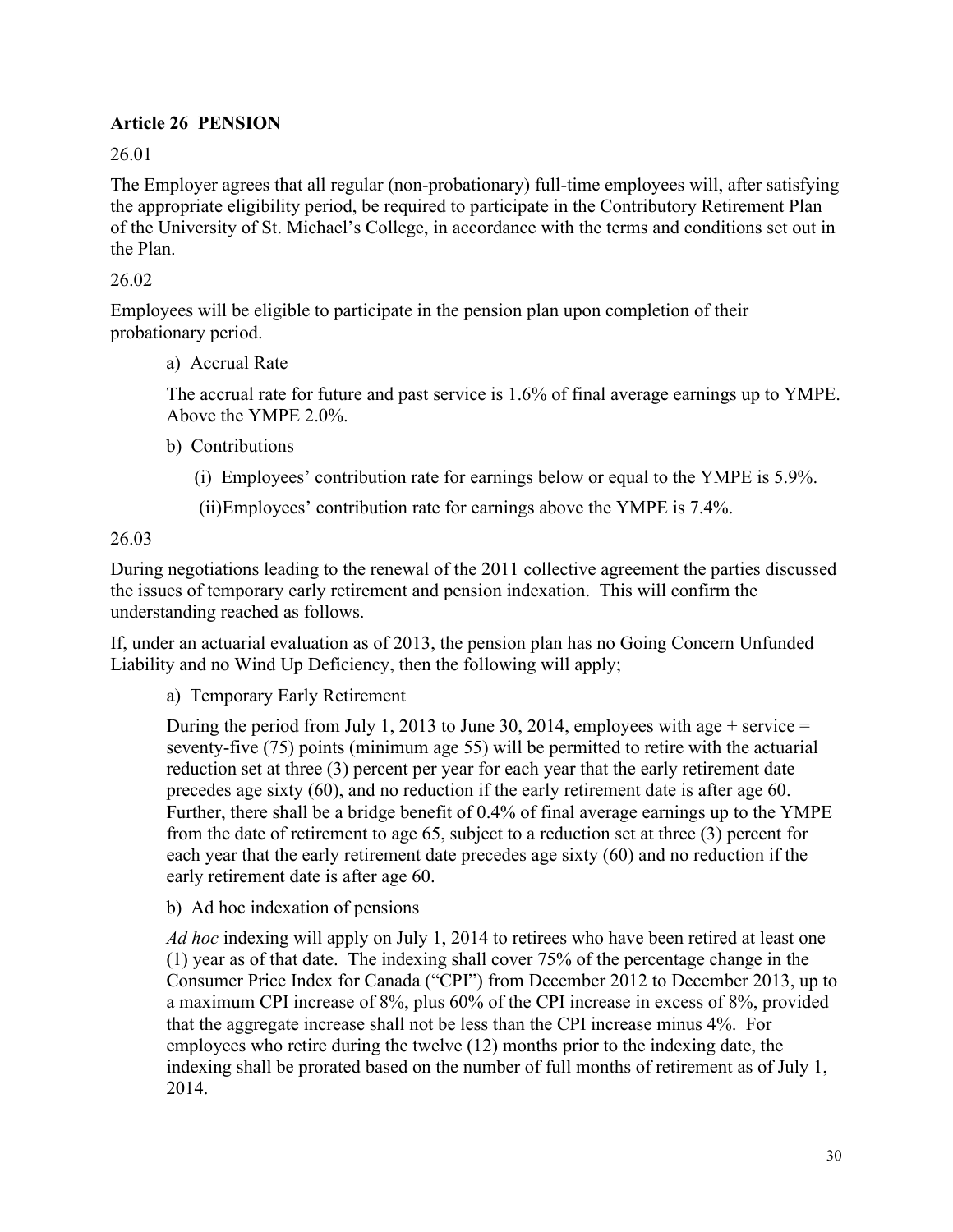#### **Article 27 TERMINATION**

27.01

This Agreement shall become effective July 2, 2020 and continue in effect up to the 30<sup>th</sup> day of June, 2021.

27.02

Either party desiring to renew or amend this Agreement may give notice in writing of its intention during the last ninety (90) days of its operations.

27.03

If notice of the intention to renew or amend is given by either party pursuant to the provisions of the preceding paragraph, such negotiations shall commence not later than fifteen  $(15)$  days after such notice or as soon thereafter as is mutually agreed.

| Dated at Toronto this 30         | day of $\overline{\text{April 30}}$ , 2021 |
|----------------------------------|--------------------------------------------|
| <b>FOR THE EMPLOYER</b><br>tanic | FOR THE UNION<br>Н                         |
|                                  |                                            |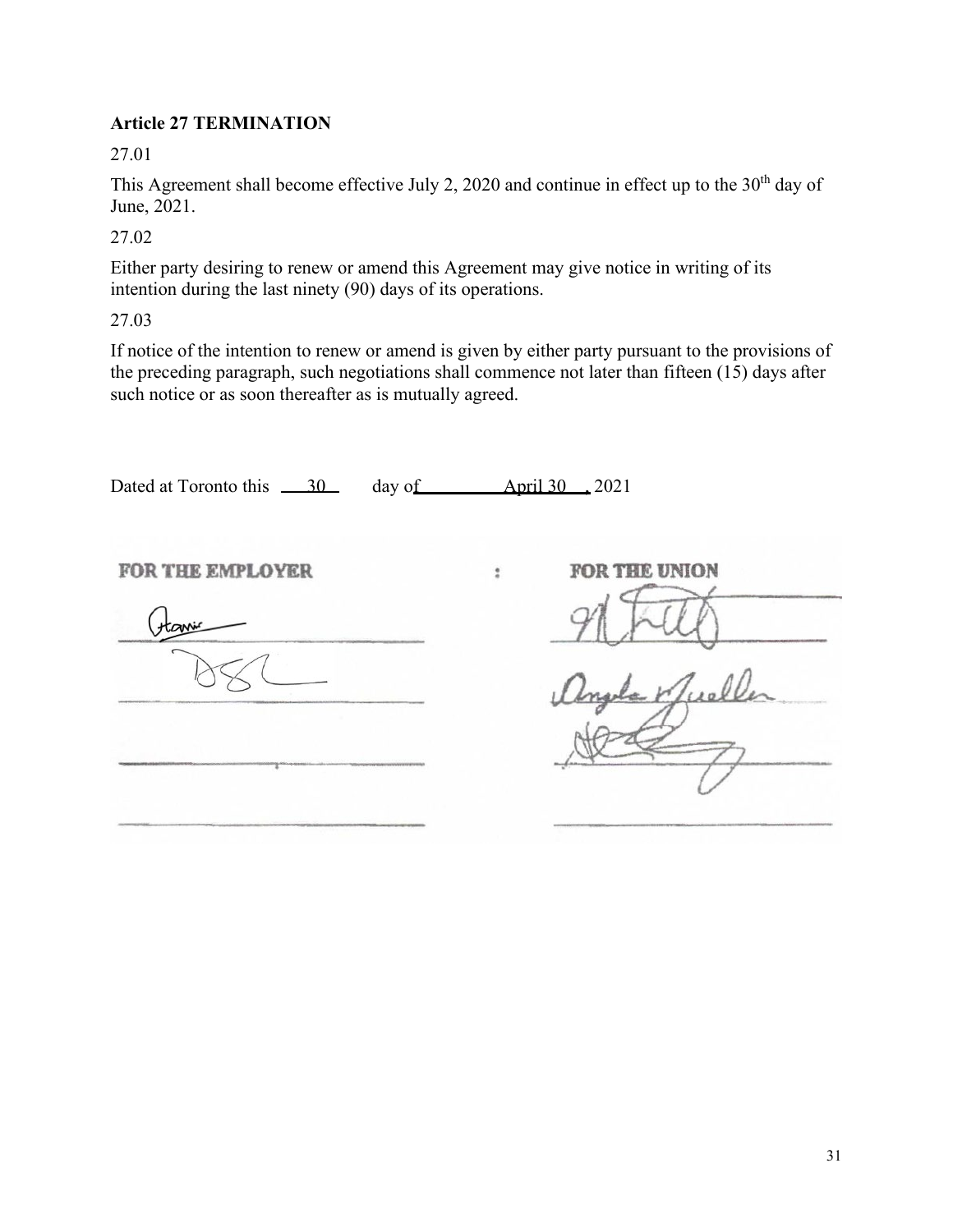#### **SCHEDULE A -- WAGES**

- 1. The University shall increase the wages of all employees in the Staff-Appointed bargaining unit who are actively employed on May 1, 2021 by 1%. Furthermore, this 1% wage increase shall be retroactive to July 1, 2020 for all active employees in the Staff-Appointed bargaining unit who are actively employed on May 1, 2021.
- 2. The University shall make a one-time-only lump sum payment, less deductions required by law, in an amount equivalent to the difference between total wages already paid and an additional 1% on those total wages already paid for the period July 1, 2020 through the date of retirement to each bargaining unit employee who retired during the period July 1, 2020 to April 30, 2021 inclusive. For clarity, this amount shall not be pensionable and shall not result in any adjustment(s) to the pension plan and/or benefit in respect of such retirees.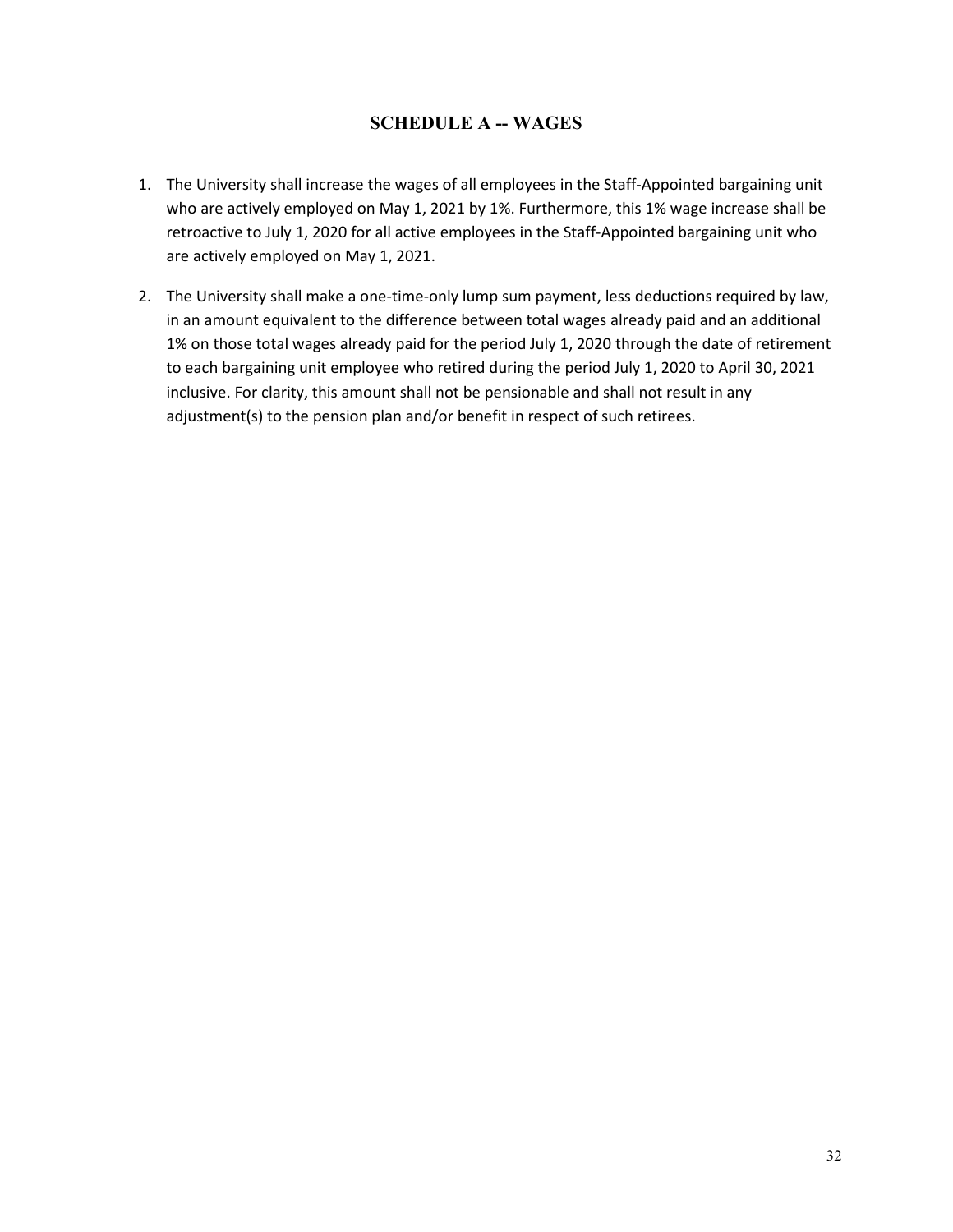| <b>WAGE SCHEDULE</b>                              |                     |                       |
|---------------------------------------------------|---------------------|-----------------------|
| Department / Classification                       | <b>Base Rate at</b> | <b>Effective</b>      |
|                                                   | Jun 30, 2020        | <b>July 1, 2020</b>   |
|                                                   |                     | 1.00%                 |
| <b>Facilities &amp; Services</b>                  |                     |                       |
| Janitor                                           | \$21.76             | $\mathbb{S}$<br>21.97 |
| Housekeeper                                       | \$19.99             | \$<br>20.20           |
| Groundskeeper                                     | \$24.60             | \$<br>24.85           |
| Groundskeeper/Coordinator                         | \$27.41             | \$<br>27.68           |
| Janitor/Porter                                    | \$23.97             | $\mathbb{S}$<br>24.21 |
| Mailroom Coordinator                              | \$1,051.65          | 1,161.23<br>\$        |
| <b>Assistant Mailroom Coordinator</b>             | \$820.22            | \$828.42              |
| Parking Attendant                                 | \$16.62             | \$16.79               |
| Assistant Supervisor Janitorial &<br>Housekeeping | \$25.60             | \$25.86               |
| General Support                                   | \$24.07             | \$24.31               |
| Office Support                                    | \$22.34             | \$22.56               |
| <b>AV Technician</b>                              | \$1,148.09          | \$1159.57             |
| Coordinator A/V & Room Bookings                   | \$1,272.89          | \$1,285.62            |
|                                                   |                     |                       |
| <b>Physical Plant</b>                             |                     |                       |
| Electrician                                       | \$42.52             | \$42.95               |
| Carpenter                                         | \$36.08             | \$36.45               |
| <b>HVAC</b> Mechanic                              | \$36.01             | \$36.37               |
| Physical Plant Coordinator                        | \$1,048.89          | \$1,059.37            |
| <b>IT Coordinator</b>                             | \$1,139.61          | \$1,151.01            |
|                                                   |                     |                       |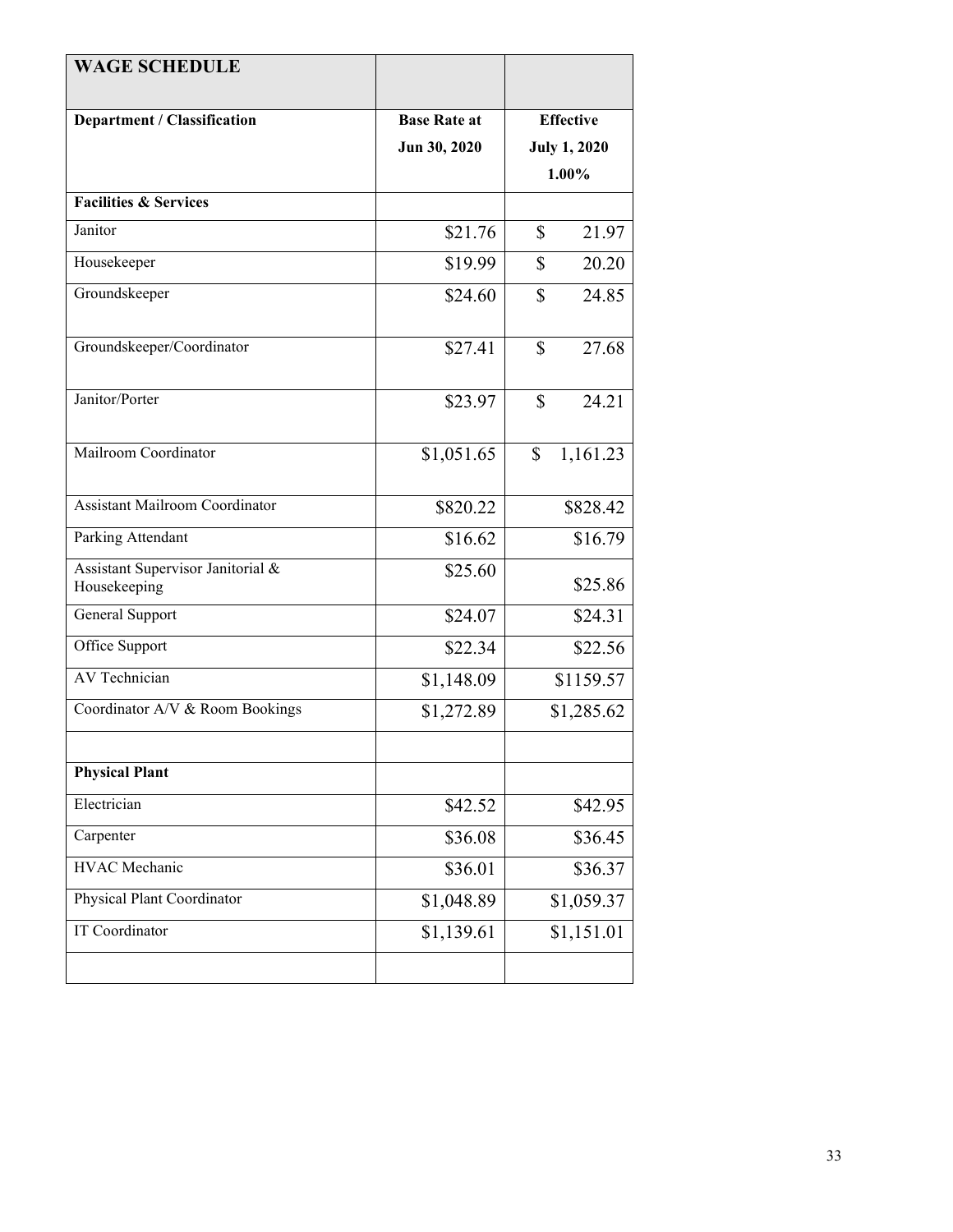| <b>Food Services</b>                                                       |            |            |
|----------------------------------------------------------------------------|------------|------------|
| Cook                                                                       | \$21.76    | \$21.98    |
| Cook's Helper                                                              | \$21.76    | \$21.98    |
| General Cafeteria Helper & Cook's Helper                                   | \$21.76    | \$21.98    |
| Porter/Dish & Pot Washer                                                   | \$21.76    | \$21.98    |
|                                                                            |            |            |
| Library                                                                    |            |            |
| Library Technician                                                         | \$1,136.73 | \$1,148.10 |
| Library Technician Circulation                                             | \$1,136.73 | \$1,148.10 |
| Administrative Assistant to Chief Librarian                                | \$1,081.28 | \$1,092.09 |
| Info Express Liaison                                                       | \$1,136.73 | \$1,148.10 |
| Reading Room Technician                                                    | \$925.71   | \$934.97   |
|                                                                            |            |            |
| <b>Finance Office</b>                                                      |            |            |
| Accountant II                                                              | \$1,182.32 | \$1,194.14 |
|                                                                            |            |            |
| Accountant I                                                               | \$930.25   | \$939.55   |
| <b>Accounts Receivable/Student Fees</b>                                    | \$827.38   | \$835.65   |
| Accounts Payable Clerk 1                                                   | \$930.25   | \$939.56   |
|                                                                            |            |            |
| <b>Registrar's Office</b>                                                  |            |            |
| Associate Registrar                                                        | \$1,540.35 | \$1,555.75 |
| <b>Assistant Registrar</b>                                                 | \$1,353.12 | \$1,366.65 |
| Assistant Registrar, Awards, Scholarship &<br><b>Financial Counselling</b> | \$1,474.96 | \$1,489.71 |
| Registrarial Assistant                                                     | \$1,166.37 | \$1,178.03 |
| Registrarial Clerk                                                         | \$1,081.01 | \$1,091.82 |
|                                                                            |            |            |
| <b>Theology</b>                                                            |            |            |
| <b>Student Services Officer</b>                                            | \$1,353.12 | \$1,366.65 |
| Program Coordinator                                                        | \$1,274.80 | \$1,287.55 |
|                                                                            |            |            |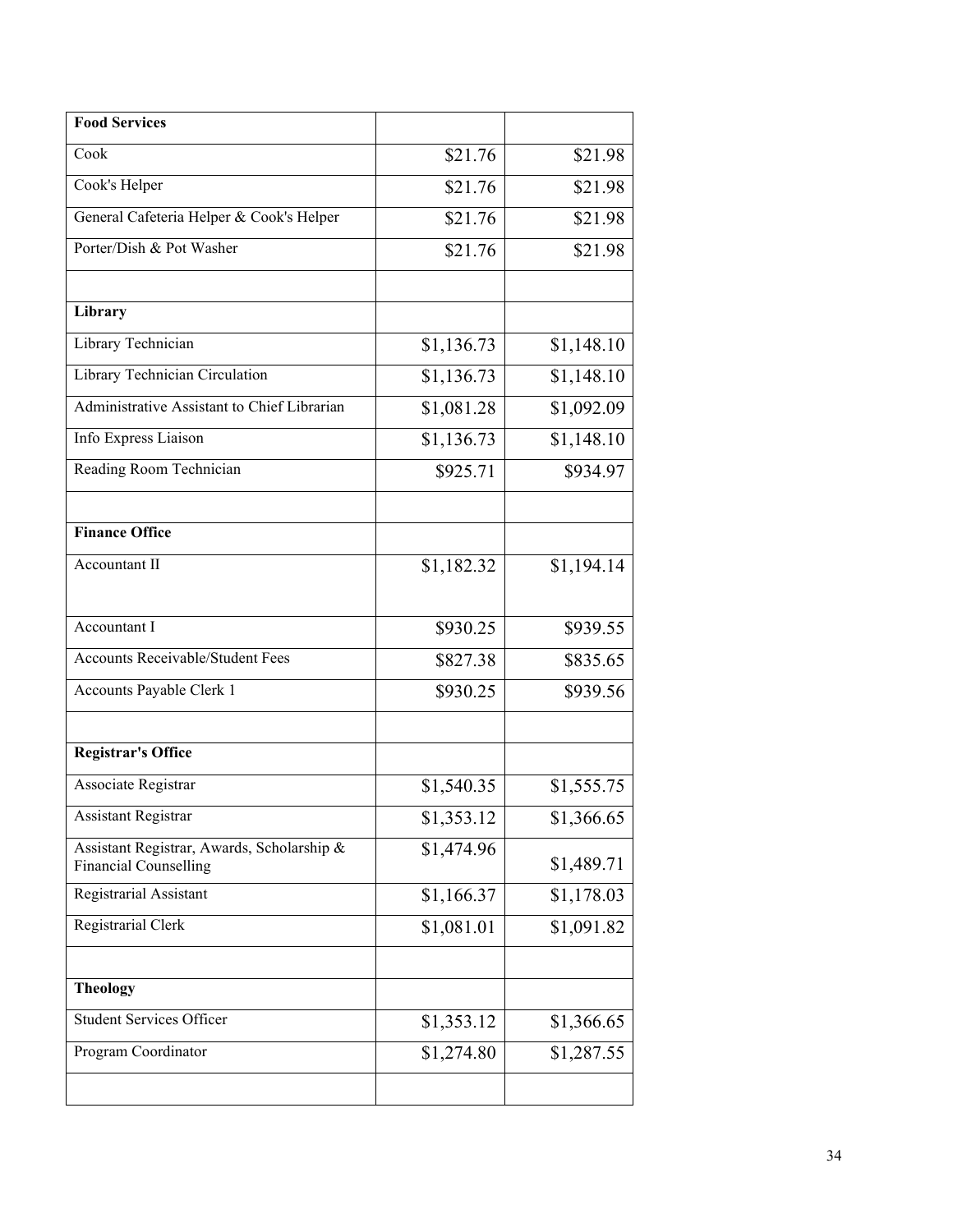| <b>Principal's Office</b>                           |            |            |
|-----------------------------------------------------|------------|------------|
| Administrative Assistant II                         | \$1,272.89 | \$1,285.62 |
| <b>Administrative Assistant I</b>                   | \$863.61   | \$872.25   |
| Programs Assistant                                  | \$1,209.29 | \$1,221.38 |
| Webmaster                                           | \$1,425.96 | \$1,440.21 |
|                                                     |            |            |
| <b>Office of Advancement</b>                        |            |            |
| Advancement Manager, Annual Campaign                | \$1,658.98 | \$1,675.57 |
| Senior Development Officer                          | \$1,749.46 | \$1,766.95 |
| <b>Advancement Associate</b>                        | \$1,431.87 | \$1,446.18 |
| <b>Advancement Officer</b>                          | \$1,152.84 | \$1,164.37 |
|                                                     |            |            |
| Dean of Students & Student Life                     |            |            |
| Administrative Assistant to the Dean of<br>Students | \$964.62   | \$974.27   |
| Resident Life Coordinator                           | \$1,096.28 | \$1,107.24 |
| Assistant Dean Residence Life                       | \$1,472.59 |            |
|                                                     |            | \$1,487.32 |
| Assistant Dean Campus Life                          | \$1,312.51 | 1,325.64   |
| Campus Minister                                     | \$1,018.88 | \$1,029.07 |
| <b>Student Life Coordinator</b>                     | \$1,096.28 | \$1,107.24 |
|                                                     |            |            |
| <b>PIMS</b>                                         |            |            |
| Administrative Assistant                            | \$1,298.33 | \$1,311.31 |
| Editor                                              | \$1,470.24 | \$1,484.94 |
| Associate Editor                                    | \$714.38   | \$721.52   |
| Library Technician                                  | \$1,136.73 | \$1,148.10 |
| Managing Editor/Library Technician                  | \$1,441.60 | \$1,456.02 |

A-1 Lead hands appointed by the Employer shall receive a premium of \$1.00 above the rate for Group A employees and a premium of \$35.00 weekly for Group B employees.

A-2 Probationary employees may be paid up to 10% less than the classification rate during the probationary period.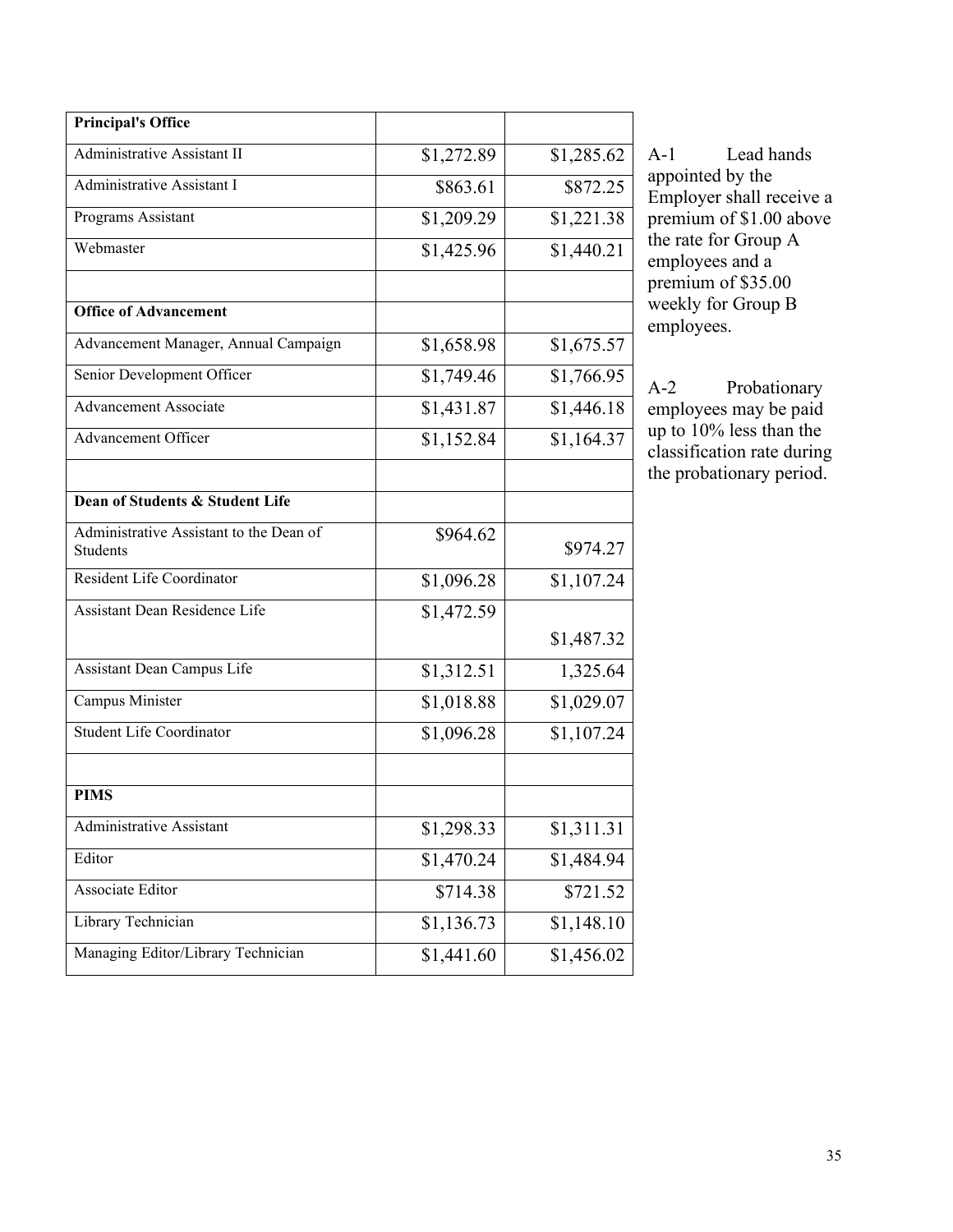#### **SCHEDULE B - BENEFITS**

Benefits are as provided by the University of Toronto to its United Steelworkers America bargaining unit employees. The Employer agrees to implement the following changes on the current employer/employee cost sharing basis:

Combine the Semi-private-Hospital Coverage with the Extended Health care plan.

#### *Long-Term Disability Plan*

The Employer agrees to contribute 80% of the premiums for the Plan currently in effect on the date of ratification.

#### *Group Life – Basic*

The Employer agrees to contribute 100% of the premiums for the Plan currently in effect on the date of ratification.

Additional Coverage (Optional) – The Employer agrees to contribute 52.5% or 66% of premiums for the plan currently in effect on the date of ratification, depending on Option select.

#### *Survivor Income Benefit*

The Employer agrees to contribute 50% of the premiums for the Plan currently in effect on the date of ratification.

#### *Accidental Death & Dismemberment*

The Employer agrees to contribute 50% of the premiums for the Plan currently in effect on the date of ratification.

#### *Dental Care Plan*

The Employer agrees to contribute 80% of the premiums for the Plan currently in effect on the date of ratification. Orthodontic coverage  $@50\%$  reimbursement with lifetime maximum benefit of \$2650; Major Restorative will increase to \$1,800 annually; Implants under Major Dental Services (subject to the 'alternate benefit clause' provisions)

#### *Extended Health Care &Semi-Private Hospital Accommodation Plan*

The Employer agrees to contribute 75% of the premiums for the Plan currently in effect on the date of ratification. Registered Massage Therapist/Physiotherapy/ Chiropractic/Naturopathy (ND designation)/Homeopathy/Acupuncture (Acupuncturists of Ontario accreditation)/Osteopaths and Occupational Therapy treatment of a combined maximum of \$700. /person/year.

Effective the date of ratification, the Extended Health Care plan will provide two (2) wigs per lifetime; the Extended Health Care plan will be modified to provide wigs in the case of *alopecia.*

Effective as of date of ratification, the Extended Health Care plan will be modified to provide partial coverage for continuous glucose monitors for *Type 1 diabetes.*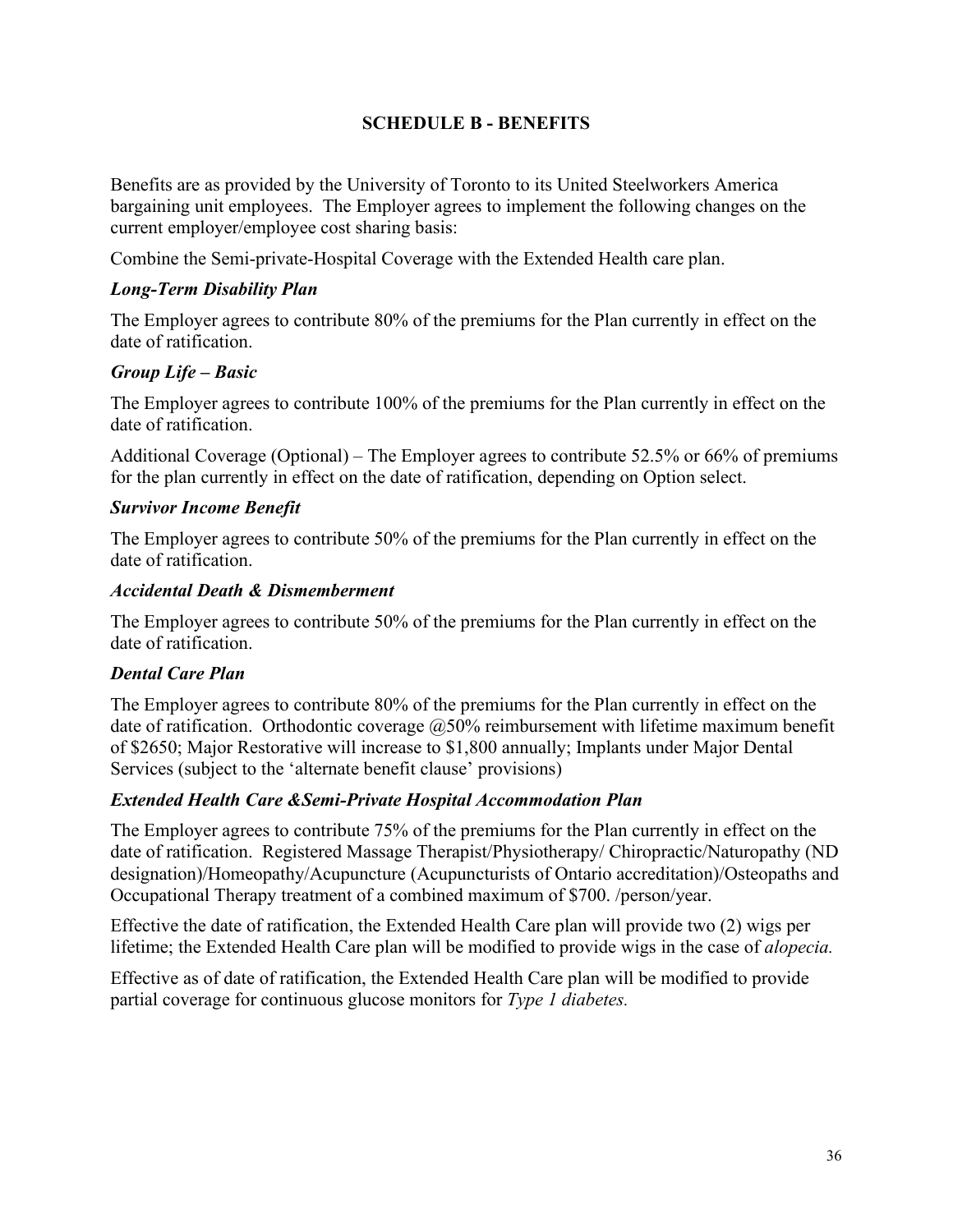Effective as of date of ratification, the Paramedical Plan combined maximum will increase from \$700 to \$800 annually.

• Massage therapy by a Registered Massage Therapist without requirement for a prescription.

Effective as of date of ratification, expand coverage under the existing Psychology benefit maximum of \$2,000 to include MSW and psychotherapist.

## *Hearing Aids*

Coverage \$500 for one (1) ear and \$1,000 for two (2) ears every three (3) years; include coverage for *cochlear implants* under the existing maximum for Hearing benefits.

## *Vision Care Plan*

The Employer agrees to contribute 50% of the premiums for the Plan currently in effect on the date of ratification. Effective July 1, 2015 maximum is \$400.00/24 months; coverage for eye exams to a maximum of \$90 per person every 24 months to the Vision Plan. (Same as the UofT benefit)

## *Child Care Benefit*

Bargaining Unit employees with a dependent eligible child under the age of seven (7) will be eligible for reimbursement of child-care expenses with an annual maximum expense for the entire Bargaining Unit of \$25,000.00 as follows:

- a) The maximum half-day reimbursement will be \$10.00 per day. A half-day is defined as a minimum of four (4) hours to a maximum of six (6) hours of care, or where the parent is being charged a half-day rate by the child care provider.
- b) The maximum full day reimbursement will be \$20.00 per day. A full-day rate is defined as six (6) or more hours of care, or where the parent is being charged a full-day rate.
- c) Reimbursement is limited to fifty percent (50%) of the lesser of (i) the amount actually paid: and (ii) the usual and customary amount charged by the service provider for the same child care services. Between January 1 and February 1 of subsequent calendar years, Bargaining Unit employees must provide to the Employer, in a single package, detailed receipts substantiating the child care expenses in of which reimbursement is sought for the previous calendar year along with proof of payment (e.g., credit card receipt, front and back of cancelled cheque, or a validated receipt). Reimbursement in respect of a calendar year shall be made in one (1) lump sum cash payment, less applicable withholdings, if any.
- d) Reimbursement will be made only for child care expenses (as defined in the Income Tax Act) incurred by the Bargaining Unit employees. The Employer makes no representations as to whether a deduction from income is available under the Income Tax Act in respect of any amounts paid or payable under this plan.
- e) If both parents are eligible for reimbursement under this plan, only one (1) shall be entitled to claim reimbursement under this plan in a calendar year.
- f) The plan maximum of \$2,300.00 per child will be provided annually, based on a calendar year. The amount will be prorated for less than full-time equivalent employment. A Bargaining Unit employee who has been appointed for less than a full calendar year shall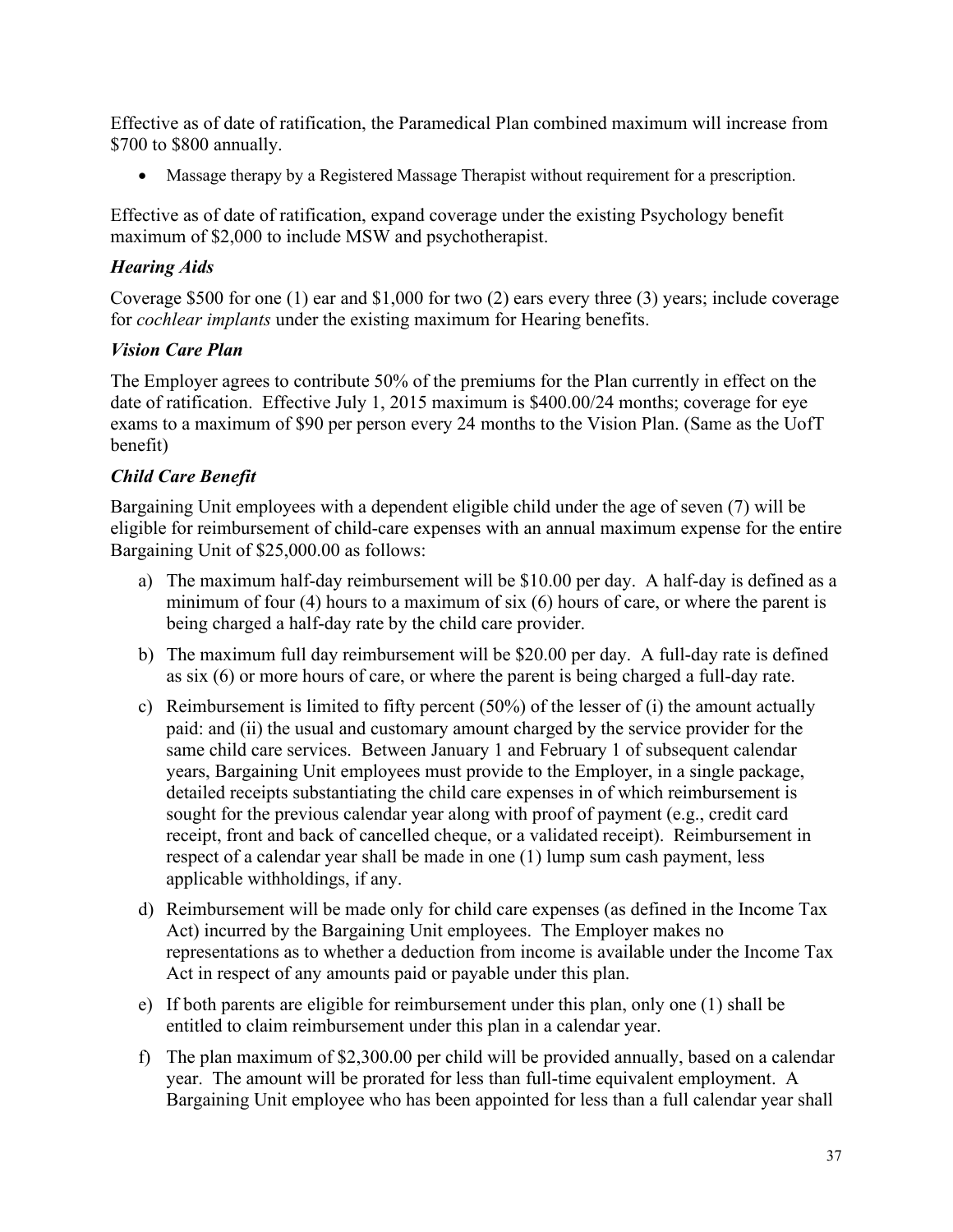be entitled to a pro rata amount for that year. There are no carryover provisions if the full \$2,300.00 is not used in any given year.

- g) The terms "child care expense" and "eligible child" in this plan shall have the extended meaning given to them in subsection 63(3) of the Income Tax Act. The term "child" shall have the extended meaning given to that term in subsection 252(1) of the Income Tax Act such that, where used in this plan, the term "child" shall include a natural, step, commonlaw or adopted child or ward under the age of seven (7).
- h) Payments to be made by the Employer under this plan shall be paid solely out of the general operating monies of the Employer. The Employer shall not be required to contribute or set aside any amounts to a separate fund or account to satisfy its obligations under this plan. The value of the annual eligible claims under this plan shall not exceed \$25,000. If, in a given year, the value of the eligible claims under this plan is greater than \$25,000, all claims will be reimbursed on a pro-rated basis.

#### *Employee Assistance Plan*

Effective July 1, 2012, the Employer will establish an EAP, either on its own or in conjunction with other constituent Universities, which will be available at no charge to bargaining unit employees.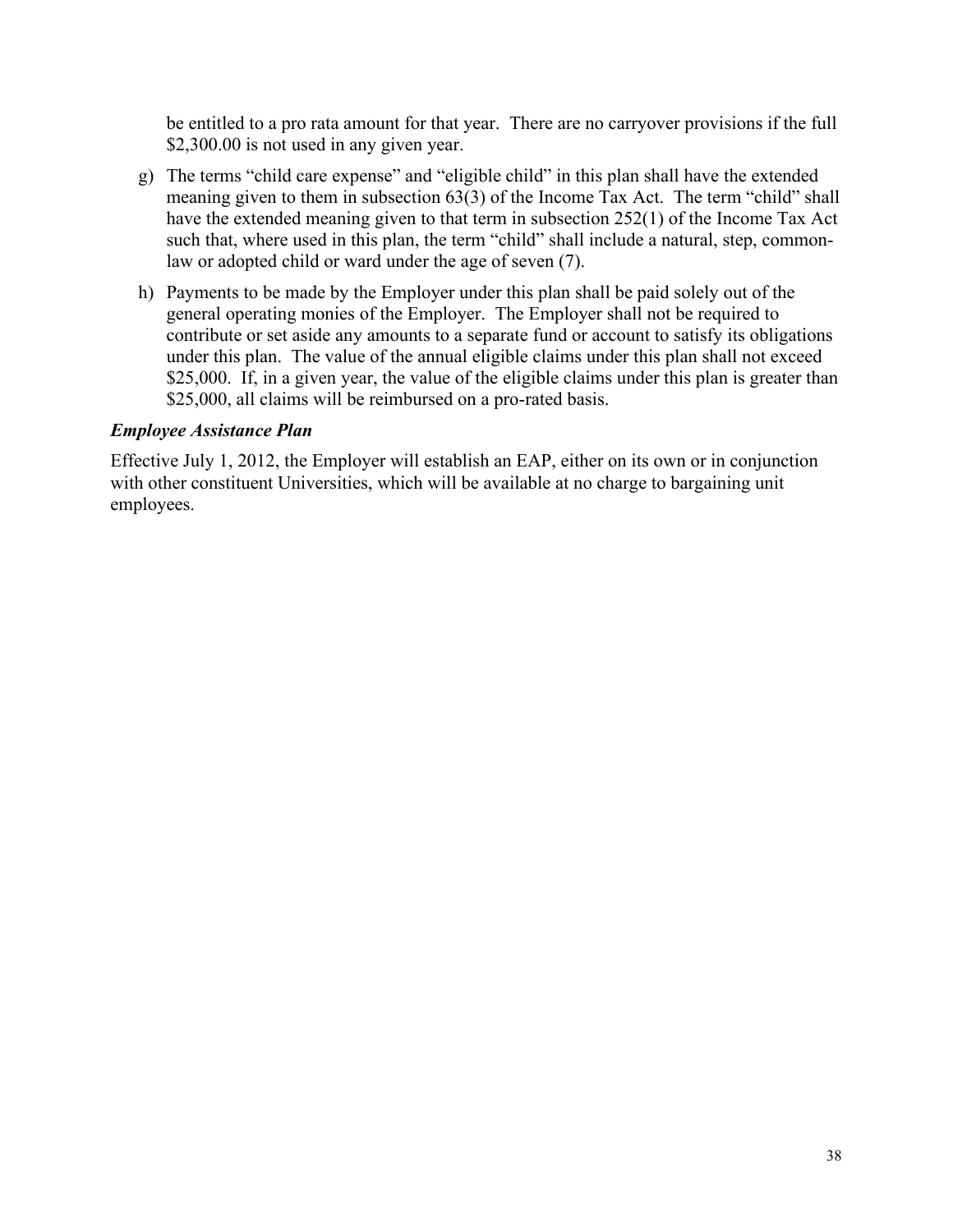## **SCHEDULE C - SCHEDULE OF SEVERANCE PAY ON LAYOFF**

| <b>Continuous Years of</b>       | <b>Severance Pay</b>    |  |
|----------------------------------|-------------------------|--|
| <b>Service at Date of Layoff</b> | (IN WEEKS)              |  |
| $\boldsymbol{0}$                 | $\boldsymbol{0}$        |  |
| $\mathbf{1}$                     | $\overline{c}$          |  |
| $\boldsymbol{2}$                 | $\overline{c}$          |  |
| 3                                | $\overline{\mathbf{4}}$ |  |
| $\overline{\mathbf{4}}$          | 6                       |  |
| 5                                | $10\,$                  |  |
| 6                                | 12                      |  |
| 7                                | 14                      |  |
| $8\,$                            | 16                      |  |
| 9                                | 18                      |  |
| 10                               | 20                      |  |
| 11                               | $22\,$                  |  |
| 12                               | 24                      |  |
| 13                               | 26                      |  |
| 14                               | $28\,$                  |  |
| 15                               | 30                      |  |
| 16                               | 32                      |  |
| 17                               | 34                      |  |
| 18                               | 36                      |  |
| 19                               | 38                      |  |
| 20                               | 40                      |  |
| 21                               | 42                      |  |
| 22                               | 44                      |  |
| 23                               | 46                      |  |
| 24                               | 48                      |  |
| 25                               | 50                      |  |
| 26                               | 52                      |  |
| 27                               | 52                      |  |
| 28                               | 52                      |  |
| 29                               | 52                      |  |
| 30 or more                       | 52                      |  |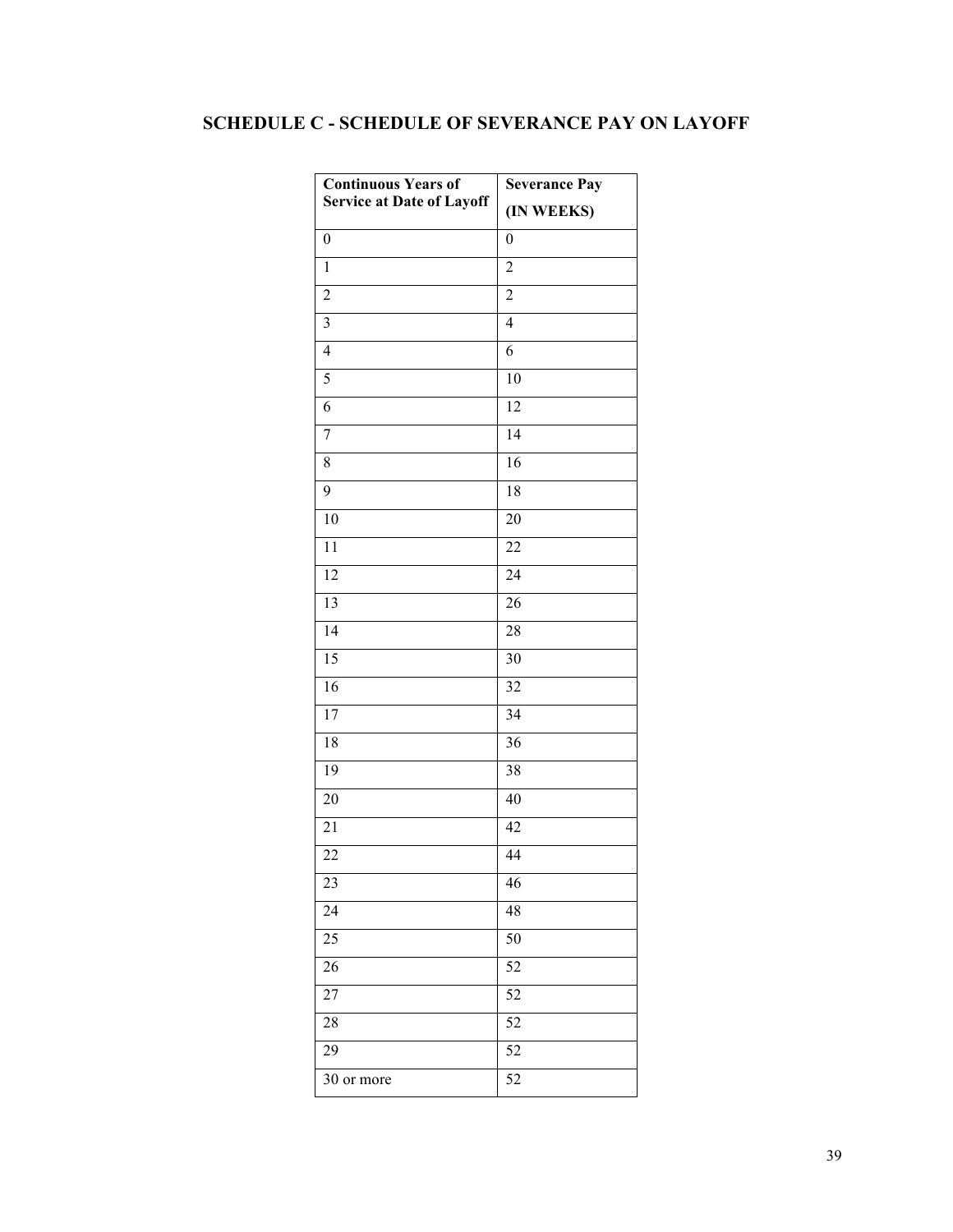## **SCHEDULE D - HOLIDAYS**

| Holiday: Date(s):                                                                        |
|------------------------------------------------------------------------------------------|
| Canada Day Wednesday, July 1, 2020                                                       |
| Civic Holiday Monday, August 3, 2020                                                     |
| Labour Day Monday, September 7, 2020                                                     |
| Thanksgiving Day Monday, October 12, 2020                                                |
| Christmas / New Wednesday, December 23, 2020 to Year Friday January 1, 2021<br>inclusive |
| Family Day Monday, February 15, 2021                                                     |
| Good Friday Friday, April 2, 2021                                                        |
| Presidential Day Friday, May 21, 2021                                                    |
| Victoria Day Monday, May 24, 2021                                                        |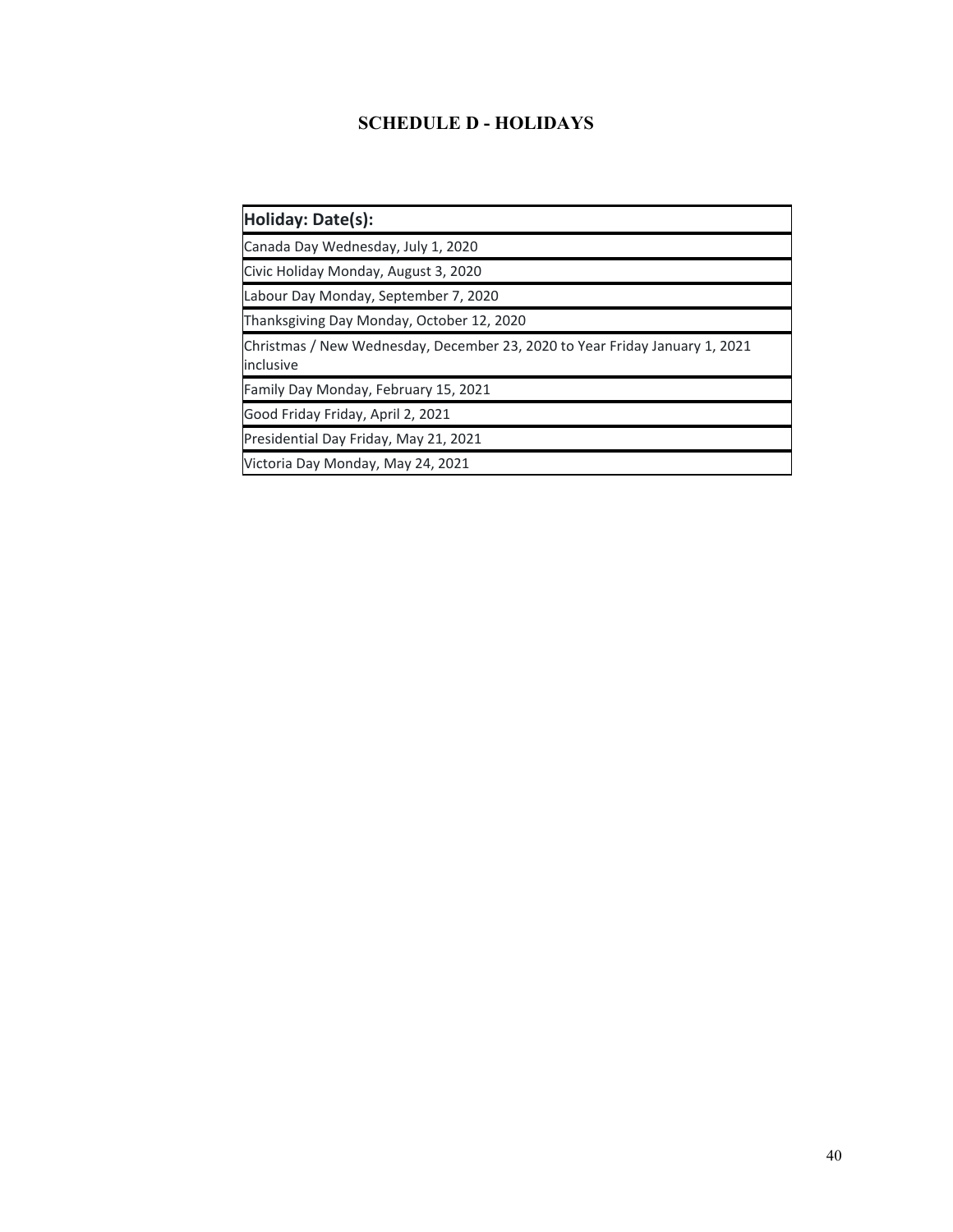# **LETTER OF UNDERSTANDING #1 Re: Snow Days**

From time to time, the President of the University of St. Michael's College may close the University as a result of circumstances beyond the University's control, such as extremely heavy snowfalls and difficult commuting conditions. Closing the University to the public and cancelling classes does not end the need to provide essential services. Without limiting the services to be provided; some examples include snow removal, food service for student residents, security rounds, maintenance of mechanical systems, emergency routines, front desk response, and washroom checking and cleaning in residences.

In the event the President closes the University to the public, employees are expected to work their normal shift, unless they are released from duties by the University or provide satisfactory evidence to the University that they are unable to stay for work, or conditions were such that they were unable to get to work. Employees who work when the University is closed will be paid their regular wages for the hours worked and will be given compensating time off with pay at a time to be mutually agreed between the employee and the employee's supervisor. Notwithstanding the above, an employee who is required to work when the University is closed may elect to be paid their regular rate of pay for the hours worked and, in addition, be paid at their regular rate of pay for the regular hours lost rather than taking the compensating time off.

Those employees who provide satisfactory evidence that they cannot stay or that they cannot come in to work will receive their regular straight time wages for the regular hours lost.

The University will attempt to offer overnight accommodation and meals on campus to staff that are unable to get home and be back at work to cover a regular shift the next day.

Notwithstanding the above, an employee who is required to work on one of the designated day's may elect to be paid their regular rate of pay for the hours worked and, in addition, provided they qualify, their holiday pay for the said designated day. In such case there will be no other day substituted for the designated day.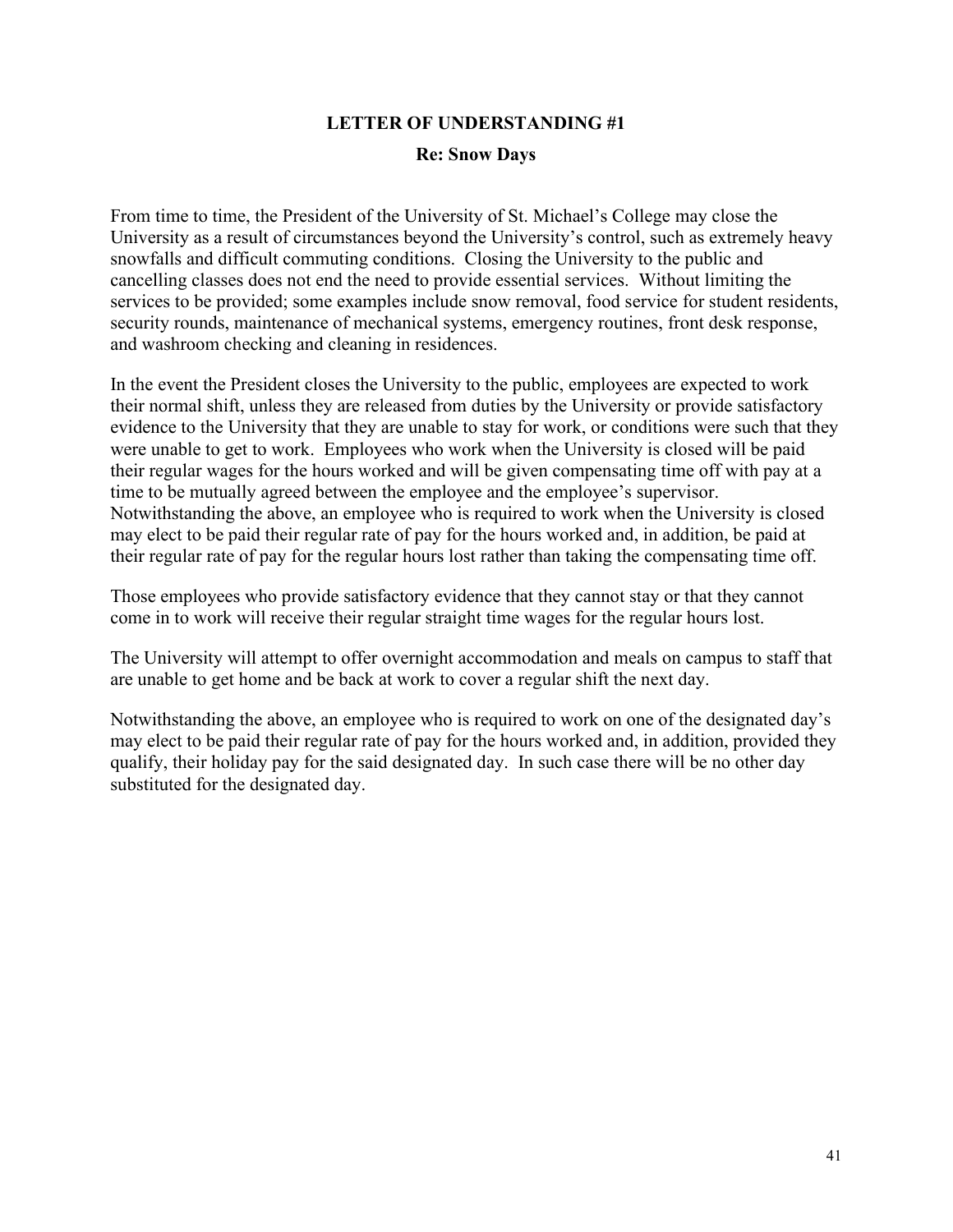# **LETTER OF UNDERSTANDING #2 Re: Snow Removal in the Winter Season**

#### **Re: Snow Removal in the Winter Season**

The parties agree that this Letter of Understanding does not form part of the Collective Agreement.

In preparation for snow removal during the winter season, the Employer will post a notice seeking volunteers who are prepared to come in to work as needed for this purpose. Any employee who signs such list will be required to attend when requested to do so during the winter season. If an employee on the list declines to attend or if management or its designate is not able to contact such employee directly by telephone, their name will be deleted from the list. The Employer can utilize the services of students if this procedure fails to produce sufficient volunteers.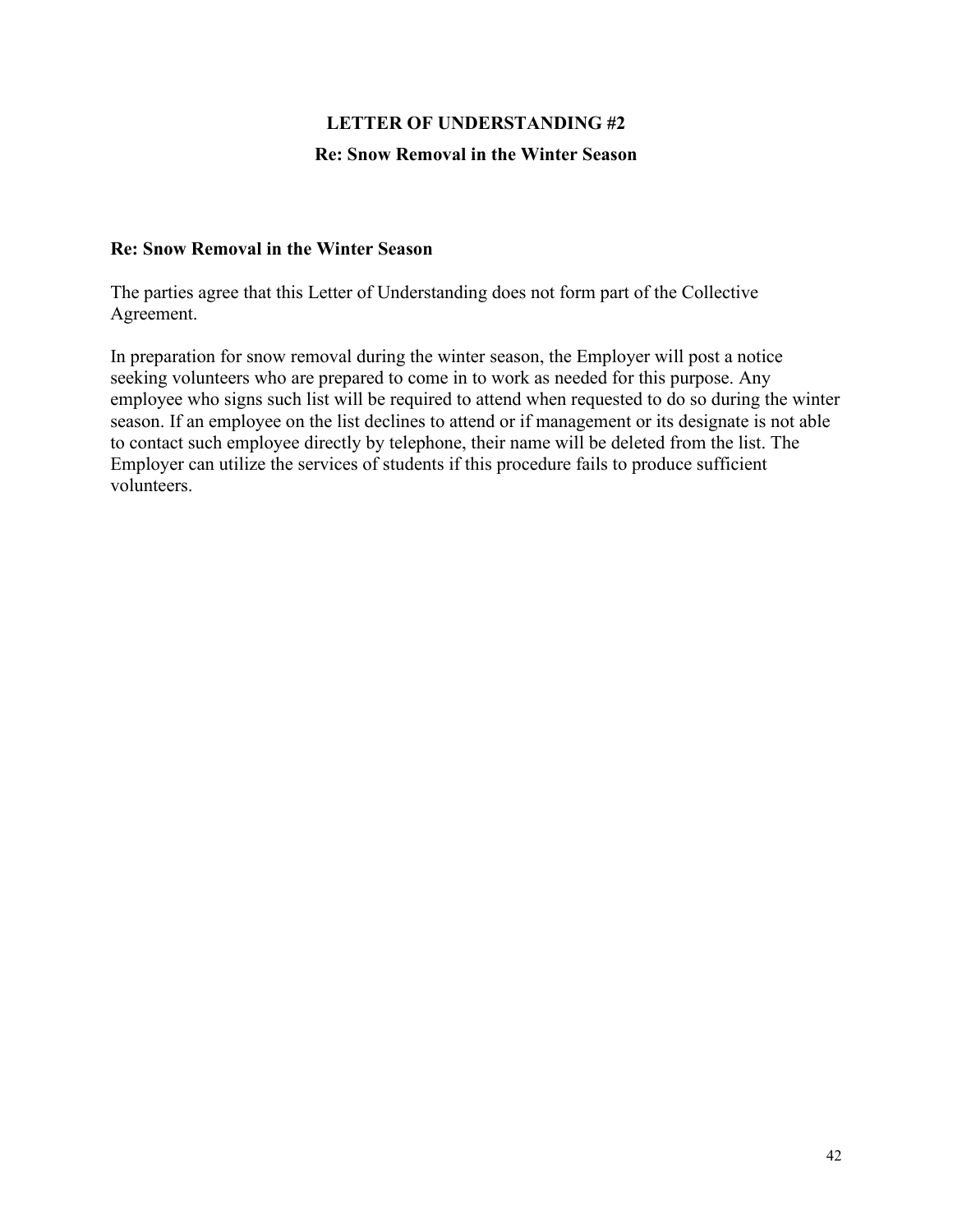# **LETTER OF UNDERSTANDING #3 Re: Green Circled Employees**

Green Circled Employees – Notwithstanding the Wage Schedule, Eon Pitt, and Mary Jane Santos will be kept at their current rate so long as they remain in their current classification and will receive the negotiated wage increases.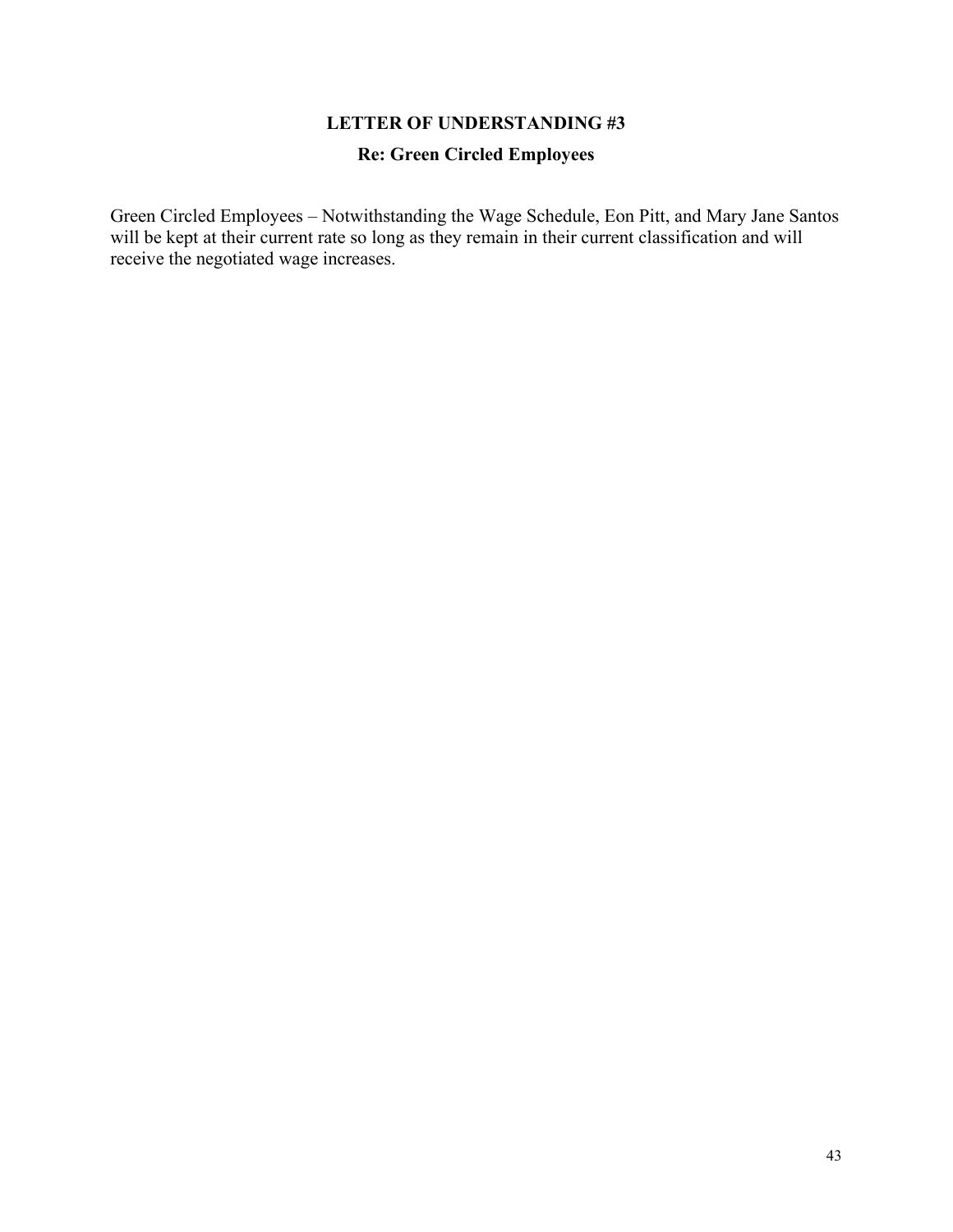#### **LETTER OF UNDERSTANDING #4**

#### **Re: Fee Waiver for Dependants**

The University agrees that dependants of employees in the bargaining unit shall be entitled to the benefits of the Fee Waiver for Dependants Policy attached hereto.

#### **INTRODUCTION**

In order to assist staff members who have dependants or a spouse who wish to pursue University studies, towards their first undergraduate degree or certificate, the University will extend to the dependants of such staff members a waiver of the academic tuition fee for specific University of Toronto and St. Michael's College programmes. The terms and conditions of this staff benefit are described below.

#### TERMS OF REFERENCE

An eligible spouse or dependant must have met the admission requirements for the qualifying programme and have followed the normal procedures regarding application for admission and registration before application is made for tuition waiver.

For the purposes of this policy:

"Dependant" shall include the natural, legally adopted, step or foster child of the employee or employee's spouse, who is dependant on the employee or spouse for financial support;

Spouse shall mean spouse as defined in the Ontario Human Rights Code as amended by the Spousal Relationships Statue Law Amendment Act, 2005.

"Academic tuition fee" by definition excludes application, registration, service, examination and other incidental fees.

#### **ELIGIBILITY**

This benefit is available to:

Staff members of the University.

Staff members on approved leave of absence, who are maintaining enrolment in benefit programs.

Dependants, or spouse, proceeding towards a first degree or certificate in a qualifying programme (not special students). Qualifying programmes are described under PROVISIONS (below).

#### PROVISIONS

Eligible dependants will have their academic tuition fee waived for each academic year of the programme until the degree or certificate is awarded.

The academic tuition fee waiver is applicable to programmes, which lead to a first undergraduate degree or certificate, and which do not require prior undergraduate preparation since admission is normally gained directly from high school. In cases where the programme requires undergraduate preparation only the undergraduate courses taken as part of the preparation are eligible.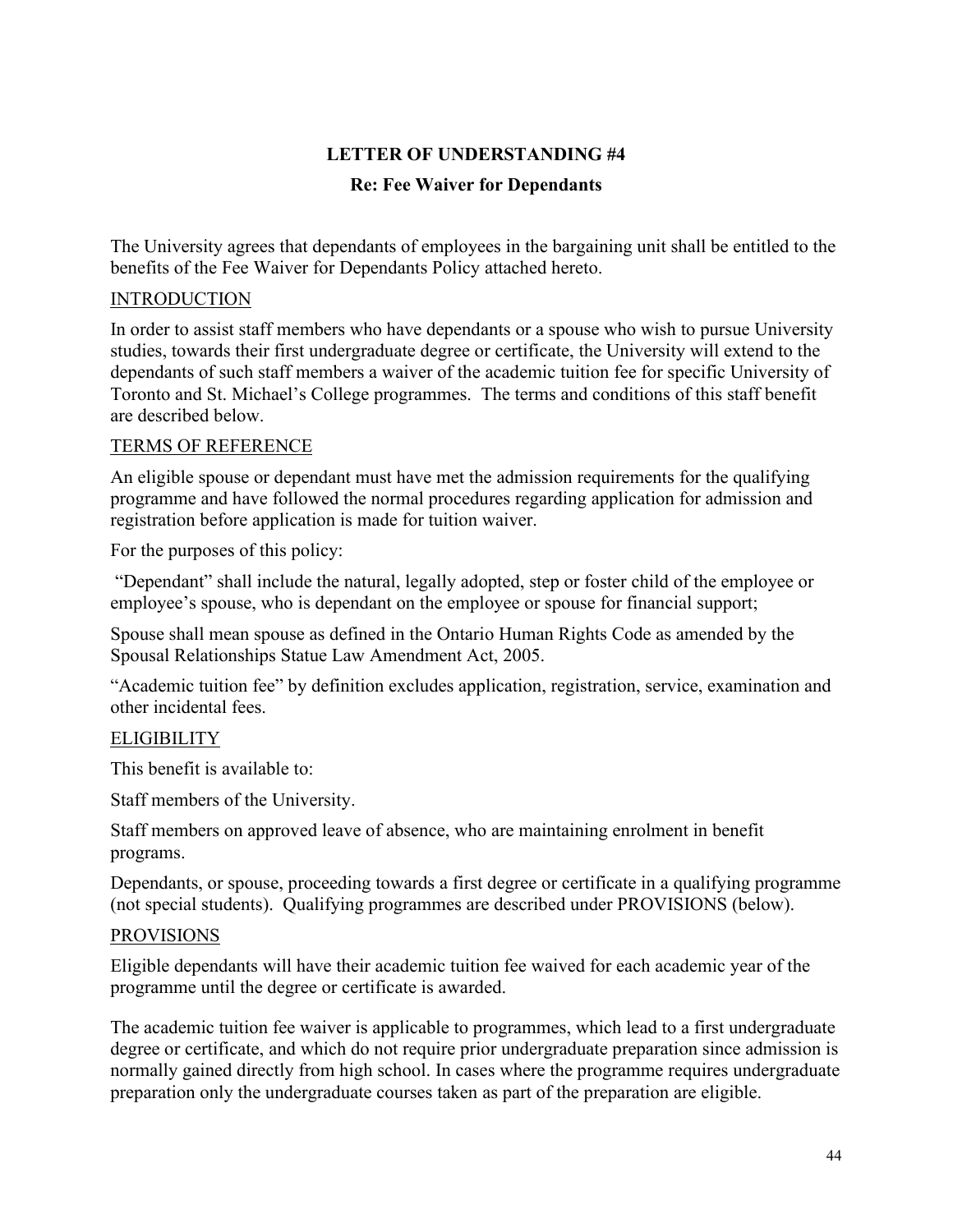For clarity, the fee waiver is applicable to the Transitional Year Programme and Academic Bridging Programme.

Programmes in the following areas are also not eligible:

- Royal Conservatory of Music
- School of Continuing Studies
- Woodsworth College Diplomas

Where a student receives a scholarship, which provides for the payment of fees, the terms of the scholarship will apply prior to any waiver of tuition under this policy.

Questions concerning this policy should be directed to the Bursar's office. The value of the tuition waiver under this provision is a taxable benefit to the employee. This Policy is conditional on the University of Toronto continuing to permit access to the employees and their dependants at no cost to the Employer.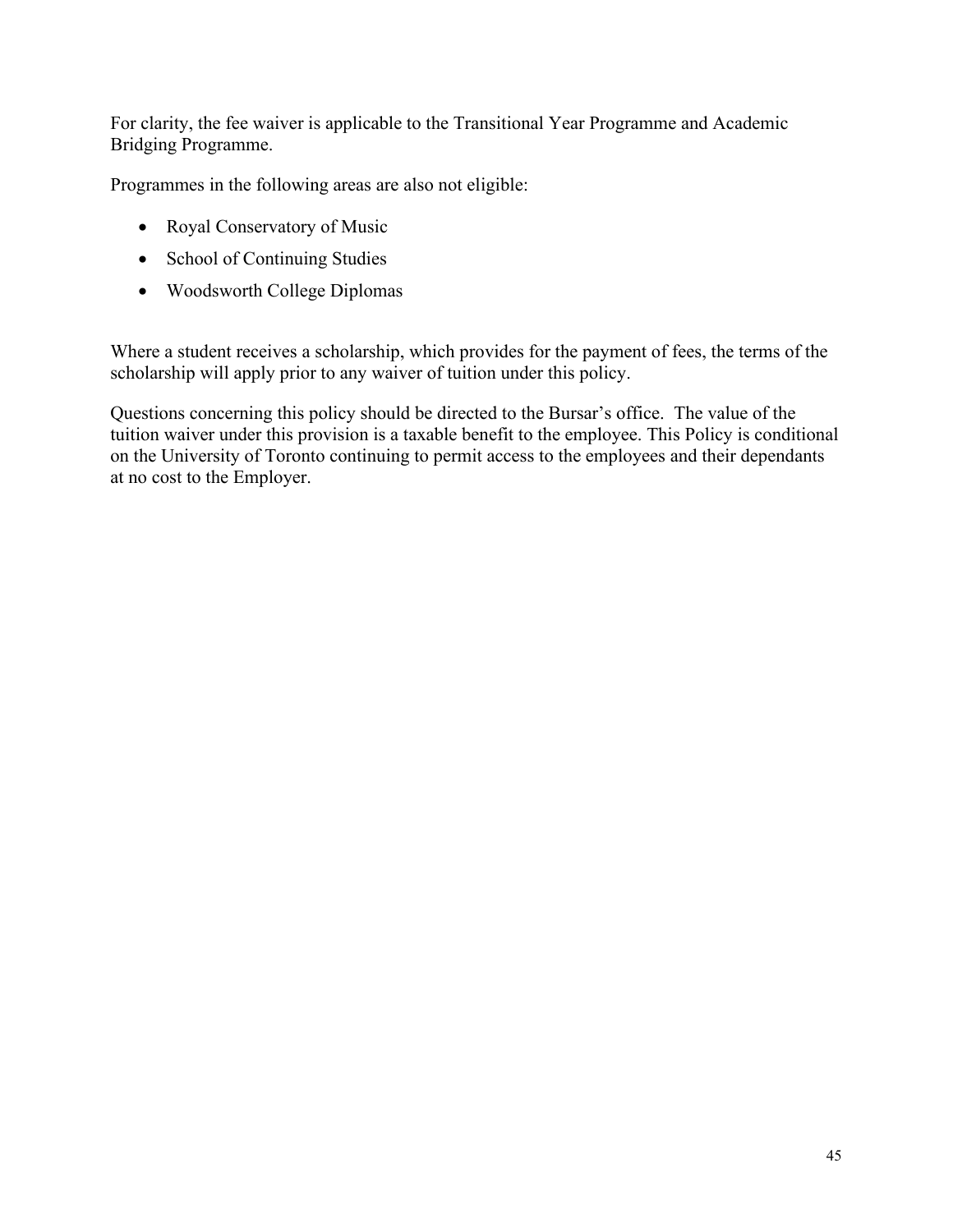#### **LETTER OF UNDERSTANDING #5**

#### **Re: Educational Assistance**

The University agrees that employees in the bargaining unit shall be entitled to the benefits of the Educational Assistance Policy attached hereto.

#### INTRODUCTION

In keeping with its policy objective to provide staff members with opportunities for personal development and establish a working environment that will encourage them to develop their abilities, the University has designed this practice on Educational Assistance. Its provisions define the extent to which the University will financially assist staff to further their formal education.

#### TERMS OF REFERENCE

Qualifying staff members referred to below are those staff who are eligible in terms of University service (described under ELIGIBILITY) and have academic acceptability by the Faculty, School, Centre, etc., from whom the course is to be taken and the approval of the Department Head before beginning the course as described under PROCEDURES.

#### **ELIGIBILITY**

Bargaining unit employees.

#### PROVISIONS

1. One hundred (100) percent Tuition Waived

Tuition fees are waived for a qualifying staff member taking:

a) A University of Toronto degree course, up to and including the Master's level, *flextime Ph.D. programs and part-time doctoral studies*. For undergraduate courses, the maximum tuition waiver shall be limited to three (3) full courses during the Fall/Winter session, and two (2) full course during the summer session and reimbursement will be limited to the equivalent general Arts and Science course tuition fee. For Master's level programs, *flex-time Ph.D. programs and part-time doctorial studies,* the tuition waiver shall be limited to the part-time program fee or \$3000. per academic year, whichever is less. The University will also waive the balance of degree fee, to the lesser of the equivalent remaining program fee or \$3000. per year, so long as the employee has already received a tuition waiver under this policy; or

b) A University of Toronto course taken as part of the "Academic Bridging" program; or

c) A University of Toronto course taken as a "special student"; or

d) A diploma or certificate program offered through Woodsworth College or other University of Toronto academic divisions, for which students are registered as University of Toronto students and receive diplomas at Convocation in accordance with the University Policy on Diploma and Certificate Programs. The maximum tuition waiver shall be limited to three (3) full courses during the Fall/Winter session, and one (1) full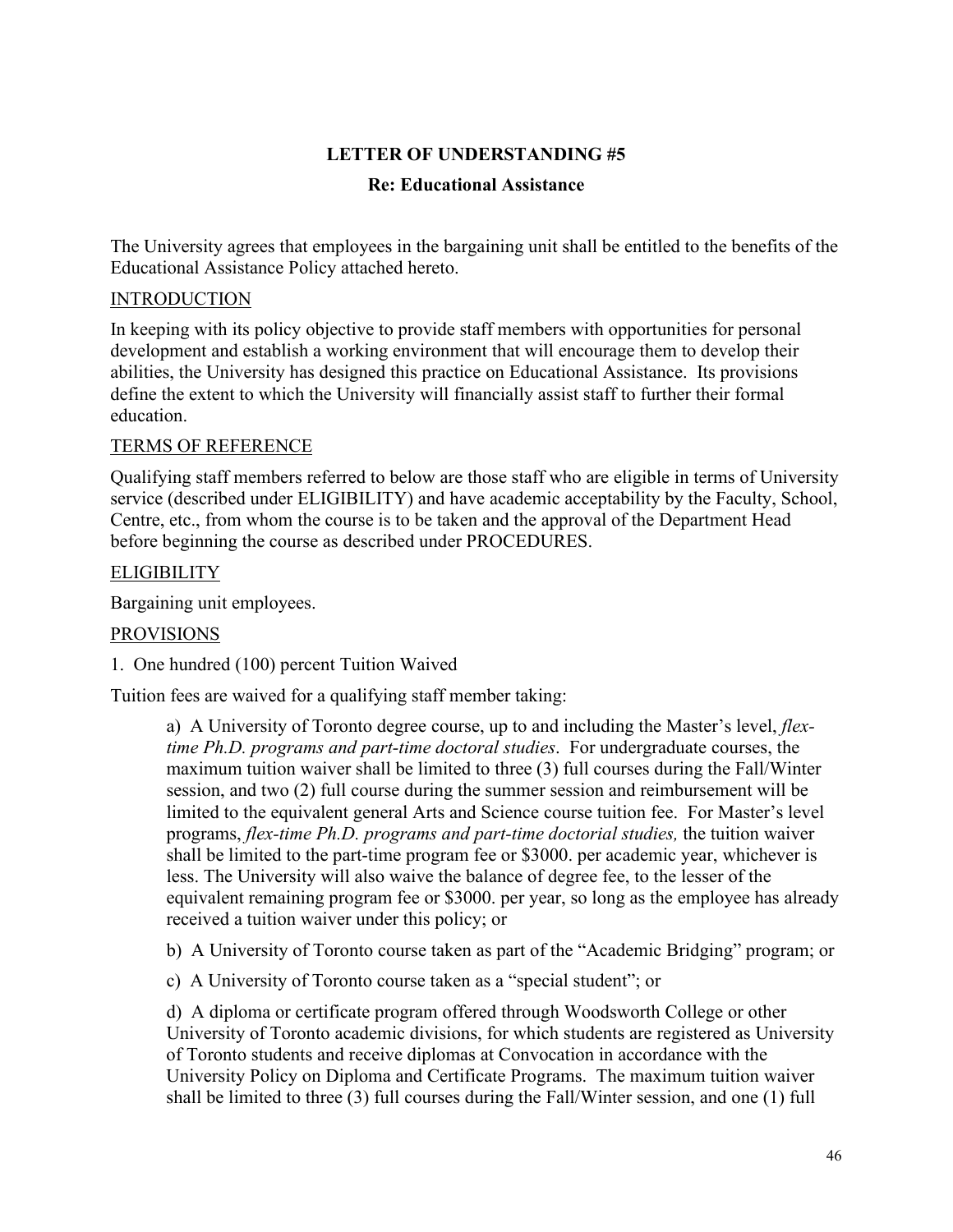course during the summer session and reimbursement will be limited to the equivalent general Arts and Science course tuition fee.

e) Courses offered by the school of Continuing Studies that are work or job related, up to a maximum of seven hundred and fifty (\$750) dollars per course, and personal interest courses for which a taxable benefit is assessed up to a maximum of three hundred and fifty (\$350) dollars per course, with a combined maximum of four (4) courses per academic year.

f) Courses should be taken outside of normal working hours. However, if the course is not otherwise available, one such course at a time may be taken during normal working hours provided the approval of the Department Head is obtained and alternative work arrangements are made.

2. Fifty (50) per cent Tuition Reimbursed

Fifty (50) per cent of tuition fees will be reimbursed to a qualifying staff member who shows successful completion of a job-related course given at a recognized educational institution (other than in 1. above). Such courses should be taken on the staff member's own time, after normal working hours and must be either:

a) Individual skill improvement courses, which are related to the staff member's present job or to jobs in the same field to which the staff member might logically aspire.

b) Courses of study leading to undergraduate certificates, diplomas or degrees offered at recognized educational institutions.

c) Such courses must either be an asset to the staff member in the performance of their present job or directly related to their potential career. Individual courses, even though unrelated, will qualify provided they are a part of an eligible certificate, diploma or degree program.

This Policy is conditional on the University of Toronto continuing to permit access to the employees and their dependants at no cost to the Employer.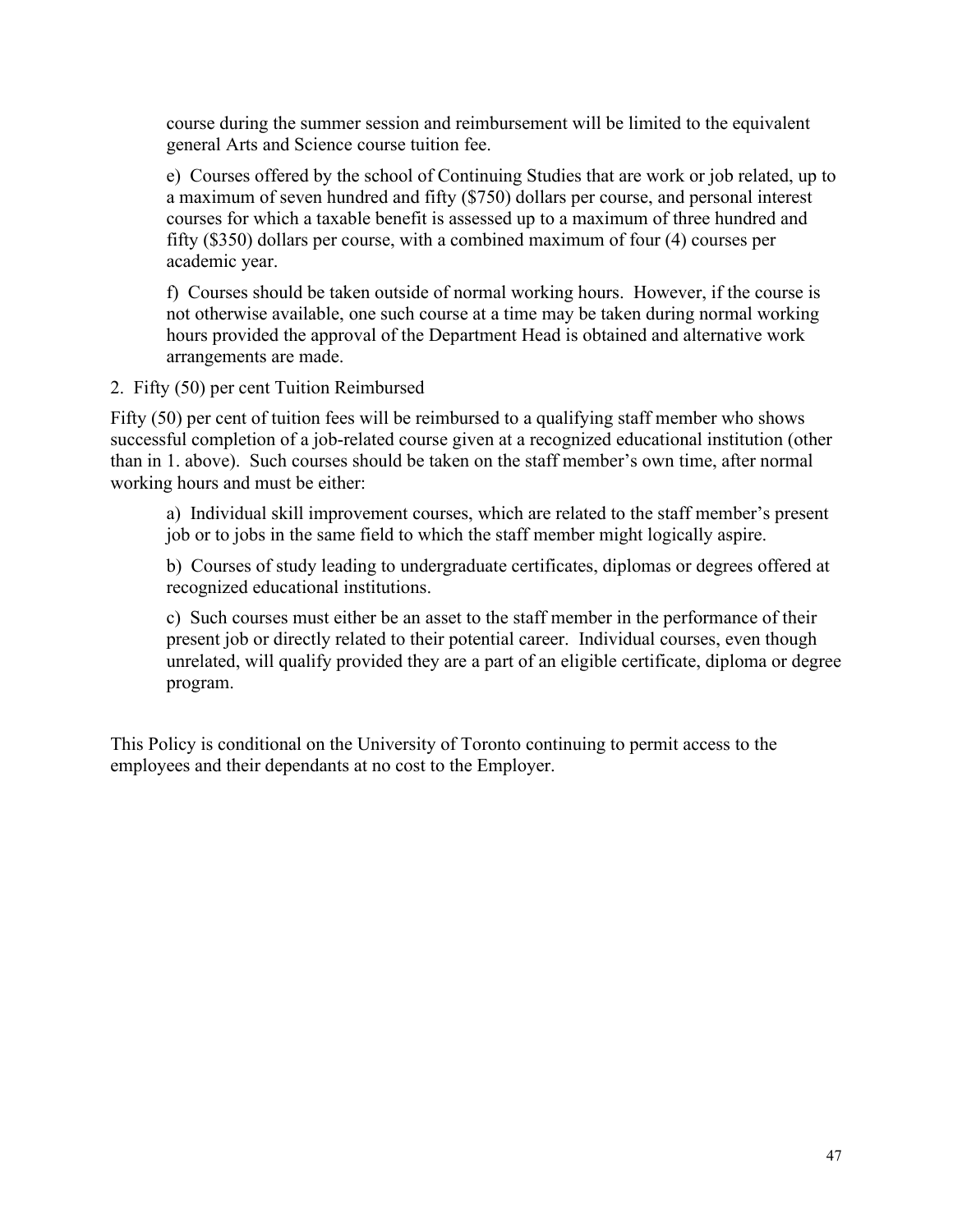## **LETTER OF UNDERSTANDING #6 Re: Pay Equity Job Evaluation**

**Whereas** the parties acknowledge that they are required to have in place a job evaluation process and a Pay Equity Plan to meet the requirements of the *Pay Equity Act* to achieve and maintain pay equity.

#### **and**

**Whereas** the parties agree it is necessary to move forward with this process as quickly as possible in order to ensure a fair evaluation and classification of jobs in the bargaining unit which is compliant with the *Pay Equity Act.*

#### **and**

**Whereas** the University of St. Michael's College and the United Steelworkers have agreed to developing a Pay Equity Plan for the bargaining unit to using the SES/U job evaluation tool as the methodology to be used for rating jobs, and the parties have agreed that the factor language, the sub-factors and weightings used in the University of Toronto and Victoria University job evaluation plans will be used in the University of St. Michael's College plan,

#### **Accordingly, the parties agree to the following:**

The parties agree that a questionnaire agreed to between the parties will be issued to SMC employees according to the established timelines. The questionnaire will be forwarded to the incumbents in the classification for completion. Managers will provide feedback to employee questionnaires and employees will have the opportunity to respond to the manager's comments. The parties will aim to have all questionnaires and updated job descriptions completed by May 31, 2018. The completed questionnaires will then be evaluated jointly by the Joint Job Evaluation Committee (JJEC) comprised of two representatives from SMC and two representatives from the Union.

During the months of June, July & August 2018, the parties will meet to evaluate job classes, and conduct "sore thumbing" of such results (to ensure accuracy, consistency, and freedom from gender bias). The final rating will be the responsibility of the JJEC. This process will be completed by October 31, 2018. During the months of November and December, 2018 the parties will then meet to agree to a Pay Equity Plan and will set out the job classes and related pay bands including a schedule for making any pay adjustments owed to employees in female job classes (including any retroactivity) as a result of the pay equity analysis will be established. They will also meet to agree to a Maintenance Protocol to ensure the Plan is maintained properly. An appeal process will be completed prior to the finalization of the Pay Equity Plan. Once the Pay Equity Plan is agreed upon, the parties will continue to meet with the aim of achieving Internal Equity before the termination of this Collective Agreement.

Where the parties are unable to resolve any disputes related to the three paragraphs above or the Pay Equity Plan, the parties agree to have such matters referred to arbitration before a mutually agreed-upon arbitrator for full and final dispute resolution on an expedited basis.

Further, SMC agrees to maintain the wages for one member of the bargaining unit for a maximum of eighty (80) hours for time spent jointly in the pay equity process with SMC.SMC and the Union agree to make every effort to complete the above process by December 31, 2021.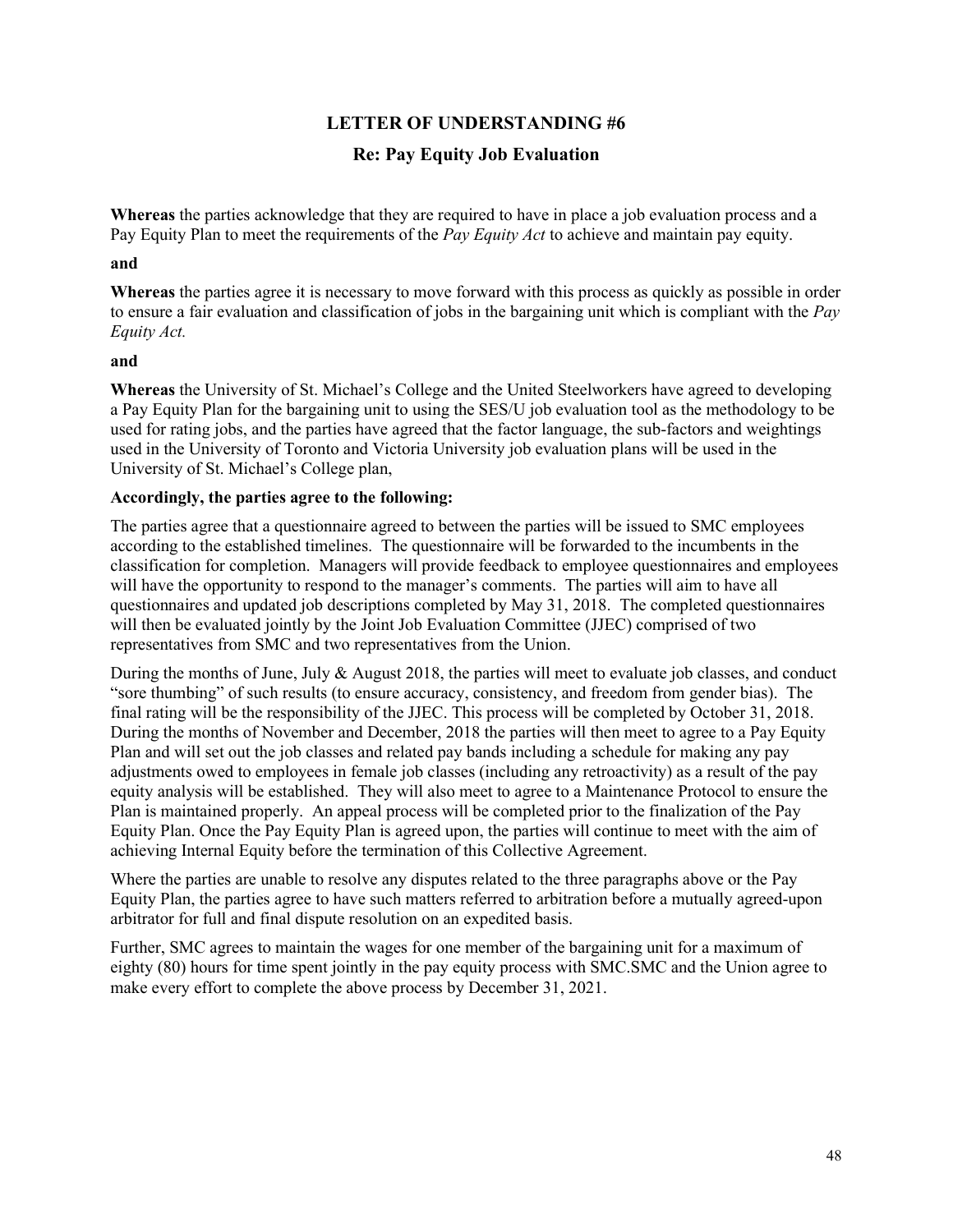# **LETTER OF UNDERSTANDING #7**

## **Re: Career Transition Services for Employees on Indefinite Layoff**

The University will pay for employees who are indefinitely laid off to have access to Career Transition Services as appropriate in the circumstances, which may include career counselling, computer skills, training support, resume preparation, and external job search support, upon presentation of proof of payment.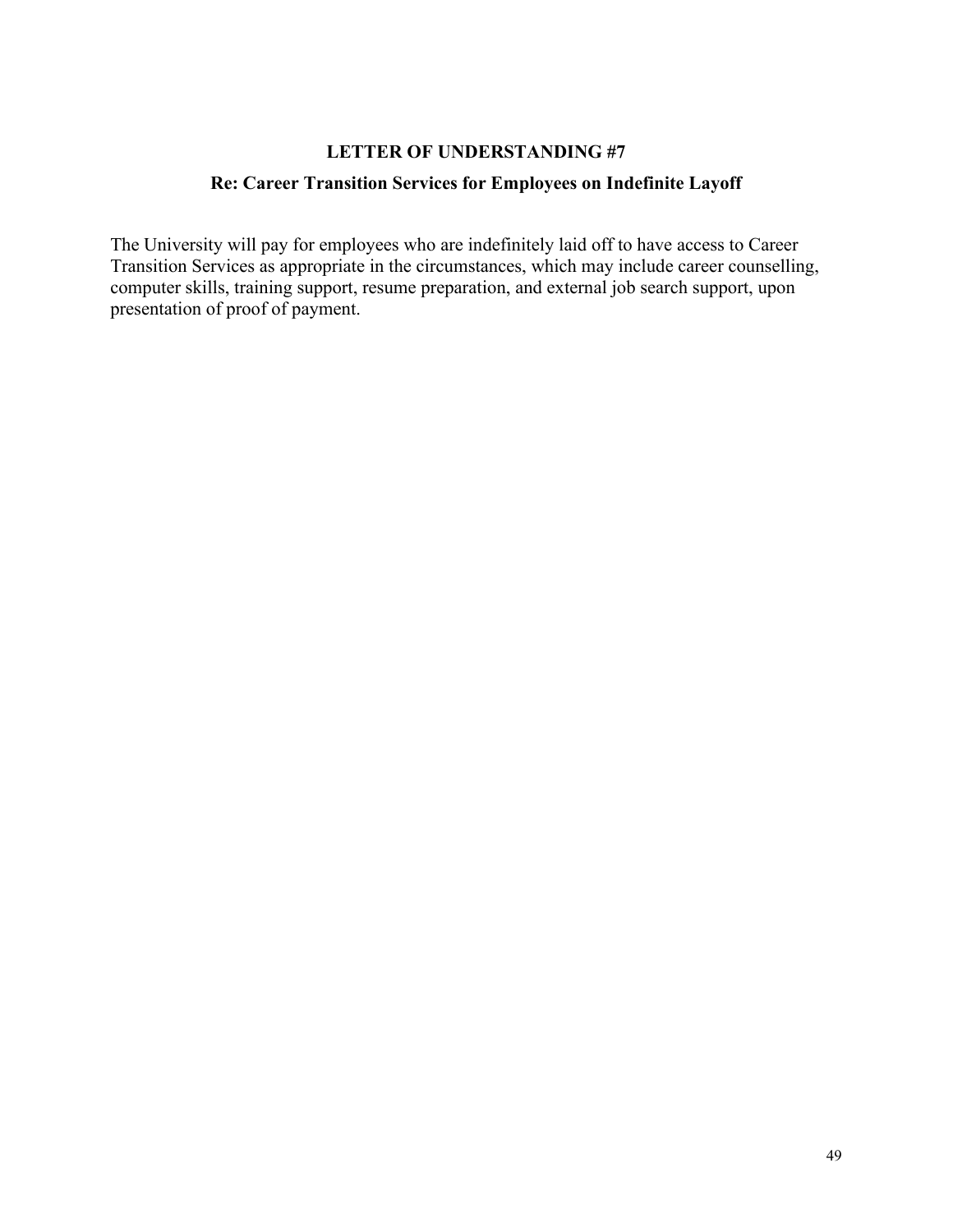# **LETTER OF UNDERSTANDING#8 Re: Licensing Fees**

The cost of job required licensing fees will be reimbursed by the University. Applies to electrician - \$120.00/yr.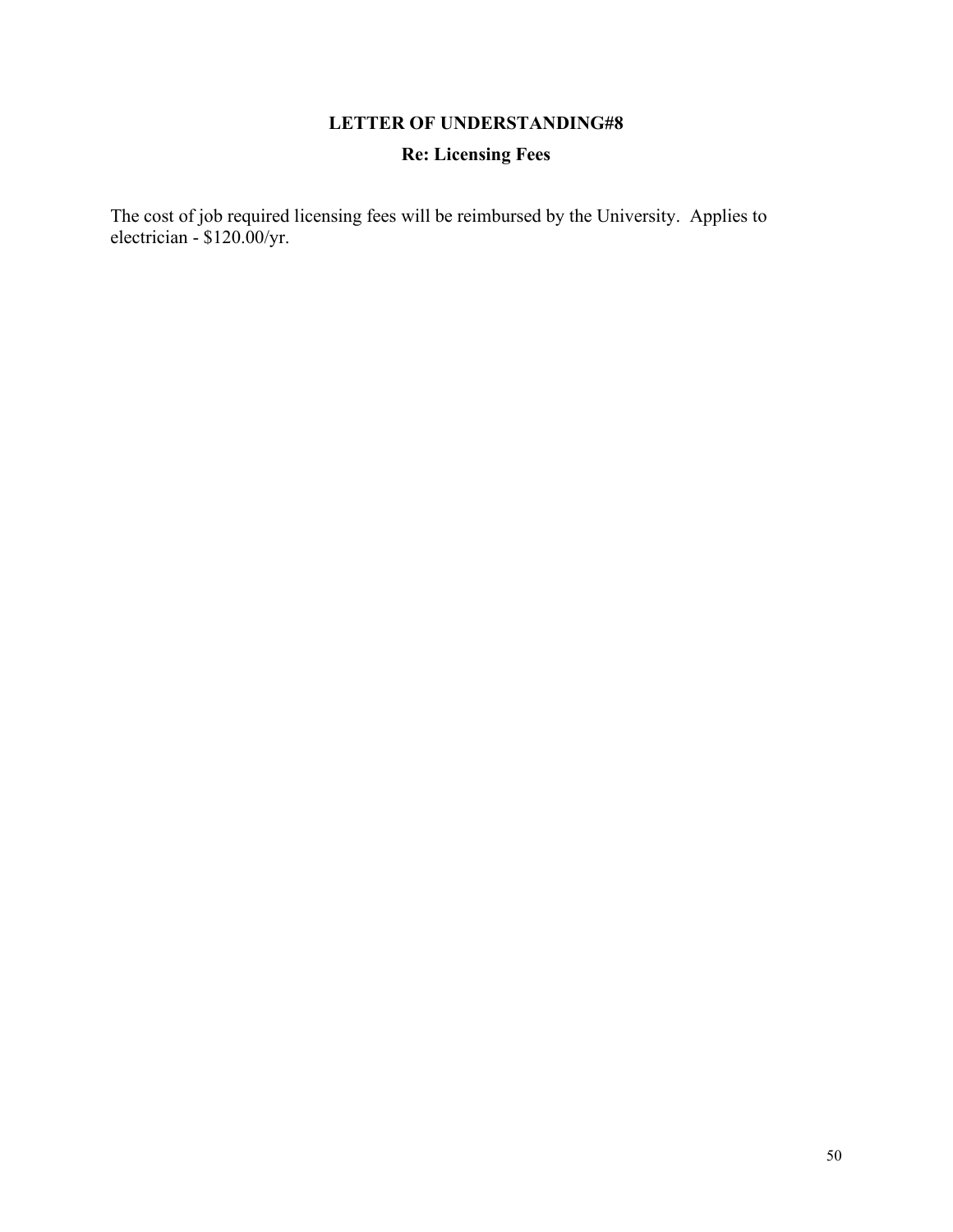# **LETTER OF UNDERSTANDING #9 Re: Impact of Employment Insurance Legislative Changes**

During the 2017 round of collective bargaining, the parties discussed amendments to the Employment Insurance (EI) Act reducing the waiting period to receive benefits under the EI Act from two weeks to one week for pregnancy and parental leaves, as well as the impact of that reduction on the payments made by the University to employees taking pregnancy, parental, or adoption leaves under the collective agreement.

Under the terms of the collective agreement in place up to the current round of negotiations, the University compensated employees taking pregnancy leave, parental leave, and adoption leave at 95 per cent of their weekly salary for the two week waiting period for pregnancy or parental leave benefits. Therefore, the legislative changes result in the elimination of one week of leave with 95 per cent of salary for such employees.

The parties agree that an employee who is entitled to and provided with salary during the oneweek waiting period that top up pursuant to Articles 13:04 or 13:05, will receive one paid week of leave ("Parental Transition Week") immediately following the end of their EI pregnancy of parental leave (the end of their combined leaves for employees who take both pregnancy and parental leave). This Parental Transition Week will be in addition to the leave entitlements set out in Articles 13:04 and/or 13:05).

During the Parental Transition Week, employees will be paid 100 per cent of their weekly salary, whereas the eliminated week during the EI waiting period had been compensated at 95 per cent.